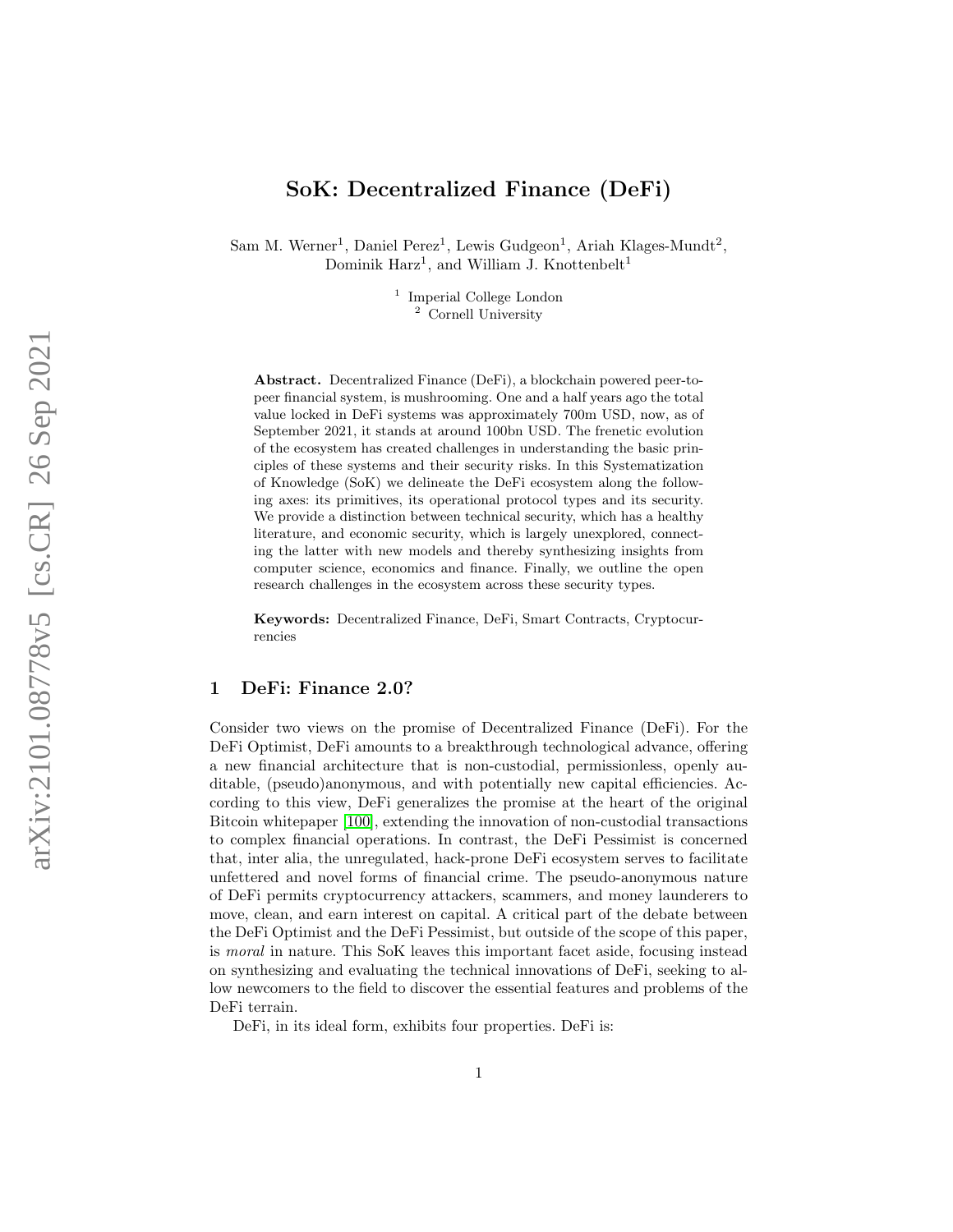- 1. Non-custodial: participants have full control over their funds at any point in time
- 2. Permissionless: anyone can interact with financial services without being censored or blocked by a third party
- 3. Openly auditable: anyone can audit the state of the system, e.g., to verify that it is healthy
- 4. Composable: its financial services can be arbitrarily composed such that new financial products and services can be created (similar to how one is able to conceive new Lego models based on a few basic building blocks)

DeFi has grown rapidly, going from around 700m USD in total value locked (TVL, or analogously "assets under management") at the start of 2020 to over 100bn USD as of September 2021, with the most capitalized use cases being collateralized lending, constituting c.50%, of the TVL, and decentralized exchange (DEXs), constituting c.32% of the TVL as of September 2021 [\[43\]](#page-22-0). In turn, this rise led to the 24 hour volume on a decentralized cryptoasset exchange [\[147\]](#page-27-0), overtaking that of a major centralized cryptoasset exchange [\[30\]](#page-21-0) for the first time [\[61\]](#page-22-1).

Yet, as with any nascent technology, DeFi is not without its risks. The decentralized nature of DeFi necessarily allows any actor to write unaudited and even malicious smart contracts, where user funds can be lost through programming error or stolen. Moreover, the audit process itself is no guarantee of safety, with many audited protocols (e.g., [\[9,](#page-20-0)[157,](#page-27-1)[129](#page-26-0)[,67,](#page-23-0)[92\]](#page-24-1)) suffering serious exploits.

This paper. For DeFi to fulfill the vision of the DeFi Optimist, it must first be secure. The central contribution of this SoK is to cleanly and exhaustively delineate the DeFi security challenge into technical security and economic security. The delineation centers on atomicity: whether the attack is near-instantaneous and can costlessly fail (and therefore risk-free), or has a non-instantaneous duration and where failure comes with a cost. This categorization has the benefit of cleanly mapping different types of models to each type of security and clarifying previously vague terms of "economic risk" that have been commonly misapplied to exploits that are better understood as technical in nature (e.g., DEX sandwich attacks). Prior to this paper, economic security risks were largely unexplored, in part because they require synthesizing insights from across computer science, economics, and finance.

This SoK is structured as follows. We outline DeFi primitives in Sec. [2](#page-2-0) and systematize existing DeFi protocols by six types of operations in Sec. [3.](#page-4-0) We then define a novel functional categorization of technical and economic security risks in DeFi and classify different attacks for each security type in Sections [4](#page-7-0) and [5,](#page-11-0) respectively. We then propose a set of six primary open research challenges for DeFi going forward that build on these security types in Sec. [6.](#page-16-0)

Related work. Several surveys and other SoKs exist on specific DeFi protocol types.[3](#page-1-0) We direct the reader, when appropriate, to such SoKs for further material

<span id="page-1-0"></span><sup>&</sup>lt;sup>3</sup> Most have been pre-printed since our paper was originally released.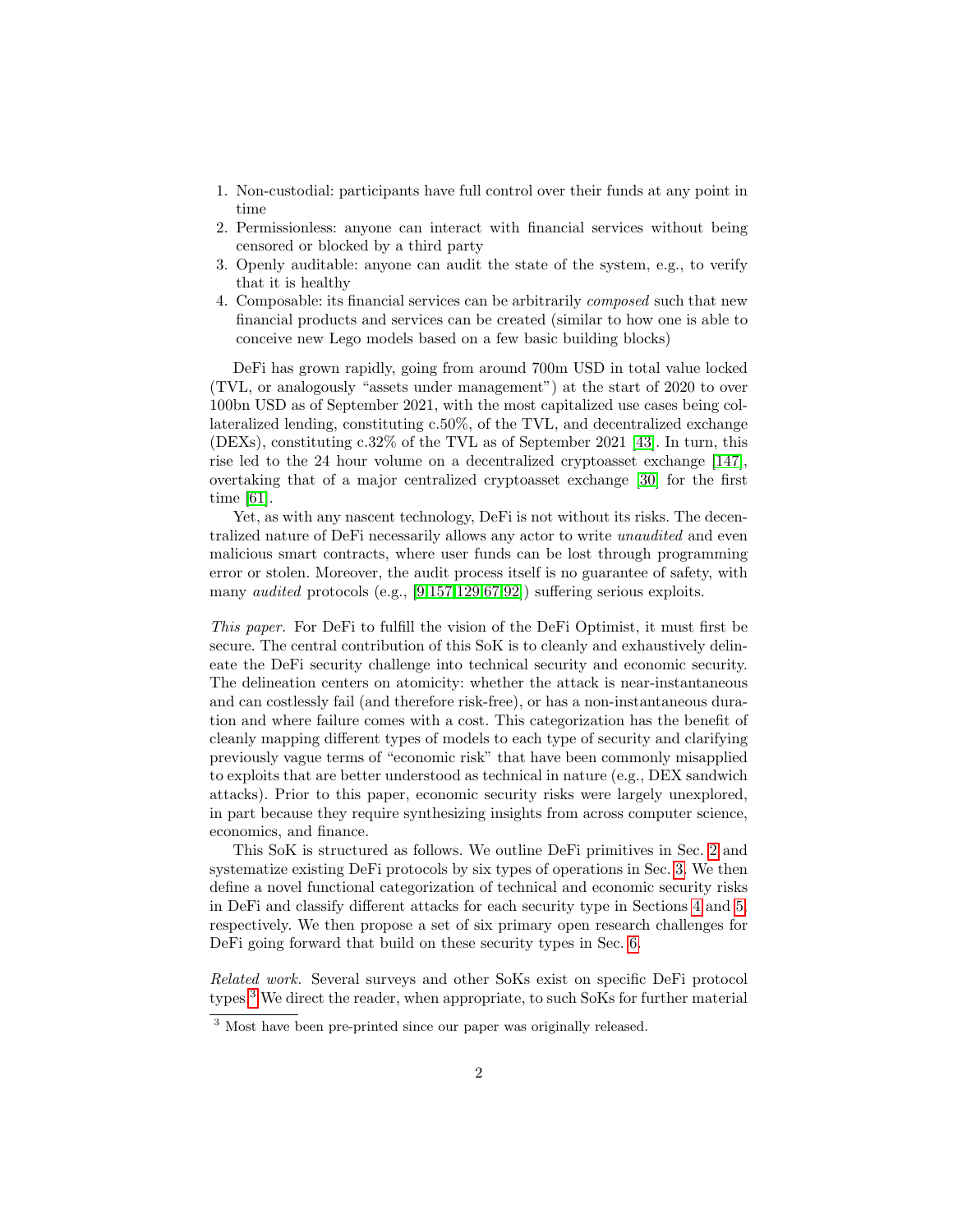(e.g., [\[14](#page-20-1)[,36\]](#page-21-1)). One well-structured survey on DeFi has been published after our pre-print [\[135\]](#page-26-1), which categorizes DeFi protocols but focuses on high level risk and regulatory challenges. None of these works delineate the new types of security challenges across DeFi, which is the main focus of our SoK.

# <span id="page-2-0"></span>2 DeFi Primitives

DeFi protocols require an underlying distributed ledger such as a blockchain, a peer-to-peer distributed append-only record of transactions. We take the underlying distributed ledger layer solely as an input into DeFi and refer the reader to existing work (notably [\[21](#page-21-2)[,13,](#page-20-2)[63,](#page-23-1)[161\]](#page-27-2)) for a fuller exposition of the blockchain layer itself. We assume that the ledger has the basic security properties of consistency, integrity and availability [\[165\]](#page-27-3). Without these security properties, DeFi protocols built on top of such a ledger would themselves become inherently insecure.

In this section, we draw attention to features of the underlying blockchain layer that are most pertinent to DeFi.

#### 2.1 Smart Contracts and Transactions

Smart Contracts The most important provision is that the underlying ledger offers the ability to use smart contracts, which are program objects that live on the blockchain. These are able to communicate with one-another, via message-calls, within the same execution context and support *atomicity*, i.e., a transaction either succeeds fully (state update) or fails entirely (state remains unaltered), such that no execution can result in an invalid state. These properties provide composability, where smart contracts can be snapped together like Lego bricks ("Money Lego"  $[42]$ ), with the possibility of building complex financial architectures. This is similar to as was envisaged in [\[73\]](#page-23-2). More details on smart contracts is given in Appendix [G.](#page-32-0)

Transaction Execution Transactions in a block are executed sequentially in the order in which the miner of the respective block included them. For a detailed treatment of how this process works, we refer the reader to [\[100,](#page-24-0)[156,](#page-27-4)[101,](#page-24-2)[114\]](#page-25-0). Miners have the ability to control the sequence in which transactions are executed. Hence, miners can order transactions in ways that will earn them revenues and even insert their own transactions to extract further revenues. Miners can even be bribed to undertake such transaction re-ordering [\[98,](#page-24-3)[155\]](#page-27-5). The value that miners can extract is known as Miner Extractable Value (MEV) [\[41\]](#page-22-3). We consider these issues in detail in Sec. [5.2.](#page-13-0)

#### 2.2 Keepers

Protocols may rely on their on-chain state being continually updated for their security. In transaction-based systems, updating the on-chain state requires transactions that are triggered externally. Since smart contracts are not able to create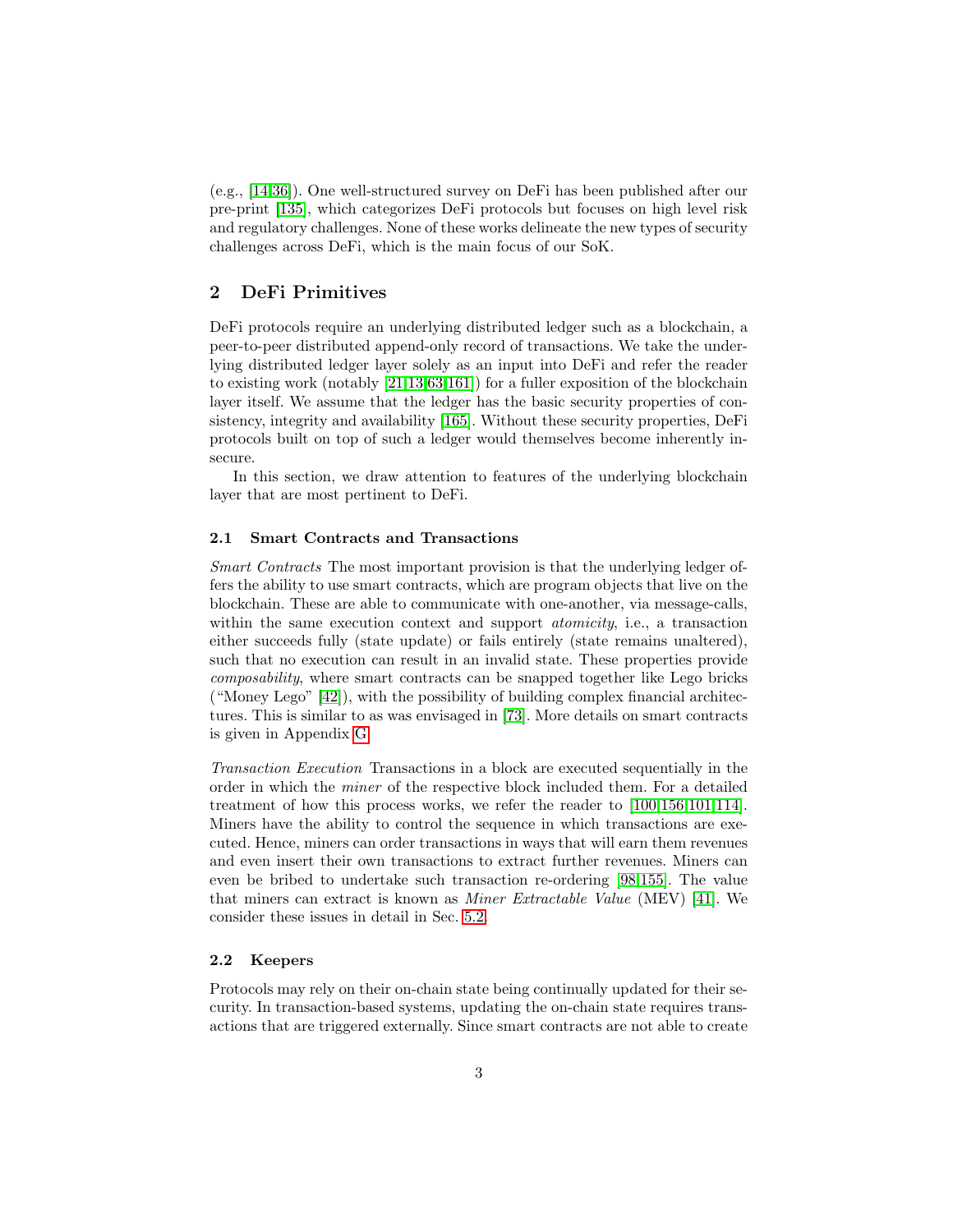transactions programmatically, protocols must rely on external entities to trigger state updates. These entities, keepers, are generally financially incentivized to trigger such state updates. For instance, if for whatever reason a protocol requires a user's collateral to be automatically liquidated under certain conditions, the protocol will incentivize keepers to initiate transactions to trigger such liquidation.

#### 2.3 Oracles

An oracle is a mechanism for importing off-chain data into the blockchain virtual machine so that it is readable by smart contracts. This includes off-chain asset prices, such as ETH/USD, as well as off-chain information needed to verify outcomes of prediction markets. Oracles are relied upon by various DeFi protocols  $(e.g. [88, 2.95, 137, 116]).$  $(e.g. [88, 2.95, 137, 116]).$  $(e.g. [88, 2.95, 137, 116]).$  $(e.g. [88, 2.95, 137, 116]).$  $(e.g. [88, 2.95, 137, 116]).$  $(e.g. [88, 2.95, 137, 116]).$  $(e.g. [88, 2.95, 137, 116]).$  $(e.g. [88, 2.95, 137, 116]).$  $(e.g. [88, 2.95, 137, 116]).$ 

Oracle mechanisms differ by design and their risks, as discussed in [\[81,](#page-24-6)[91\]](#page-24-7). A centralized oracle requires trust in the data provider and bears the risk that the provider behaves dishonestly should the reward from supplying manipulated data be more profitable than from behaving honestly. Decentralized oracles offer an alternative. As the correctness of off-chain data is not verifiable on-chain, decentralized oracles tend to rely on incentives for accurate and honest reporting of off-chain data. However, they come with their own shortcomings. We provide a detailed overview of oracle manipulation risks and on the shortcomings of on and off-chain oracles in Sections [4.2](#page-9-0) and [5.4.](#page-15-0)

#### 2.4 Governance

Governance refers to the process through which a system is able to effect change to the parameters which establish the terms on which interactions between participants within the system take place [\[81\]](#page-24-6). Such changes can be performed either algorithmically or by agents. While there is existing work on governance in relation to blockchains more broadly (e.g.  $[121, 15, 85]$  $[121, 15, 85]$  $[121, 15, 85]$  $[121, 15, 85]$  $[121, 15, 85]$ ), there is still a limited understanding of the properties of different mechanisms that can be used both for blockchains and DeFi.

Presently, a common design pattern for governance schemes is for a DeFi protocol to be instantiated with a benevolent dictator —sometimes distributing power over a small council or "multisig"— who has control over governance parameters, with a promise made by the protocol to eventually decentralize its governance process. Such decentralization of the governance process is most commonly pursued through the issuance of a governance token (e.g. [\[31,](#page-21-3)[96,](#page-24-9)[39,](#page-21-4)[12\]](#page-20-5)), an ERC-20 token which entitles token holders to participate in protocol governance via voting on and possibly proposing protocol updates. This token represents ownership in a decentralized autonomous organization (DAO) that is taksed with stewardship of the protocol.

Protocol upgrades in the DAO setting come through proposals in the form of executable code, on which governance token holders vote. In order to propose protocol updates, the proposer has to hold or have been delegated a threshold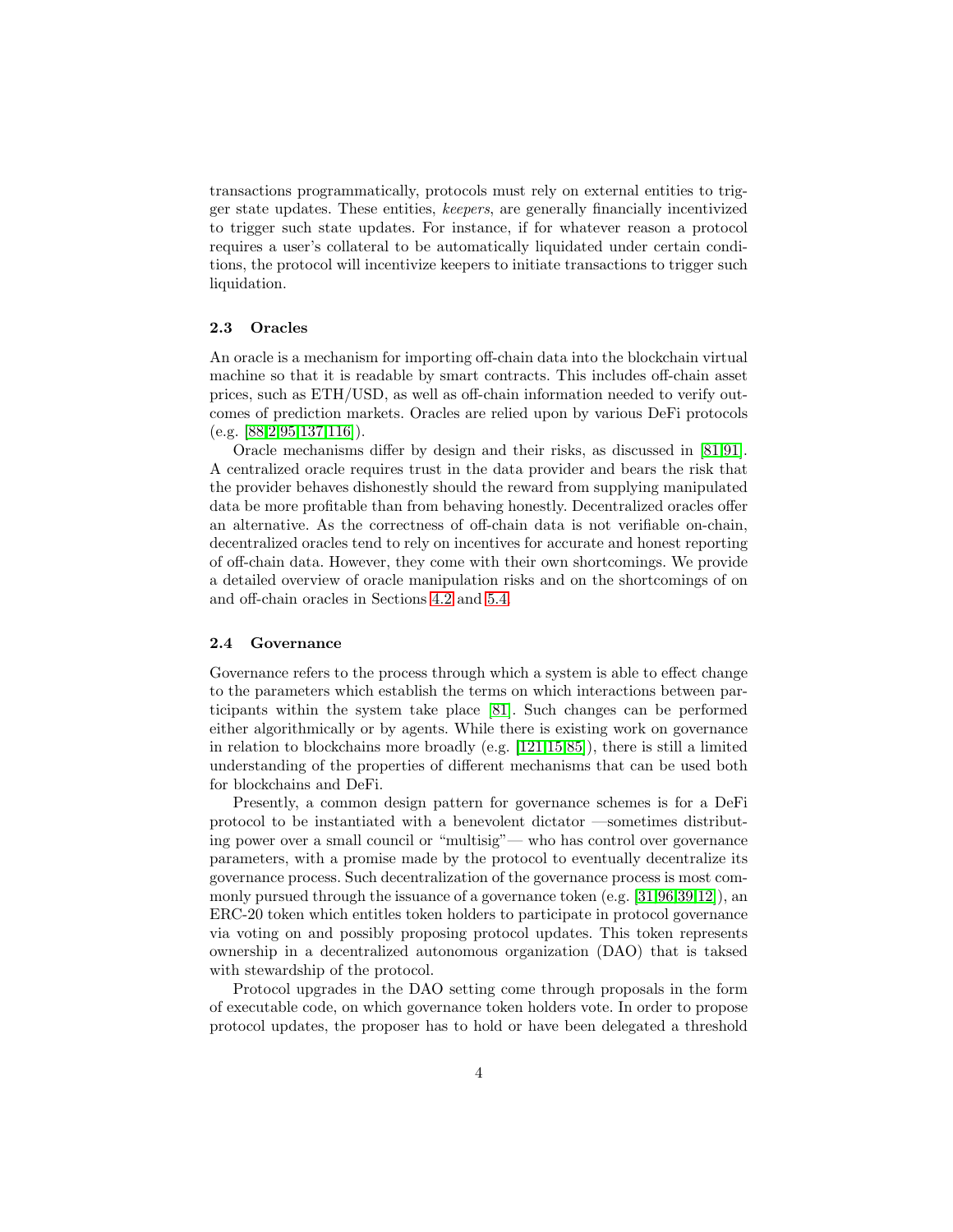number of governance tokens. For a protocol upgrade to be executed, a minimum number of votes is required, which is commonly called a "quorum" in this setting.

## <span id="page-4-0"></span>3 DeFi Protocols

We now present DeFi protocols categorized by the type of operation they provide (for an illustration see Appendix [A\)](#page-28-0).

### 3.1 On-chain Asset Exchange

Decentralized exchanges (DEXs) [\[90](#page-24-10)[,72\]](#page-23-3) are a class of DeFi protocol that facilitate the non-custodial exchange of digital assets, where all trades are settled on-chain and thus publicly verifiable. While DEXs initially only supported assets native to the chain on which they operate, wrapped tokens, such as wBTC [\[18\]](#page-21-5) (wrapped Bitcoin), and novel cross chain solutions [\[162,](#page-27-6)[161,](#page-27-2)[46](#page-22-4)[,158\]](#page-27-7) have enabled DEXs to overcome this limitation. Today, based on the mechanism for price discovery, DEXs come in different variants, such as order book DEXs (including individual [\[71](#page-23-4)[,152\]](#page-27-8) and batch settlement [\[16,](#page-20-6)[60\]](#page-22-5), see Appendix [D](#page-31-0) for the latter) and automated market makers (AMMs) (e.g., [\[48,](#page-22-6)[148](#page-27-9)[,97\]](#page-24-11)). Due to their widespread adoption and novelty in DeFi, we specifically focus on AMMs.

AMMs provide liquidity algorithmically through simple pricing rules with on-chain liquidity pools in place of order books and have been previously studied in algorithmic game theory, e.g., logarithmic market scoring rule (LMSR) [\[65\]](#page-23-5) in prediction markets. While they have largely remained unimplemented in traditional finance, they have become popular in DeFi for a several reasons: (1) they allow easy provision of liquidity on minor assets, (2) they allow anyone to become a market maker, even if the market making returns are suboptimal, (3) AMM pools can be separately useful as automatically rebalancing portfolios, (4) maintaining an order book on-chain is inefficient.

In an AMM liquidity pool, reserves for two or more assets are locked into a smart contract, where for a given pool, each liquidity provider receives newly minted liquidity tokens to represent the share of liquidity they have provided. A trade is then performed by trading against a smart contract's liquidity reserve for an asset, whereby liquidity is added to the reserves of one token and withdrawn from the reserves of one or more other pool tokens. A trading fee is retained by a liquidity pool and paid out proportionally to the amount of liquidity provided by each liquidity token holder. Liquidity providers are required to give up their liquidity tokens in order to redeem their share of liquidity and accrued fees.

With an AMM, the price of an asset is deterministic and decided by a formula, not an order book, and thus depends on the relative sizes of the provided liquidity on each side of a currency pair. For a more focused and formal analysis of AMM design and the underlying market making mechanism, we direct the reader to [\[3](#page-20-7)[,6](#page-20-8)[,5](#page-20-9)[,166,](#page-27-10)[4\]](#page-20-10).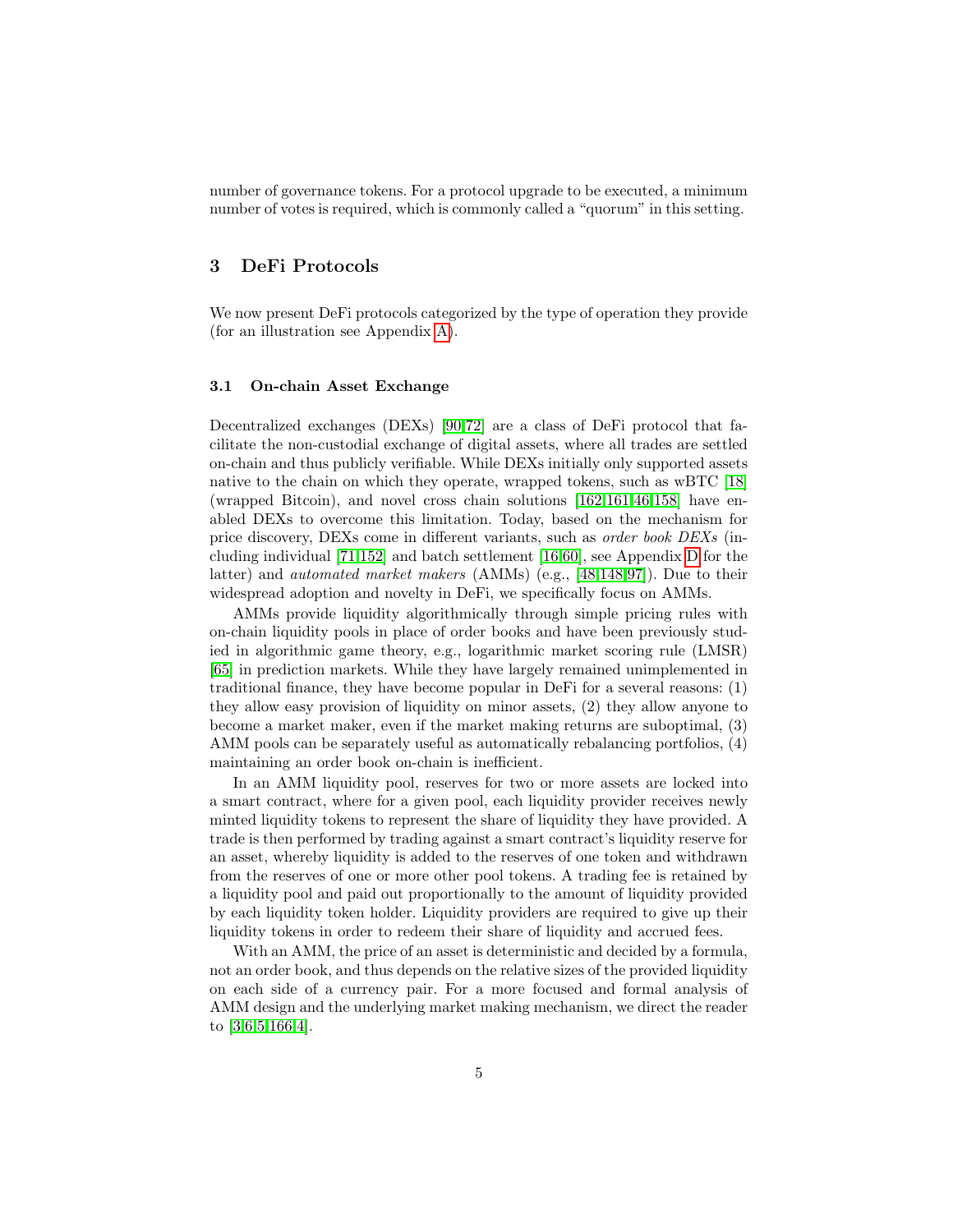#### 3.2 Loanable Funds Markets for On-chain Assets

Lending and borrowing of on-chain assets is facilitated through protocols for loanable funds (PLFs) [\[64\]](#page-23-6), which refer to DeFi lending protocols that establish distributed ledger-based markets for loanable funds of cryptoassets by pooling deposited funds in a smart contract. In the context of a PLF, a market refers to the total supplied and total borrowed amounts of a token, where the available deposits make up a market's liquidity. An agent may directly borrow against the smart contract reserves, assuming the market for the token is sufficiently liquid, where the cost of borrowing is given by the market's interest rate.

On PLFs, loans are generally of two forms: over-collateralized loans and flash loans. With an over-collateralized loan, a borrower is required to post collateral, i.e., provide something of value as security to cover the value of the debt, where the value of the collateral posted exceeds the value of the debt. In this way, collateralization simultaneously ensures that the lender (likely a smart contract) can recover their loaned value and provides the borrower with an incentive to repay the loan. In case the value of the locked collateral falls below some liquidation threshold, so-called liquidators, a type of keeper, are able to purchase the locked collateral at a discount and close the borrower's debt position [\[113\]](#page-25-3).

An alternative to over-collateralized loans are flash loans. These are uncollateralized loans for the duration of a single transaction, requiring the borrower to repay the full borrowed amount plus interest by the end of the transaction. Flash loans leverage a blockchain's atomicity (i.e., the transaction fails if the loan is not repaid in the same transaction) and offer several use cases, such as decentralized exchange arbitrage and collateral swaps. However, they can also be used in attacks [\[118\]](#page-25-4). For a more detailed discussion and formal analysis of PLFs, we direct the reader to [\[64,](#page-23-6)[14\]](#page-20-1).

#### 3.3 Stablecoins

Non-custodial stablecoins are cryptoassets which aim to be price stable relative to a target currency, commonly the USD, and seek to achieve this via additional economic mechanisms. Note that custodial stablecoins, such as USDT [\[89\]](#page-24-12) are not within the scope of DeFi, since these principally rely on a trusted third-party to operate, though they may be among the assets used in other DeFi protocols.

In the decentralized setting, the challenge for the protocol designer is to construct a stablecoin which achieves price stability in an economically secure and stable way and wherein all required parties can profitably continue to participate [\[81\]](#page-24-6). Price-stability is pursued via the use of on-chain collateral, providing a foundation of secured loans from which the stablecoin derives its economic value.

The core components of a non-custodial stablecoin are as follows [\[81\]](#page-24-6).

– Collateral. This is the store of primary value for a stablecoin. Collateral can be exogenous (e.g., ETH in Maker [\[96\]](#page-24-9)), where the collateral is primarily used externally to the stablecoin, endogenous (e.g., SNX in Synthetix [\[138\]](#page-26-3)),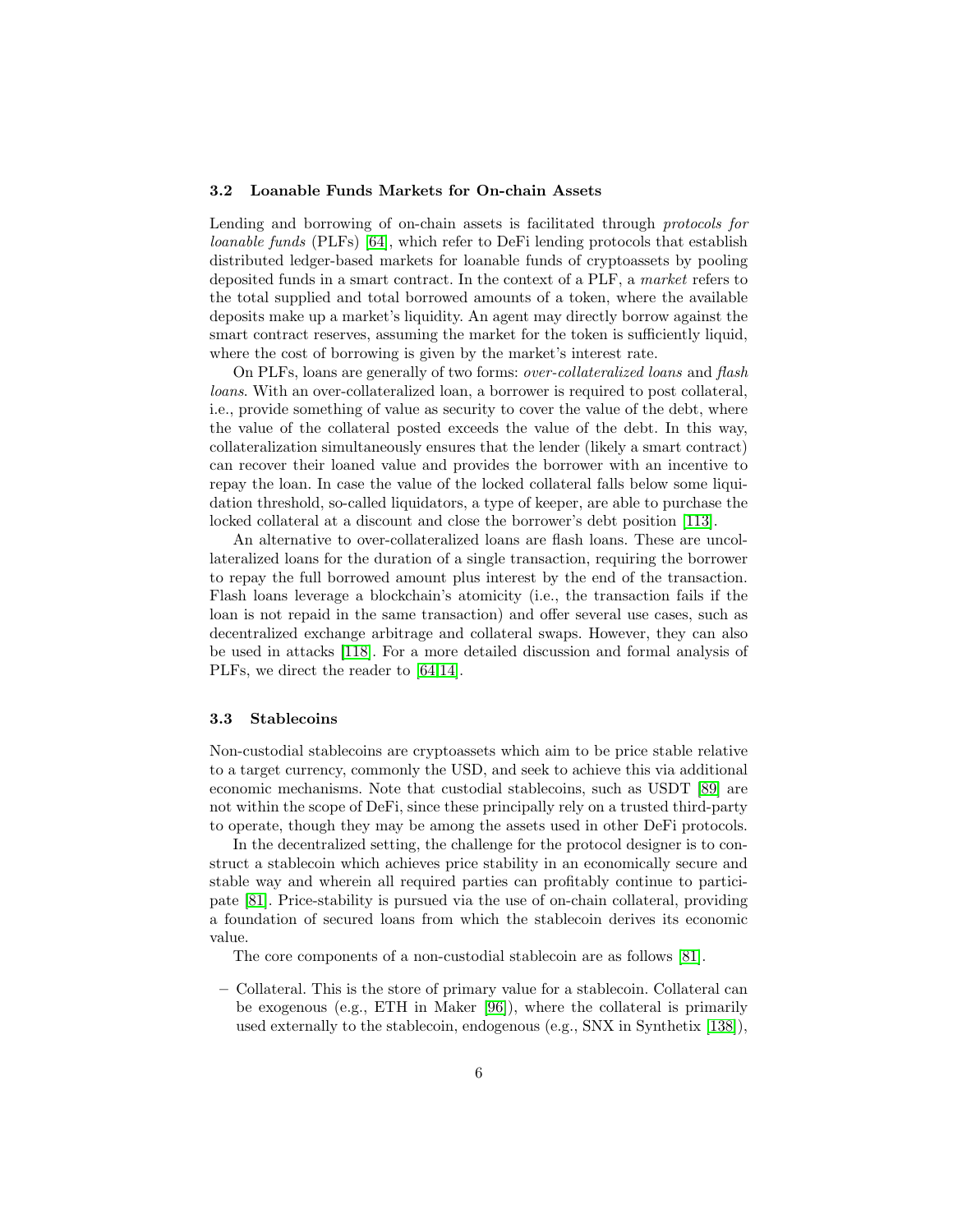where the collateral was created to be collateral or implicit (e.g., Nubits [\[86\]](#page-24-13)), where the design lacks an explicit store of collateral.

- Agents. Agents form at least two roles in a non-custodial stablecoin: (1) risk absorption, for instance by providing collateral that is intended to absorb price risk, and (2) stablecoin users.
- Governance. A mechanism and set of parameters that governs the protocol as a whole (either performed by agents or algorithmically).
- Issuance. A mechanism to control the issuance of stablecoins against or using the collateral (either performed by agents or algorithmically).
- Oracles. A mechanism to import data external to the blockchain onto the blockchain, such as price-feeds.

See [\[81,](#page-24-6)[167\]](#page-27-11) for a more complete discussion of stablecoin designs, models, and challenges.

#### 3.4 Portfolio Management

For liquidity providers seeking to maximize their returns, liquidity allocation can be an onerous task given the complex and expansive space of yield-generating options. The management of on-chain assets can thus be automated through DeFi protocols which serve as decentralized investment funds, where tokens are deposited into a smart contract and an investment strategy that entails transacting with other DeFi protocols (e.g., PLFs) is encoded in the contract. Yield in DeFi is generated through interest (including accrued fees earned) and token rewards. For the latter, a protocol (e.g., PLF or AMM) distributes native tokens to its liquidity providers and/or users as rewards for the provision of deposits and/or protocol adoption. These protocol-native token rewards are similar to equity in the sense that they serve as a right to participate in the protocol's governance, as well as often represent a claim on protocol-generated earnings. The distribution model for token rewards in exchange for supplied liquidity may vary across protocols, yet is commonly proportional to how much liquidity an agent has supplied on a protocol. Therefore, smart contract-encoded investment strategies of on-chain assets are tailored around yield generating mechanisms of different protocols with the sole aim of yield aggregation and maximization. In practice, on-chain management of assets may range from automatic rebalancing of a token portfolio [\[53\]](#page-22-7) to complex yield aggregating strategies [\[37\]](#page-21-6).

#### 3.5 Derivatives

Derivatives are financial contracts which derive their value from the performance of underlying assets. As of February 2021, the derivatives market represents about 51% of the entire cryptoassets trading market [\[38\]](#page-21-7). While about 99% of the derivative trading volume is achieved on centralized exchanges, a number of DeFi protocols have emerged which provide similar functionality [\[104,](#page-25-5)[47,](#page-22-8)[104,](#page-25-5)[154\]](#page-27-12), with a particular focus on synthetic assets, futures, perpetual swaps and options. We lay out the adoption of each of these four different basic types of derivatives in Appendix [C.](#page-30-0)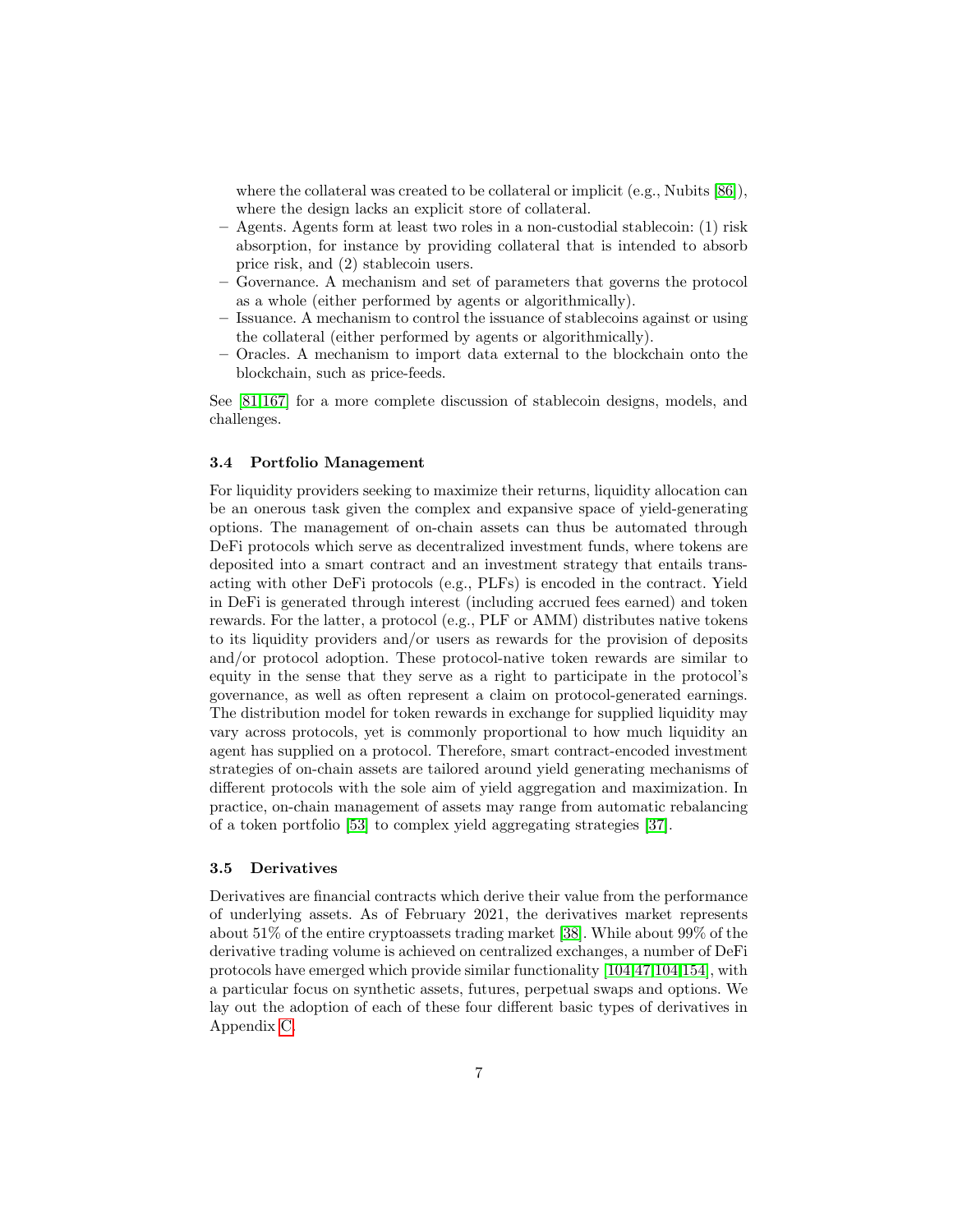#### 3.6 Privacy-preserving Mixers

Mixers are methods to prevent the tracing of cryptocurrency transactions. These are important to preserve user privacy, as the transaction ledger is otherwise public information; however, this also means they could be used to obscure the source of illicit funds. Mixers work by developing a "shielded pool" of assets that are difficult to trace back before entering the pool. They typically take one of two forms: (1) mixing funds from a number of sources so that individual coins can't easily be traced back to address individually (also called a "coinjoin", e.g., [\[150\]](#page-27-13)), or (2) directly shielding the contents of transactions using zero knowledge proofs of transaction validity (e.g., [\[144,](#page-26-4)[163\]](#page-27-14)). Mixers serve as a DeFi-like application itself and additionally as a piece that could be included within other DeFi protocols.

# <span id="page-7-0"></span>4 Technical Security

We define a DeFi security risk to be *technical* if an agent can atomically exploit the technical structure of a blockchain system, for instance, the sequential and atomic execution of transactions. Such exploits can be performed instantaneously and risk-free because the outcomes for the attacker are binary: either the attack is successful or it doesn't happen (the transaction reverts) and the attacker only loses some gas fees.

In current blockchain implementations, this coincides with (1) manipulating an on-chain system within a single transaction, which is risk-free for anyone, and (2) manipulating transactions within the same block, which is risk-free for the miner generating that block. By exploiting technical structure, the underlying blockchain system allows no opportunity for markets or other agents to react in the course of such exploits (when such reaction is possible, we enter the domain of economic security problems in the next section). We identify three categories of attacks that fall within technical security risks of DeFi protocols: attacks exploiting smart contract vulnerabilities, attacks relying on the execution order of transactions in a block, as well as attacks which are executed within a single transaction. These security risks are often addressable with program analysis and formal models to specify protocols.

### Technical Security

A DeFi protocol is technically secure if it is not possible for an attacker to atomically exploit the technical structure of the protocol, any interacting protocols, or the underlying blockchain at the expense of value held by the protocol or its users. Due to atomicity, these attacks can generate risk-free profit. A common property of technical exploits is that they occur within a single block.

Examples of past DeFi protocol exploits that fall into the presented attack categories of technical security are given in Table [1](#page-33-0) in Appendix [A.](#page-28-0)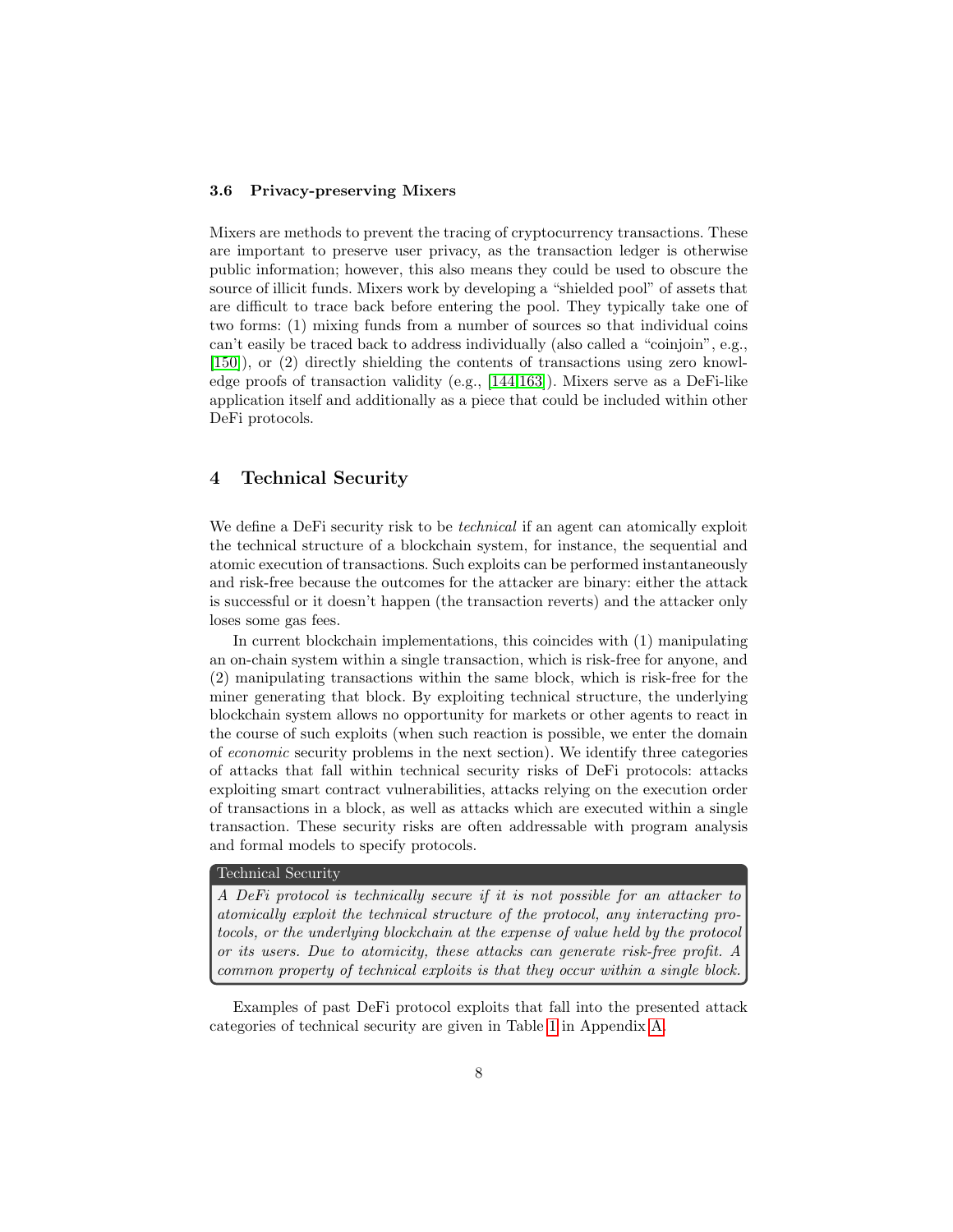#### 4.1 Smart Contract Vulnerabilities

Smart contract vulnerabilities have been extensively discussed in the literature [\[8](#page-20-11)[,111](#page-25-6)[,146\]](#page-27-15) and we will therefore not give an extensive list of all the known vulnerabilities but rather focus on the one which have already been exploited in the DeFi context.

Reentrancy. A contract is potentially vulnerable to a reentrancy attack if it delegates control to an untrusted contract, by calling it with a large enough gas limit, while its state is partially modified [\[131\]](#page-26-5). A trivial example is a contract with a withdraw function that checks for the internal balance of a user, sends them money and updates the balance. If the receiver is a contract, it can then repeatedly re-enter the victim's contract to drain the funds. Although this attack is already very well-known, it has been successfully used several times against DeFi protocols[\[45,](#page-22-9)[35\]](#page-21-8).

In practice, reentrancy vulnerabilities are generally simple to detect and fix by using static analysis tools [\[146](#page-27-15)[,94\]](#page-24-14). There are two main ways to prevent this vulnerability: (1) using a reentrancy guard that prevents any call to a given function until the end of its execution or (2) finalizing all the state updates before passing execution control to an untrusted contract.

Integer Manipulation. Almost every DeFi application manipulates monetary amounts in some way or another. This often involves not only adding and subtracting to balances but also converting into different units or to different currencies. We present the two most common types of integer manipulation issues.

The first issue, which has been extensively studied in the literature [\[145,](#page-26-6)[77\]](#page-23-7), is integer over- and underflow. As the Ethereum Virtual Machine (EVM) [\[156\]](#page-27-4) does not raise any exception in case of over- or underflow, this will often result in failed transactions and cause the smart contract to misbehave [\[111\]](#page-25-6).

The second issue is unit error during integer manipulation. The main language used to develop DeFi applications on Ethereum at the time of writing is Solidity [\[54\]](#page-22-10), which has a limited type system and no support for operator overloading. In addition, the EVM only supports a single type, 32 byte integers, and has no built-in support for fixed-point numbers. To work around this limitation, each protocol decides on an arbitrary power of 10 to use as its base unit, often  $10^{18}$ , and all the computations are performed in terms of this unit. However, given the limitations of the type-system, most programs elect to use exclusively 32 byte integers. Arithmetic on two units accidentally on different scales would not be caught by the compiler.

Logical Bugs. There are a large number of exploits that are rooted in simple programming errors in the smart contracts. While logical bugs are by no means unique to smart contracts, but common to any type of software, the consequences for smart contracts, where immutability underpins the system, can be much more severe than for many other genres of software and result in unrecoverable financial losses.

A large share of the bugs found in [Table 1](#page-33-0) are also very simple mistakes that have been overlooked in both the development process and professional contract audits. We discuss in Section [6](#page-16-0) potential mitigation techniques to these issues.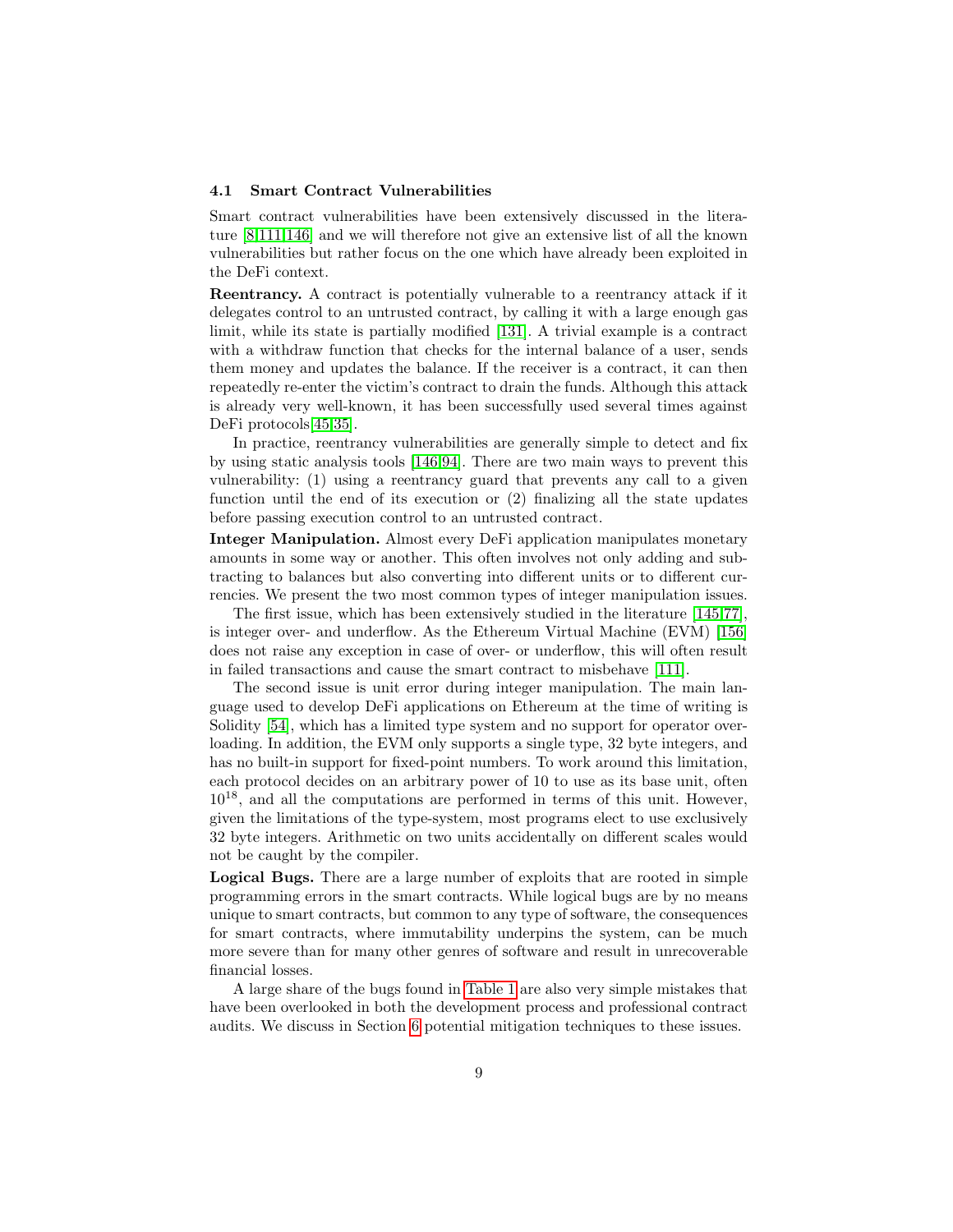#### <span id="page-9-0"></span>4.2 Single Transaction Attacks

We refer to attacks which can be successfully executed, independent of knowing about some other pending transaction, as single transaction attacks. This category of attack is leveraging transaction atomicity and composability of smart contracts.

Governance Attacks. Protocols that implement decentralized governance mechanisms tend to rely upon governance tokens, which empower token holders to propose and vote on protocol upgrades. The technical structure of these governance mechanisms can sometimes be exploited. For instance, many governance designs allow updates to be instantaneously proposed and approved and the protocol code upgraded within a single transaction. In this setting, an attacker may obtain an amount of governance tokens sufficient to propose and execute malicious contract code and steal a contract's funds, all while circumventing the usual governance process in which other participants can react [\[62\]](#page-23-8). The attacker may even obtain the share of governance tokens instantaneously within the same transaction (i.e., they may not be a long-term participant) through flash loans from PLFs and swaps from AMMs. In fact, large quantities of governance tokens can be obtained easily in these ways today, and such attacks have been executed in practice [\[93\]](#page-24-15).

The direct problem can usually be sorted by applying a timelock to the governance process so that updates cannot be performed instantaneously and other participants have a chance to react. However, as we will see in the economic security section, this often does not solve the incentive issues completely, it just resolves the technical issue.

Single Transaction Sandwich Attacks. In a single transaction sandwich attack, an attacker manipulates an instantaneous AMM price in order to exploit a smart contract that uses that price. An attacker first creates an imbalance in an AMM, exploits composable contracts which rely on the manipulated price, and then reverses the imbalance to cancel out the cost of the first step. The whole sequence can be performed atomically in a single transaction risk-free. Creating an imbalance typically requires access to a large amount of capital. In a system with flash loans/minting, all agents effectively have such access, although we stress that these attacks are still possible for large capital holders regardless of whether flash loans/minting are widespread. In practice, this type of attack has occurred multiple times [\[109,](#page-25-7)[122\]](#page-25-8). To protect against such manipulations, AMMs include a limit amount (or maximum slippage) that a trade can incur, though this only prevents manipulations above this amount.

#### 4.3 Transaction Ordering Attacks

In traditional finance, the act of *front-running* refers to taking profitable actions based on non-public information on upcoming trades in a market. In the context of blockchain, front-running a transaction refers to submitting a transaction which is solely intended to be executed before some other pending transaction [\[49\]](#page-22-11). As transactions are executed sequentially according to how they have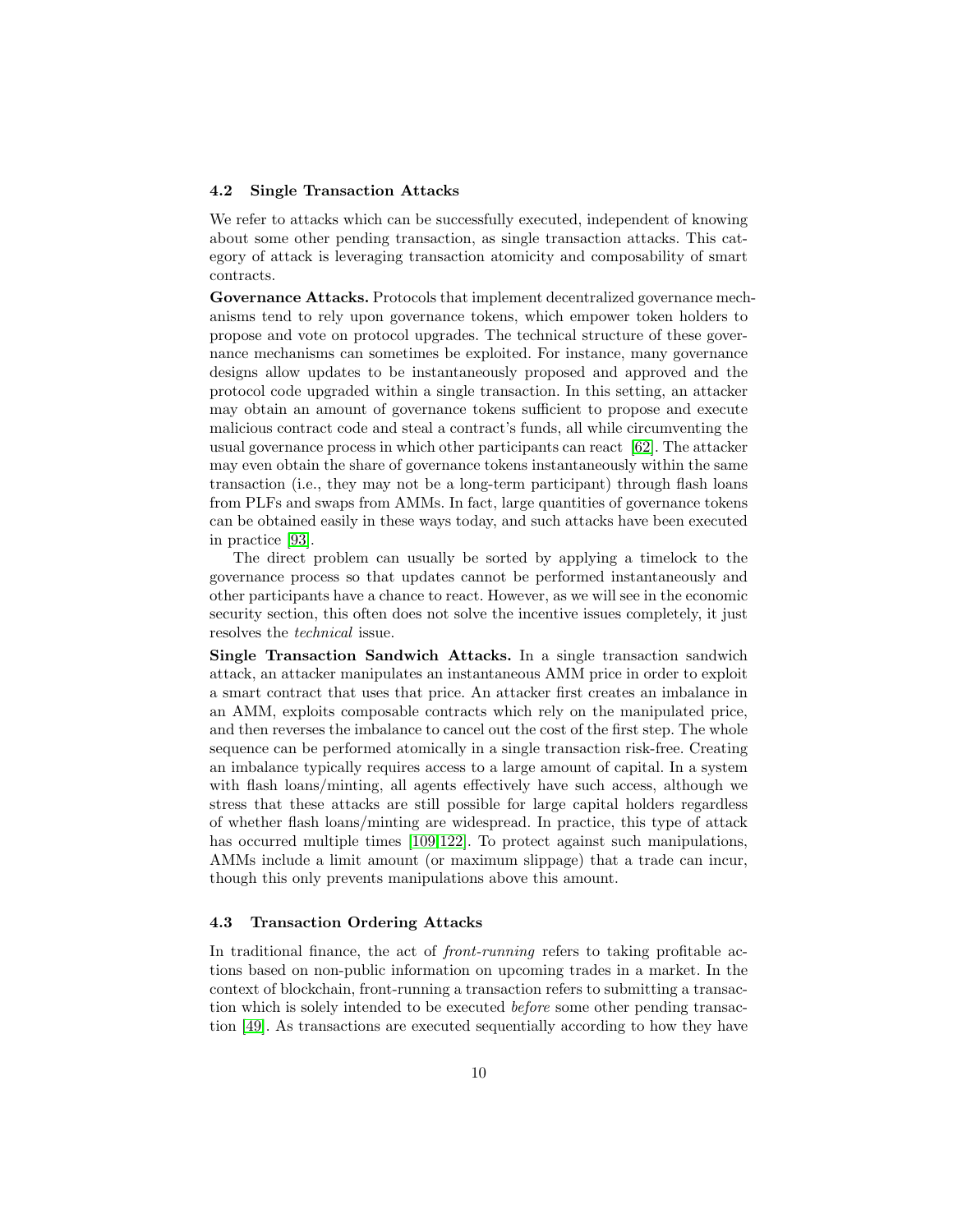been ordered in a block, an agent may financially benefit from front-running one or more transactions, by having their transaction executed before a victim transaction. Similarly, an agent may pursue back-running, whereby a transaction is intended to be executed after some designated transaction. As the majority of Ethereum miners order transactions by their gas price [\[169\]](#page-28-1), an agent can set a higher or lower gas price relative to some target transaction, in order to have his transaction executed before or after the target, respectively. In the case of multiple agents attempting to front-run the same transaction, front-running results in priority gas auctions [\[41\]](#page-22-3), i.e. the competitive bidding of transaction fees to obtain execution priority.

We refer to attacks which involve front- and/or back-running within a single block, thereby undermining the technical security of DeFi protocols, as transaction ordering attacks. Note that an attacker does not need to be a miner in order to execute the following attacks but such attacks can be undertaken risk-free if the attacker is a miner.

Displacement Attacks. In a displacement attack, an attacker front-runs some target transaction, where the success of the attack does not depend on whether the target transaction is executed afterwards [\[49\]](#page-22-11). A simple example of such an attack would be an attacker front-running a transaction that registers a domain name [\[76\]](#page-23-9). A more severe risk comes in the form of generalized frontrunners [\[130\]](#page-26-7), which are bots that parse all unconfirmed transactions in the mempool, trying to identify, duplicate, modify and lastly front-run any transaction which would result in a financial profit to the front-runner. Examples of transactions vulnerable to generalized front-runners would be reporting a bug as part of a bug bounty scheme to claim a reward [\[22\]](#page-21-9) and trying to 'rescue' funds from an exploitable smart contract [\[130,](#page-26-7)[134\]](#page-26-8).

Multi-transaction Sandwich Attacks. In a "sandwich attack", an attacker alters the deterministic price on an AMM prior to and after some other target transaction has been executed in order to profit from temporary imbalances in the AMM's liquidity reserves. In simple cases (e.g., Uniswap), the instantaneous AMM price is simply a ratio of AMM reserves and imbalances can be created simply by changing this ratio (e.g., by providing single-sided liquidity or performing a large swap through the AMM). This is how these AMMs are designed to work: swaps create imbalances, which, if left unbalanced, incentivize arbitrageurs to perform the reverse actions to balance the AMM pool.

An attacker may target another user's transaction (e.g., to profit from triggering large slippage in another user's swap) by trying to place adjacent transactions that set up the imbalance right before the swap and close out the imbalance right after the swap [\[169,](#page-28-1)[136\]](#page-26-9). This can be achieved through front-running the user's swap transaction by setting a higher gas price on the transaction creating the imbalance. By setting a lower gas price on the transaction closing the imbalance, the attacker can back-run the user's transaction and complete the attack. Note that setting high and low transaction fees does not guarantee the attack to succeed, as ultimately it is up to a transaction's miner to determine the order of execution.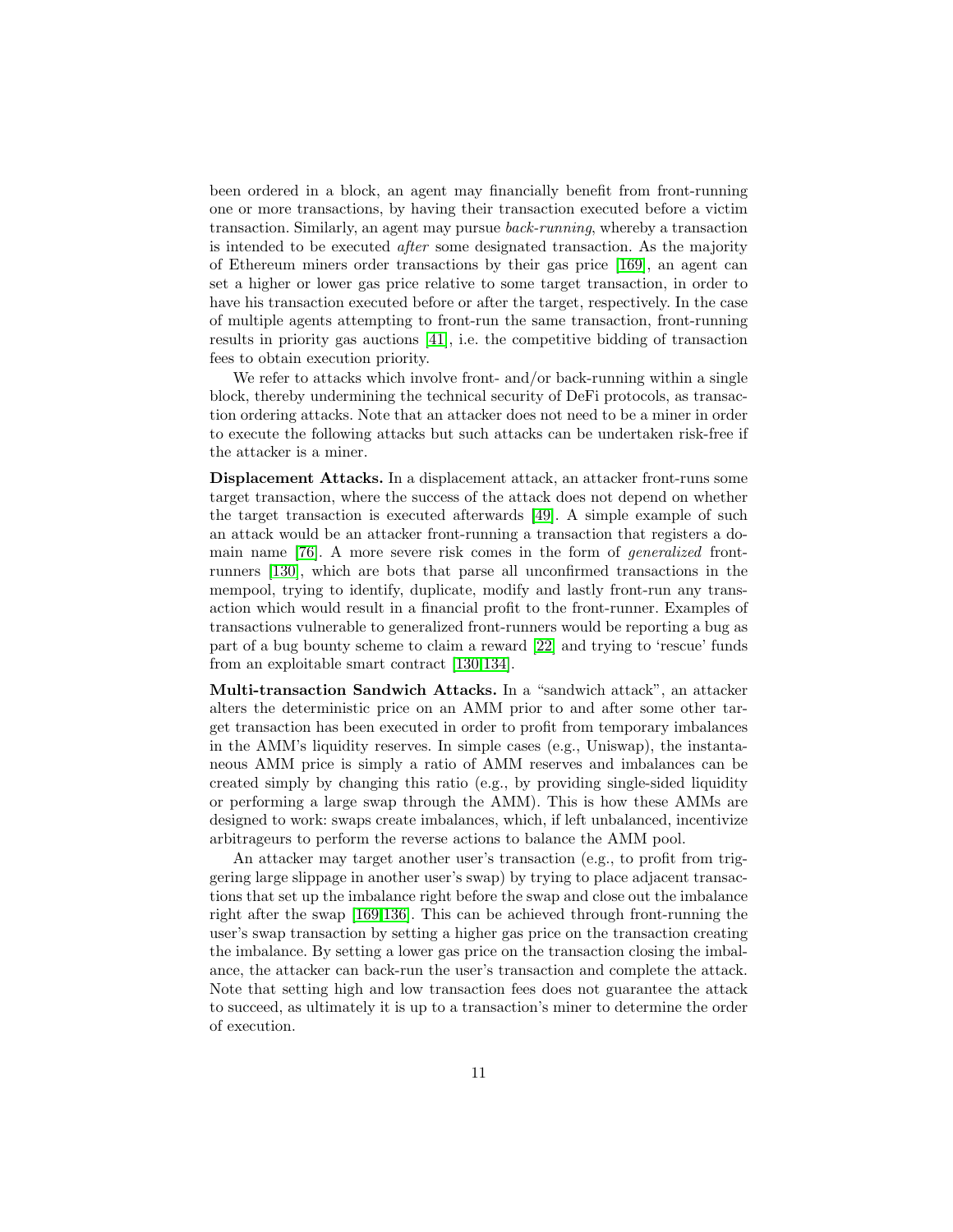A variant of this attack [\[169\]](#page-28-1) can be performed if instead of being a liquidity taker, the attacker is a liquidity provider for the respective AMM. The attacker can front-run a victim transaction that swaps token  $A$  for token  $B$  and remove liquidity, exposing the victim to higher slippage. Subsequently, the attacker can back-run the victim transaction, and resupply the previously withdrawn liquidity. In a third transaction that swaps B for A, the attacker obtains a profit in B. A formal analysis of sandwich attacks is given in [\[169\]](#page-28-1).

### <span id="page-11-0"></span>5 Economic security

We define a DeFi security risk to be *economic* if an exploiting agent can manipulate the incentive structure of the protocol non-atomically to realize a profit at the expense of value held by the protocol or its users. This inherently involves manipulation of a market equilibrium over some time period (even if short, it is not instantaneous). Compared to technical exploits, since economic exploits are non-atomic, they come with upfront tangible costs, a probability of attack failure and risk related to mis-estimating the market response. Thus they are not risk-free and commonly involve manipulations over many transactions or blocks.

Economic risks are inherently a problem of economic design and cannot be solved by technical means alone. To illustrate, while these attacks could be performed atomically (and risk-free) in a very poorly constructed system that allowed it, they are not solved, for example, just by adding a time delay that ensures they are not executed in the same block. Even if all technical issues are sorted, we are often left with remaining economic problems about how market equilibria could be manipulated over time to exploit protocols. From a practical perspective, progress on these economic problems inherently requires economic models of these market equilibria and the design of better protocol incentive structures. These models differ considerably from traditional security models and are sparsely studied. As a result, defensive measures for economic security risks are also not as well established.

In this way also, technical security must be a first bar: if a protocol is not technically secure, then it will break in the presence of rational agents. Economic security only makes sense if technical security is achieved. For instance, if a protocol's funds can be exploited because it is not technically secure, then in an economic sense no rational agents should participate.

#### Economic Security

A DeFi protocol is economically secure if it is economically infeasible (e.g., unprofitable) to manipulate the equilibrium of incentives among all interacting agents to extract value from the protocol or its users. Economic exploits are non-atomic (or else they are better described as technical issues) and are thus not risk-free.

Economic Rationality. A central assumption in considering the class of economic security attacks is that of economic rationality. Following the standard game theoretic approach, we denote the strategy for player  $i$  as  $s_i$ . A strategy is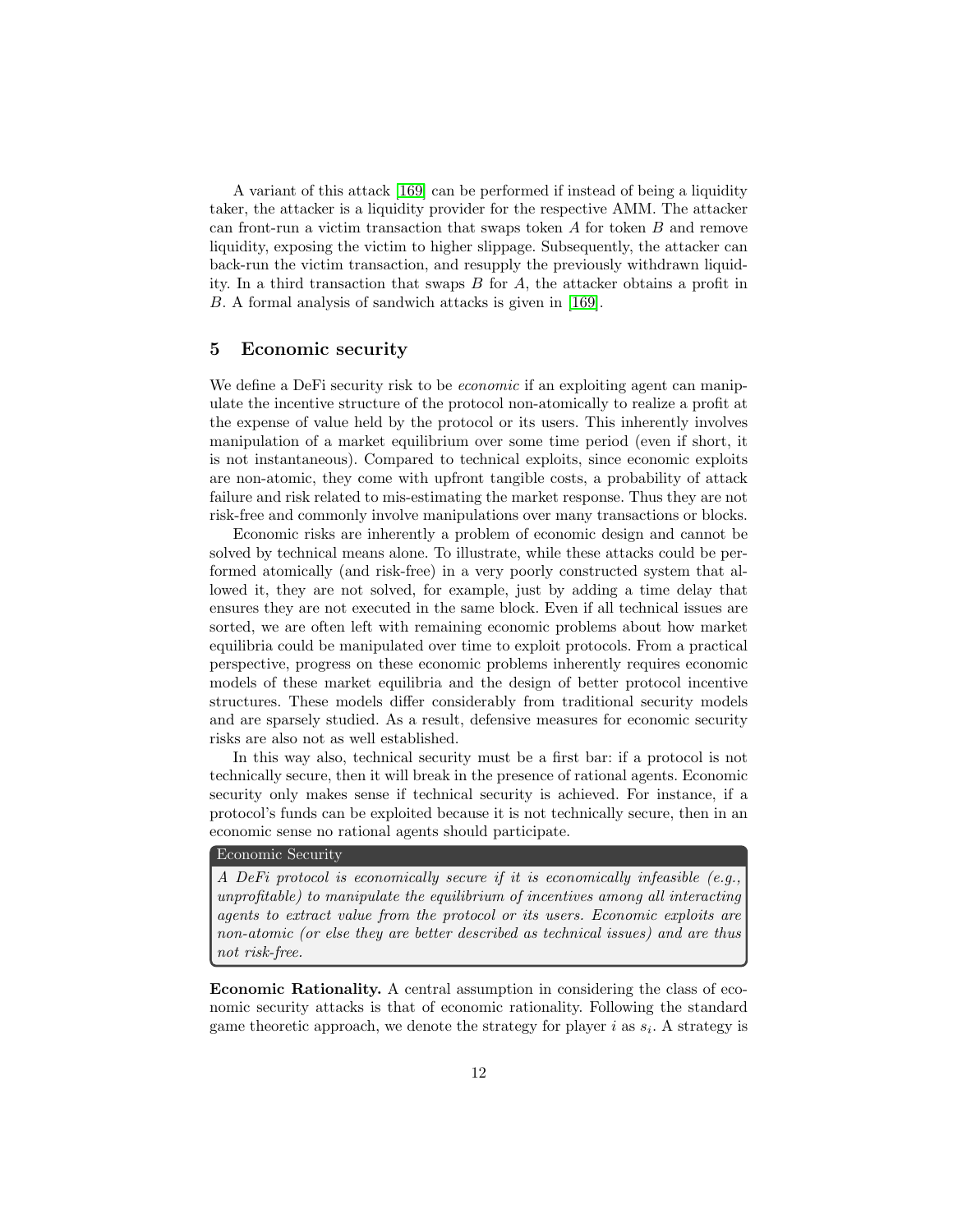a plan for what to do at each decision node (equivalently, information set) that the agent is aware they might reach. For example, a strategy would define what action an agent would take in the event that it finds itself in a protocol that becomes undercollateralized. A strategy  $s_{1,i} \in \S_i$  for player i strictly dominates another strategy  $s_{2,i} \in \S_i$  if regardless of the actions of other agents, strategy  $s_{1,i}$  will always result in a higher payoff to the agent. Economic rationality is then defined as follows.

#### Economic Rationality

An agent is rational iff they will never play a strictly dominated strategy  $(i.e.,$ they are profit optimizing).

Moreover, common knowledge of rationality means that all agents know no agent will play a strictly dominated strategy.

While most economic security analysis ought to consider attackers who have profit-maximizing objectives, it can also be important to consider attackers with other objectives. For instance, an attacker who wishes to shut down the system may decide to attack as long as the cost is of a moderate level. In this sense, the economic security depends on system interruptions being too costly to effect.

Incentive Compatibility. Incentive compatibility is originally a concept from game theory (e.g., [\[132\]](#page-26-10), but as a concept has seen some adaption in the context of cryptoeconomics and in particular DeFi.

In the cryptoeconomic setting, a mechanism is defined as incentive compatible if agents are incentivized to execute the mechanism as intended (see e.g. [\[133\]](#page-26-11)).

#### Cryptoeconomic Incentive Compatibility

A mechanism (or protocol) is incentive compatible iff agents are incentivized to execute the game as intended by the protocol designer.

A central question in the context of incentive compatibility, considered in [\[81\]](#page-24-6), is the sustainability of the mechanism implemented by a system (i.e., will the incentives arising from the system allow the system to be economically secure and stable long-term). In [\[81\]](#page-24-6), for stablecoins, this is separated into a question of incentive security, which is included in our concept of economic security, and a question of economic stability, which is a further question of whether an economically secure system actually plays out to the desired equilibrium envisioned by the designers.

We primarily focus on the direct security questions in this paper; however, similar questions to economic stability apply to protocols other than stablecoins as well. For instance, when designing synthetic derivatives built using dynamic portfolios (and implemented as AMM pools), a lingering question is how well these designs can replicate the derivative payoffs under extreme conditions. As a comparison, synthetic portfolio insurance in traditional markets can break down when markets move too fast for the strategy to rebalance (See Ch. 13 in [\[70\]](#page-23-10)). AMM pools aim to rebalance over much shorter timescales, and so may have an advantage here, but are also suboptimal in other areas of rebalancing.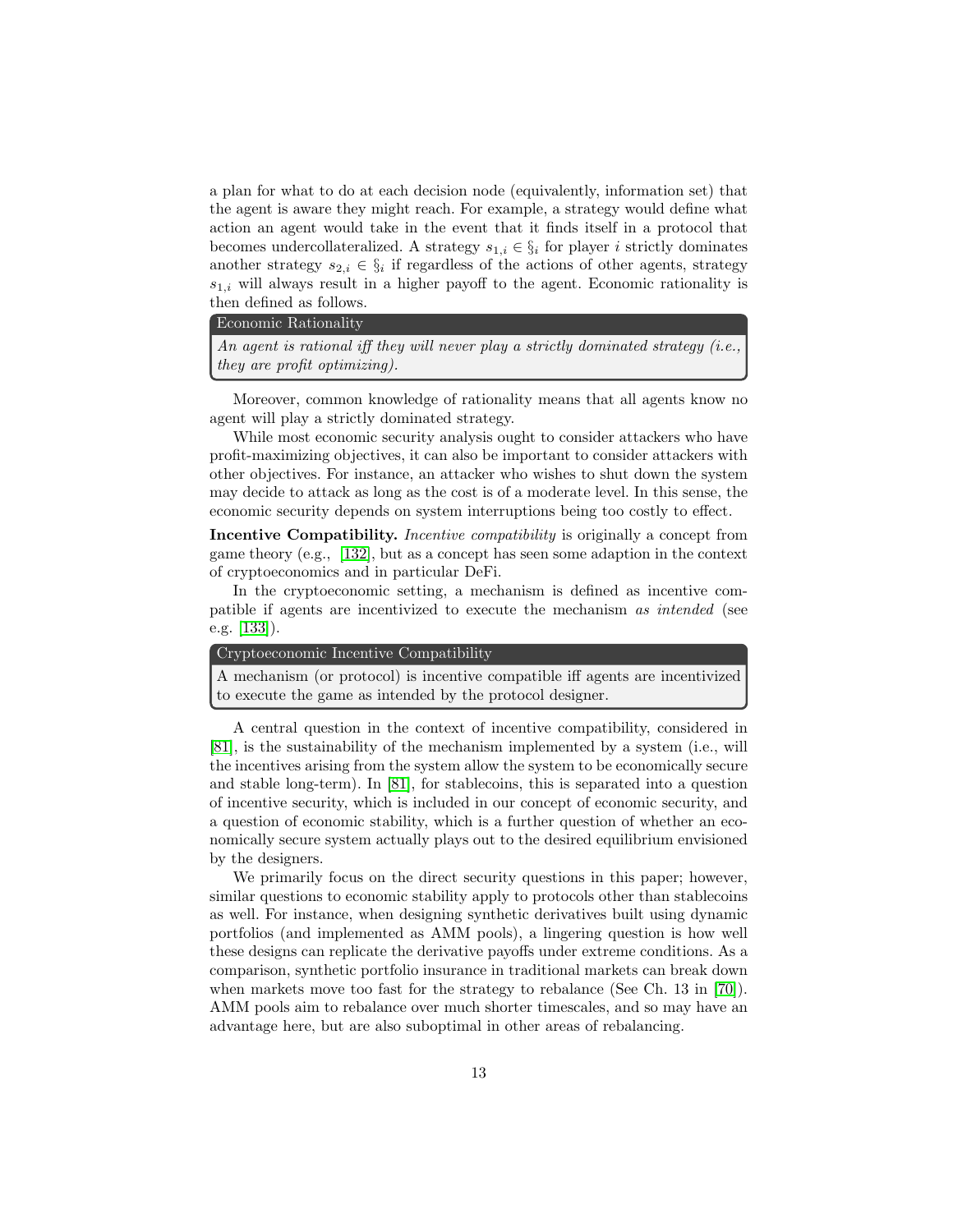#### 5.1 Overcollateralization as Security

Collateralization is one of the primary devices to ensure economic security in a protocol. In general, collateral serves as a potential repercussion against misbehaving agents [\[68\]](#page-23-11) and allows creating protocols such as stablecoins, loanable funds, or decentralized cross-chain protocols. As asset prices evolve over time, these systems generally allow automated deleveraging: if an agent's level of collateralization (value of collateral / value of borrowing) falls below a protocoldefined threshold, an arbitrager in the system can reduce the agent's borrowing exposure in return for a portion of their collateral at a discounted valuation. This aims to keep the system fully collateralized.

Overcollateralization is not without risks, however. For instance, as explored in [\[62](#page-23-8)[,78\]](#page-23-12), times of financial crisis (wherein there are persistent negative shocks to collateral asset prices) can result in thin, illiquid markets, in which loans may become undercollateralized despite an automated deleveraging process. In such settings, it can become unprofitable for liquidators, a type of keeper, to initiate liquidations. Should this occur, rational agents will leave their debt unpaid as that results in a greater payoff.

Another form of deleveraging risk arises when the borrowed asset has endogenous price effects, for instance when its price is affected by other agents' decisions in the system or when it is manipulable. This is the case in non-custodial stablecoins like Dai that are based on leverage markets (Dai is created by "borrowing" it against collateral and similarly must be returned to later release the collateral). As explored in [\[82,](#page-24-16)[83\]](#page-24-17), such stablecoins can have deleveraging feedback effects that lead to volatility in the stablecoin itself. In regions of instability, the stablecoin will tend to become illiquid and appreciate in price (more so as they need to be purchased for liquidations), which can force speculative agents who have leveraged their positions to pay premium prices to deleverage. This causes their collateral to drawdown faster than may be expected, which makes the system in total less healthy and may lead to shortfalls in collateralization. This was later directly observed in Dai on "Black Thursday" [\[58\]](#page-22-12). As further discussed in [\[83\]](#page-24-17), such a stablecoin requires uncorrelated collateral assets to be fully stabilized from such deleveraging effects as stable regions are related to submartingales (i.e., agents expect collateral asset prices to appreciate). However, current uncorrelated assets are primarily centralized/custodial, which poses a challenge for non-custodial designs.

#### <span id="page-13-0"></span>5.2 Threats from Miner Extractable Value

An assumption by many blockchain protocols is that the block reward is sufficient to incentivize "correct" miner behavior. However, there are consensus layer risks should the MEV exceed the block reward. The simplest example of MEV is double spending of coins, which is commonly considered in base layer incentives. DeFi applications give rise to many new sources of MEV. For instance, (1) DEXs present atomic arbitrage opportunities between different trading pairs, as explored in [\[41\]](#page-22-3), and (2) stablecoins built on leverage markets (like Dai) present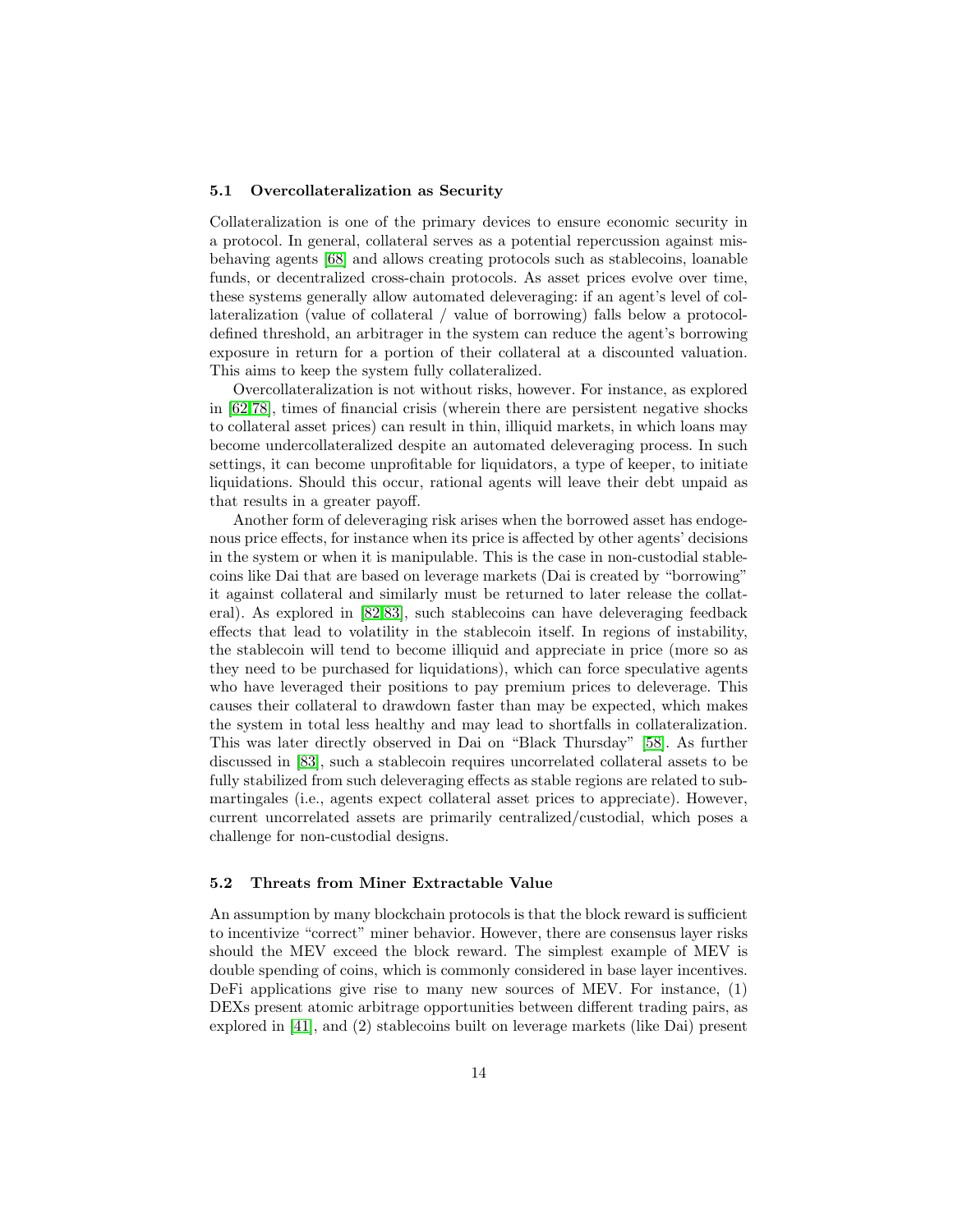arbitrage opportunities in liquidating leveraged positions, as explored in [\[82\]](#page-24-16). Similarly, other protocols, like PLFs, that utilize liquidation mechanisms also create MEV opportunities. Further, MEV can arise when miners are incentivized to re-order or exclude transactions based on cross-chain payments happening on other chains [\[74\]](#page-23-13).

These are not exhaustive; there are additionally many other ways in which miners could manipulate DeFi protocols to extract value. It's worth noting that these are not just hypothetical concerns, they have actually been observed– e.g., [\[20,](#page-21-10)[11\]](#page-20-12)–and shown to be sufficiently profitable, e.g., [\[168\]](#page-28-2).

The practicality of MEV threats have been highlighted in [\[41\]](#page-22-3), where the prevalent dangers of undercutting and time-bandit attacks are presented. In an undercutting attack [\[25\]](#page-21-11), an adversarial miner would fork off a block with high MEV, while holding back some of the extractable value in order to incentivize other miners to direct their computational efforts towards the adversary's chain. In a time-bandit attack [\[41\]](#page-22-3), an attacker forks from some previous block and sources expected MEV to increase his computational power and pursue a 51% attack until the expected MEV is realized. Hence, time-bandit attacks are a consensus layer risk and can be a direct consequence of historic on-chain actions which could profit a miner at some later point. A further threat is that miners could collude to set up more MEV opportunities over time, for instance by censoring transactions to top up collateral in crises and thus creating more liquidation events, as discussed in [\[82\]](#page-24-16). This is very similar to events on Black Thursday, in which mempool manipulations contributed to inefficient liquidation auctions in Maker [\[20\]](#page-21-10).

#### 5.3 Governance Risks and Governance Extractable Value

Protocol governance often introduces means to update system parameters and even redefine entire contracts. In many cases, this may be a necessary component for the system to evolve over time. However, governance can also introduce manipulation vectors that affect security. Govenance of a DeFi protocol is typically tied to holders of governance tokens, which can often be thought of as shares in the protocol. In systems where there is large flexibility for governance to change the system, an important question is where governance token value comes from. A typical aim is for the protocol to incentivize good stewardship from its governance token holders by compensating governance with cashflows from the system. In this case, governance token value is derived from future discounted cashflows. Another possibility is that governance is directly aligned with underlying users–e.g., because they are the same.

However, if these incentives are not of sufficient size, then it may be more profitable for governance token holders to extract value in less desirable ways, which we term *governance extractable value* (GEV).<sup>[4](#page-14-0)</sup> An example of GEV is for governors to effect changes to the protocol in ways that provide outside benefits

<span id="page-14-0"></span><sup>4</sup> GEV may be interpreted as a generalization of MEV with miners being a specific type of governor tasked with ordering transactions on the base layer.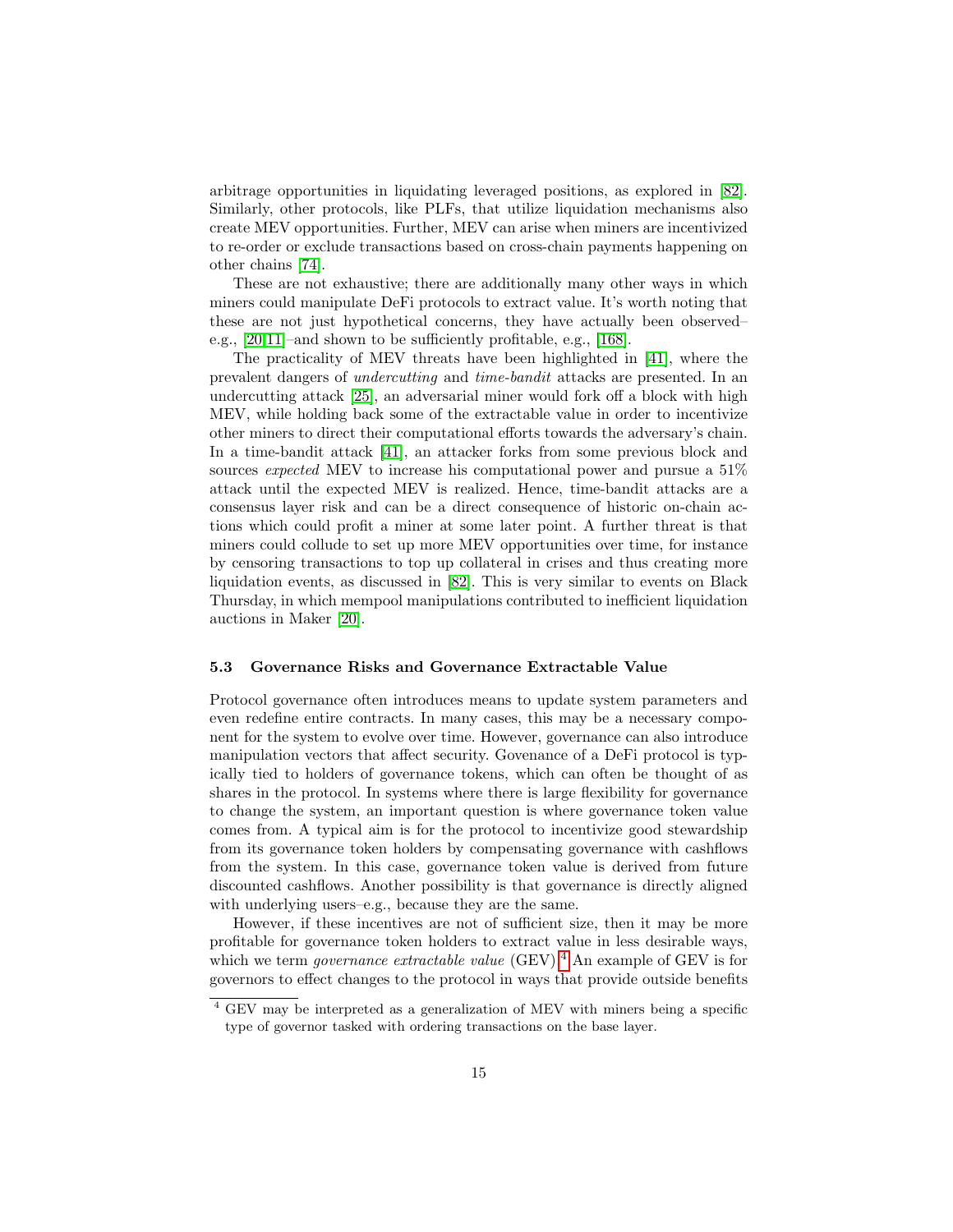to themselves but may be harmful to the overall system health. For instance, the Cream protocol governance added high levels of very risky collateral assets that they had an outside stake in, arguably to their benefit but against the interests of the protocol [\[120\]](#page-25-9). GEV also includes explicit governance attacks. A hypothetical GEV attack to indirectly extract collateral value is described in [\[80\]](#page-24-18). In cases like these, governance may not be incentive compatible. And if the value of governance tokens from incentive compatible sources crashes, the region of incentive compatibility also shrinks, and it may become profitable for a new coalition of governors to form to attack the protocol. This is increasingly problematic given the ease and low cost with which governance tokens may be obtained via flash loans and PLFs. Other complications arise in the need to protect minority rights within the protocol–e.g., building in limitations so that a majority of governors cannot unilaterally change the game to, for instance, steal all value of the other minority or users. See [\[87\]](#page-24-19) for further discussion of GEV.

There is limited literature in modeling GEV incentives in the DeFi setting (as opposed to modeling governance in the underlying blockchain itself). A starting point is introduced in [\[81\]](#page-24-6) as a framework of capital structure-like models to model GEV and incentive compatibility. Compared to (idealized) traditional financial settings, DeFi exists in a pseudo-anonymous setting that lacks strong outside recourse mechanisms (e.g., legal) to disincentivize attacks and manipulations. There are resulting costs of anarchy in such systems, that can drive down the incentives to participate in truly decentralized systems. These models have inspired new mechanisms such as Optimistic Approval [\[87\]](#page-24-19), which provides an optional veto over governance updates to protocol users, as a new defensive measure to to reduce costs of anarchy and GEV.

#### <span id="page-15-0"></span>5.4 Market and Oracle Manipulation

As the suppliers of off-chain information, oracles pose a fundamental component of DeFi protocols, particularly for sourcing price feeds [\[75\]](#page-23-14). However, it is important to distinguish between (1) a price that is manipulated yet correctly supplied by an oracle and (2) an oracle itself being manipulated. While we present each form of manipulation, note that the latter can be essentially modeled as a separate governance-type risk as discussed in [\[81\]](#page-24-6).

Market Manipulation. We wish to quantify economic risks stemming from price manipulations in underlying markets while assuming the oracle follows a best practice implementation and is non-malicious. An adversary may manipulate the market price (on-chain or off-chain) of an asset over a certain time period if a profit can be realized as a consequence of the price manipulation–e.g., by taking positions in a DeFi protocol that uses that market price as an oracle. As discussed in the Section [4,](#page-7-0) instantaneous AMM prices are easily manipulable with near zero cost and, as a result, should not be used as price oracles. Market manipulation problems persist even when we assume the oracle is not an instantaneous AMM price. In this case, there is a cost to market manipulation related to maintaining a market imbalance over time, whether in an AMM (e.g.,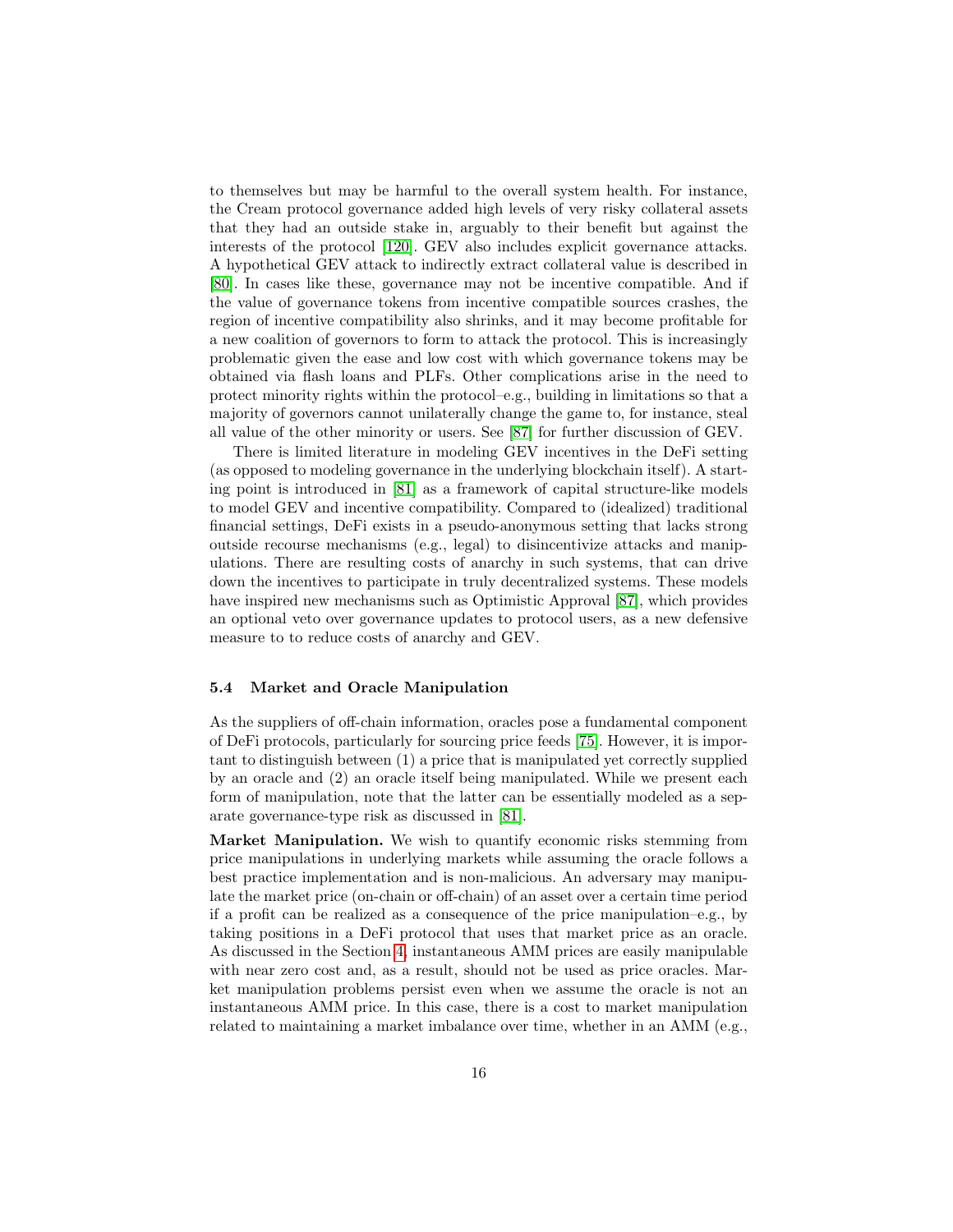to manipulate a time-weighted average price) or through filling unfilled orders in an order book. Depending on whether the market for an asset is thick or thin, the cost for an attacker to significantly change the asset's price will be higher or lower, respectively. An example of such an attack would be to trigger liquidations by manipulating an asset's price, as discussed in the context of stablecoins in [\[82\]](#page-24-16). An attacker could profit either by purchasing liquidated collateral at a discount or shorting the collateral asset by speculating on a liquidation spiral. Such attacks are similar to short-squeezes in traditional markets. However, unlike with single transaction sandwich attacks, the aforementioned attack is not risk-free and could bring substantial losses to the attacker should it fail. In particular, markets and agents may react to such attacks in unpredictable ways. Two examples to illustrate such exploits are given in Appendix [B.](#page-28-3)

Oracle Manipulation. Centralized oracles serve as a single point of failure and despite trusted execution environments [\[164\]](#page-27-16) they remain vulnerable to the provider behaving maliciously if incentives are sufficient for manipulating the source of a data feed. Decentralized price oracles may use on-chain data, most notably on DEXs (specifically AMMs) for crypto-to-crypto price data. However, as outlined in Section [4.2,](#page-9-0) prices may be manipulable through intentionally created imbalances and thinly traded markets. Furthermore, on-chain DEX oracles inherently can not price off-chain assets and fiat currencies.

As discussed in [\[81\]](#page-24-6), decentralized oracle solutions for off-chain data exist. However, they are yet imperfect solutions, tending to rely on Schelling point games, in which agents vote on the correct price values and are incentivized against having their stake slashed if their vote deviates from the consensus. Tying incentives to consensus, when the correctness of the consensus decision is not objectively verifiable (as in this case), paves a vector for game theoretic attacks, like in Keynesian beauty contests.

# <span id="page-16-0"></span>6 Open Research Challenges

There are many open research challenges in DeFi stemming from the technical and economic security issues presented in Sections [4](#page-7-0) and [5.](#page-11-0)

#### 6.1 Composability Risks

Cryptoassets can be easily and repeatedly tokenized and interchanged between DeFi protocols in a manner akin to rehypothecation. This offers the potential to construct complex, inter-connected financial systems, yet bears the danger of exposing agents to composability risks, which are as of yet mostly unquantified. An example of composability risk is the use of flash loans for manipulating instantaneous AMMs and financially exploiting protocols that use those AMMs as price feeds. This has repeatedly been exploited in past attacks (e.g. [\[67,](#page-23-0)[141](#page-26-12)[,117\]](#page-25-10)). However, the breadth of composability risks spans far beyond the negative externalities stemming from instantaneous AMM manipulations. For instance, there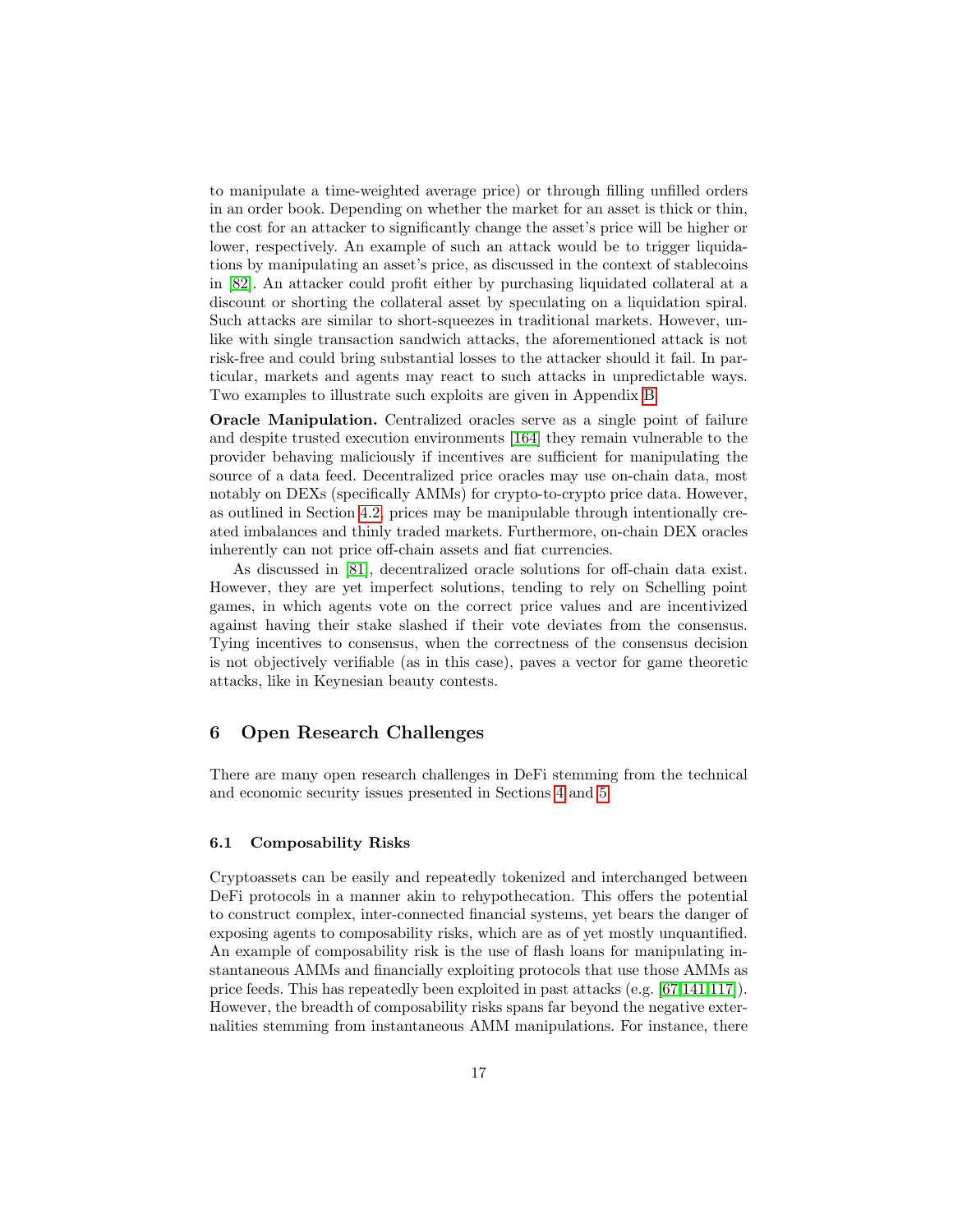remain open questions about the consequences of the following types of exploitations on connecting systems: the accumulation of governance tokens to execute malicious protocol updates, the failure of non-custodial stablecoin incentives to ensure price stability, and failure of PLF systems to remain solvent. Note, however, that this list is far from exhaustive. These become increasingly important issues as more complex token wrapping structures [\[149\]](#page-27-17) stimulate higher degrees of protocol interconnectedness. For example, the use of PLF deposit tokens (as opposed to the tokens in their original forms) within AMM pools and strategies to earn yield on underlying assets through leverage by borrowing non-custodial stablecoins and depositing into PLFs or AMMs.

Recent works [\[64](#page-23-6)[,99\]](#page-24-20) begin to explore protocol interdependence, while [\[143\]](#page-26-13) propose a process-algebraic technique that allows for property verification by modeling DeFi protocols in a compositional manner. Nonetheless, a critical gap in DeFi research toward taxonimizing and formalizing models to quantify composability risks remains. This problem is elevated as a holistic view on the integrated protocols is necessary: failures might arise from both technical and economic risks. Ensuring safety of protocol composition will be close to impossible for any protocol designer and forms a major challenge for DeFi going forward.

#### 6.2 Governance

We identify important research directions in governance and GEV. A general direction is modeling incentive compatibility of governance in various systems with GEV. For instance, setting up models, finding equilibria, and understanding how other agents in the system respond. The models in [\[81\]](#page-24-6) get this started in the context of stablecoins and additionally discuss how to extend to other DeFi protocols. There is moreover a range of discussions around simulating and formalizing governance incentives through tools like cadCAD [\[103\]](#page-25-11).

There remain unanswered questions with regards to the general design of governance incentives. For instance, how to structure governance incentives to reward good stewardship: e.g., intrinsic vs. monetary reward, reward per vote vs. reward per token holder, and measures of good stewardship. Furthermore, there lies potential in formally evaluating protection of minority agents in systems with flexible governance and large GEV.

For systems utilizing governance tokens, we identify research gaps rooted in security risks of the ability to borrow governance tokens via flash loans and PLFs. Specifically, we identify opportunities to formally explore how (1) technical security can be compromised and (2) from an economic security point of view, incentive compatibility is further complicated by the borrowing of governance tokens.

#### 6.3 Oracles

We highlight a few open challenges about oracle design and security. Note that, in many cases, the oracle problem can also be directly related to the governance problem, as governors are often tasked with choosing the oracles that are used.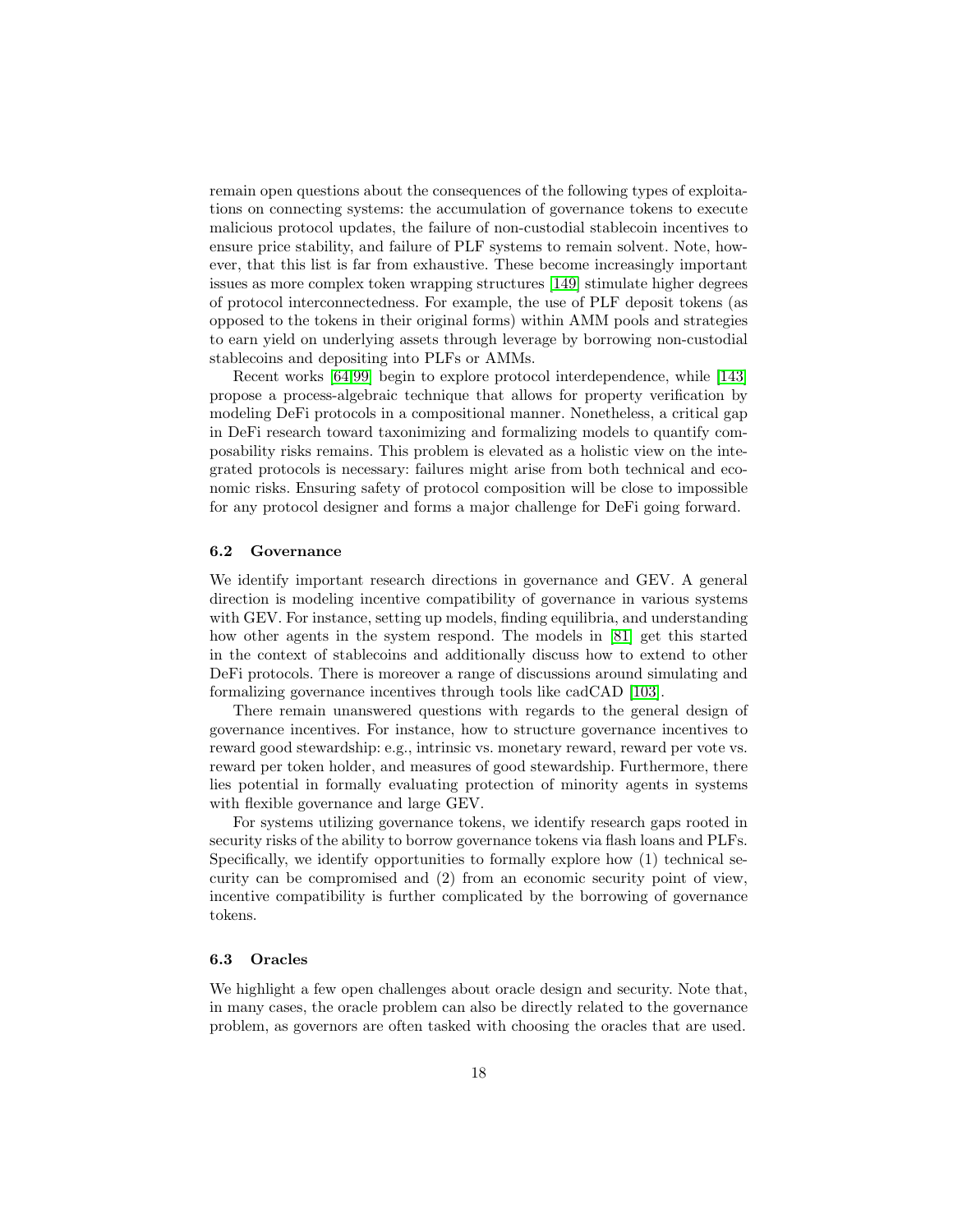A more general open challenge lies in how to structure oracle incentives to maintain incentive compatibility to report correct prices. This is similar to governance design in some ways and needs to take into account the possible game theoretic manipulations that could be profitable.

We identify a further research opportunity in designing and evaluating the security of various oracle strengthening methods. While there exist several works examining oracle designs on both a general and empirical basis–e.g. [\[91,](#page-24-7)[75\]](#page-23-14)– a formal security analysis of, e.g., medianizers, reputation systems, and grounding reported prices based on on-chain verifiable metrics is yet to be done.

#### 6.4 Miner Extractable Value

While research on MEV and the extraction of it is being put forward [\[41\]](#page-22-3), methodologies to quantify negative externalities of MEV–e.g., from wasted gas per block, upward gas price pressure–and the full extent of MEV opportunities remain scarce. For the latter, we conjecture that the miner's problem to optimize the MEV they extract in a block is NP-hard and additionally hard to approximate. To support this, it is quite easy to reduce a simplified version of the problem, in which the MEV of each transaction is fixed, to the knapsack problem. Note that while the knapsack problem is NP-hard, it is easy to approximate. In fact, we expect a more realistic version of the miner's problem to be harder than knapsack because the transaction ordering the miner chooses also changes the MEV of the transactions (i.e., swapping two elements might change their weight in knapsack).

There are interesting questions regarding how the emergence of MEV opportunities endogenously affects agents' behavior within DeFi protocols. Models for this are started in the context of stablecoins in [\[81\]](#page-24-6).

A further open challenge remains with respect to designing protective mechanisms against (1) consensus layer instability risks that are induced by high MEV incentives and (2) time bandit attacks that seek to rewrite the recent transaction history–for example, which could aim to trigger and profit from increased protocol liquidations. On this point, [\[82\]](#page-24-16) suggests that oracle price validity could be tied to recent block hashes to prevent such reorderings from extracting the protocol value, though potentially with costs to the economic security of the protocol in other ways.

#### 6.5 Program Analysis

There exists a large amount of work [\[69\]](#page-23-15), both in academia [\[94,](#page-24-14)[146,](#page-27-15)[115\]](#page-25-12) and industry [\[34,](#page-21-12)[52\]](#page-22-13), to analyze smart contract bugs and vulnerabilities. However, recent exploits (as shown in Table [1](#page-33-0) and Appendix [B\)](#page-28-3) hint that there are some recurring patterns that could be automatically detected and prevented.

Current program analysis tools can mainly be divided into two categories: (1) fully automatic tools checking for program invariants and (2) semi-automated verification tools checking for user-defined properties [\[115,](#page-25-12)[7](#page-20-13)[,27\]](#page-21-13). While the latter allows to verify business logic in ways that are not fully automatable, they are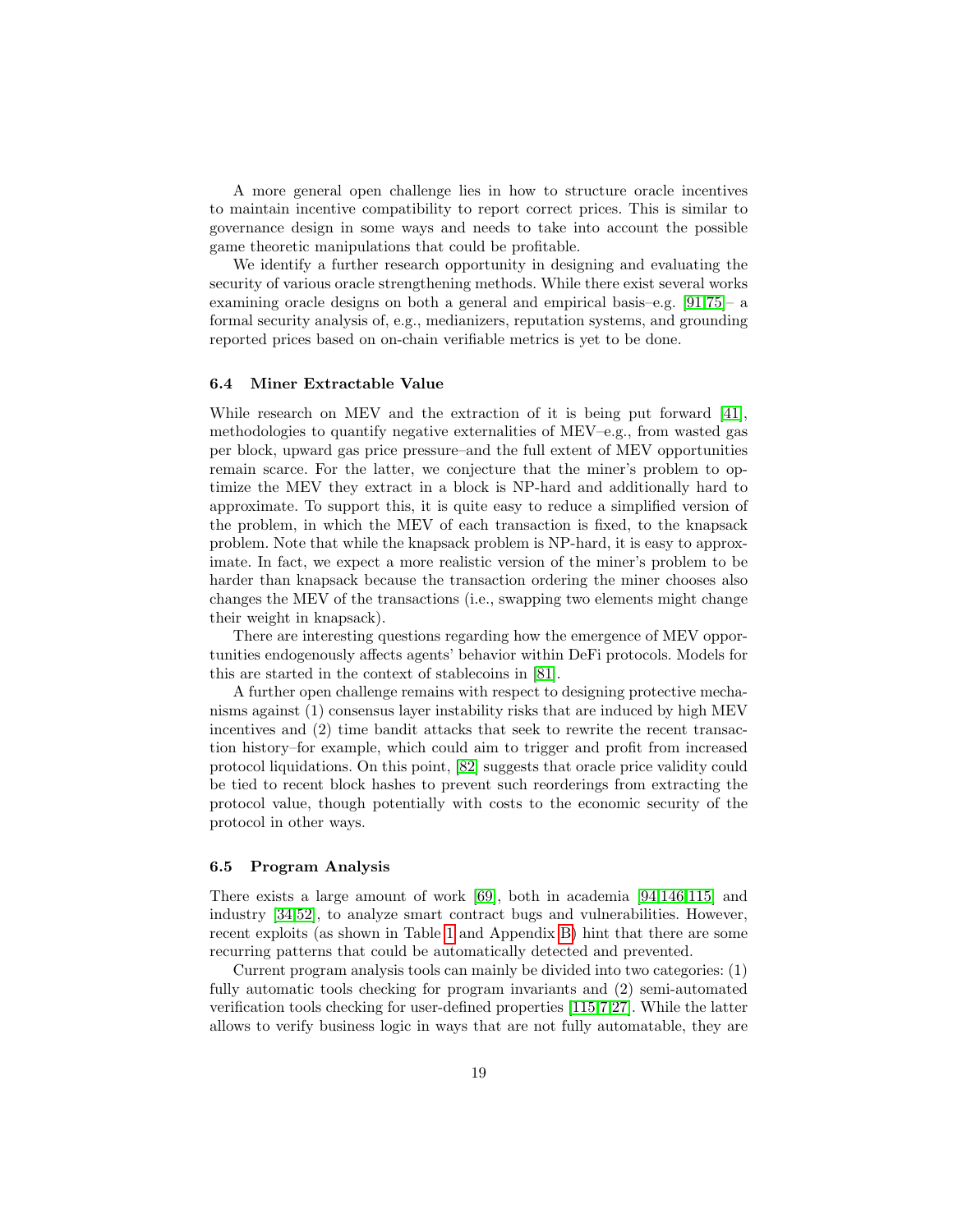typically non-trivial to setup and require knowledge of software verification, which limits their use to projects with enough resources. On the other hand, fully automatic tools, which can be very easily setup and ran, usually focus on checking properties of a single contract in isolation [\[146,](#page-27-15)[145,](#page-26-6)[52,](#page-22-13)[33\]](#page-21-14), such as unchecked exceptions or integer overflows. However, they have not evolved yet to embrace the composable nature of smart contracts, which makes it impossible for such tools to reason about scenarios where the issue happens due to a change in something external to the smart contracts, such as a sudden change in a price returned by an oracle. Further, most tools reason very little about semantic properties of the smart contracts, such as how a particular execution path can influence ERC-20 token balances. We believe that improvements in these areas will allow auditors and developers to analyze and deploy their contracts with more confidence, reducing the number of technical security exploits.

#### 6.6 Anonymity and Privacy

The anonymity and privacy of DeFi protocols is at present a significantly understudied area. There is a tension between user's privacy being valuable in itself, while at the same time helping malicious users to escape the consequences of their actions. At present, a large proportion of DeFi transactions occurs in protocols built on Ethereum, wherein agents at best have pseudoanonymity. This means that if an agent's real-world identity can be linked to an on-chain address, all the actions undertaken by the agent through that address are observable. While recent advances in zero-knowledge proofs [\[106,](#page-25-13)[151\]](#page-27-18) and multi-party computations [\[119](#page-25-14)[,17\]](#page-21-15) hold many promises, these technologies are yet to gain traction in the context of DeFi. One of the main friction points is the large computational cost of these technologies, which make them very expensive to use and deploy in the context of DeFi. A decrease of computational cost of the underlying blockchain will be key to how widely privacy-preserving technologies can be deployed by DeFi protocols.

# 7 Conclusion

In this SoK we have considered DeFi from two points of view, the DeFi Optimist and the DeFi Pessimist, and examined the workings of DeFi systematically. First, we laid out the primitives for DeFi before categorizing DeFi protocols by the type of operation they provide. We established economic security on the same level as technical security and created a novel functional categorization of the different types of risk therein. Further, we provided clear definitions of these risks as well as insights into the types of models that are needed to understand and defend against these risks. Finally, we drew the attention to open research challenges that require a holistic understanding of both the technical and economic risks.

While DeFi may have the potential to creating a permissionless and noncustodial financial system, the opinion put forward by the DeFi optimist, the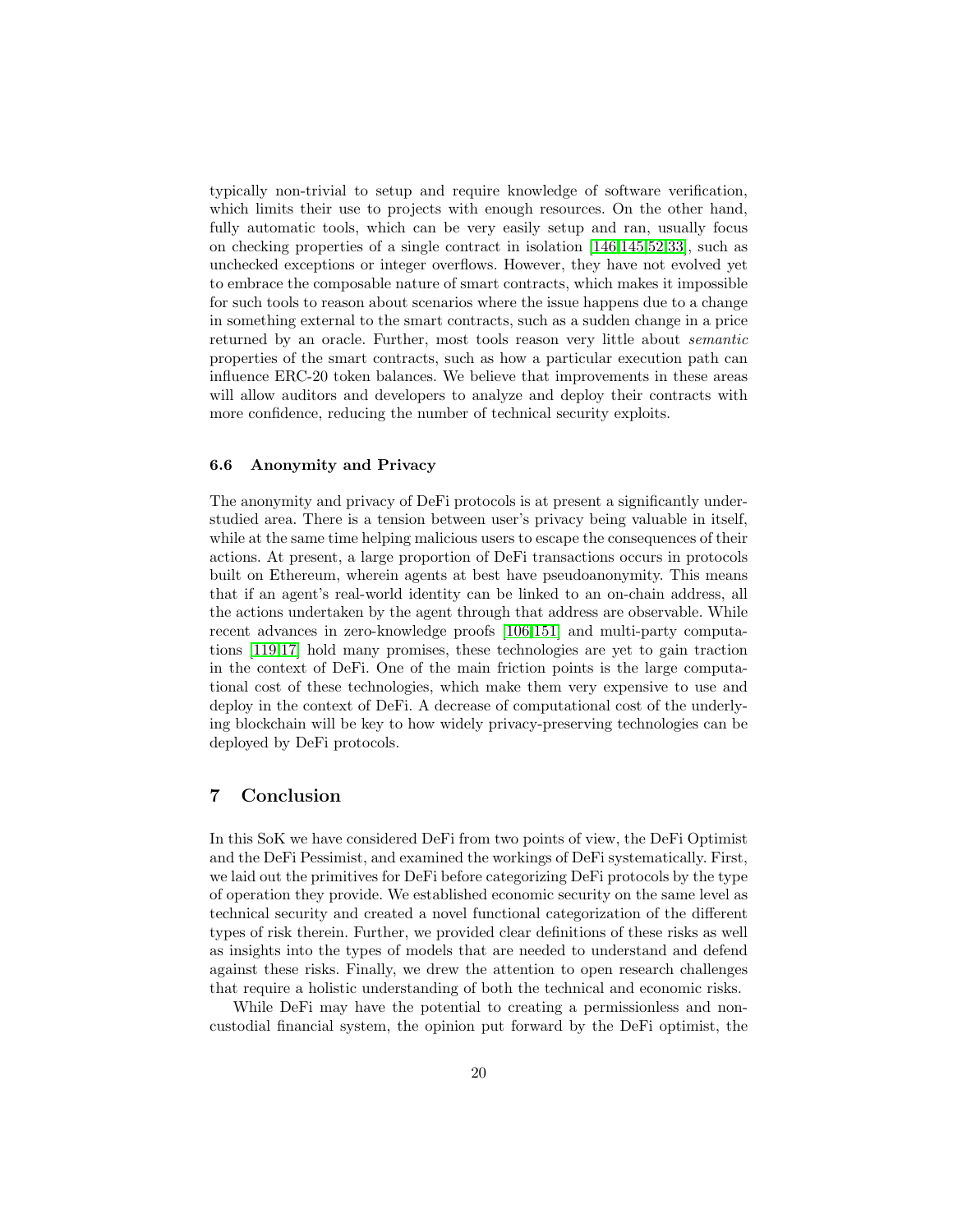open technical and economic security challenges remain strong. The DeFi pessimist is, at least for now, on firm ground: solving these challenges in a robust and scalable way is a central challenge for researchers and DeFi practitioners. In the end, however, it is the blend between promise and challenge — the tension between the views of the DeFi optimist and the DeFi pessimist — that makes DeFi a worthwhile and exciting area for research.

# References

- <span id="page-20-15"></span>1. 1inch: Balancer pool with sta deflationary token incident (2020), [https://1inc](https://1inch-exchange.medium.com/balancer-hack-2020-a8f7131c980e) [h-exchange.medium.com/balancer-hack-2020-a8f7131c980e](https://1inch-exchange.medium.com/balancer-hack-2020-a8f7131c980e)
- <span id="page-20-3"></span>2. AAVE: Aave: Protocol whitepaper v1.0 (2020), [https://github.com/aave/aave](https://github.com/aave/aave-protocol/blob/master/docs/Aave_Protocol_Whitepaper_v1_0.pdf) [-protocol/blob/master/docs/Aave](https://github.com/aave/aave-protocol/blob/master/docs/Aave_Protocol_Whitepaper_v1_0.pdf)\_Protocol\_Whitepaper\_v1\_0.pdf, accessed: 13-08-2020
- <span id="page-20-7"></span>3. Angeris, G., Chitra, T.: Improved price oracles: Constant function market makers. Proceedings of the 2nd ACM Conference on Advances in Financial Technologies (2020)
- <span id="page-20-10"></span>4. Angeris, G., Evans, A., Chitra, T.: When does the tail wag the dog? Curvature and market making. arXiv preprint arXiv:2012.08040 (2020)
- <span id="page-20-9"></span>5. Angeris, G., Evans, A., Chitra, T.: Replicating market makers. arXiv preprint arXiv:2103.14769 (2021)
- <span id="page-20-8"></span>6. Angeris, G., Kao, H.T., Chiang, R., Noyes, C., Chitra, T.: An analysis of uniswap markets. Cryptoeconomic Systems Journal (2019)
- <span id="page-20-13"></span>7. Annenkov, D., Spitters, B.: Towards a smart contract verification framework in coq. arXiv preprint arXiv:1907.10674 (2019)
- <span id="page-20-11"></span>8. Atzei, N., Bartoletti, M., Cimoli, T.: A survey of attacks on ethereum smart contracts (sok). In: International conference on principles of security and trust. pp. 164–186. Springer (2017)
- <span id="page-20-0"></span>9. Baker, P.: Defi lender bzx loses \$8m in third attack this year. CoinDesk (2020), <https://www.coindesk.com/defi-lender-bzx-third-attack>
- <span id="page-20-14"></span>10. Baker, P.: Defi project bzx exploited for second time in a week, loses \$630k in ether. CoinDesk (2020), [https://www.coindesk.com/defi-project-bzx-expl](https://www.coindesk.com/defi-project-bzx-exploited-for-second-time-in-a-week-loses-630k-in-ether) [oited-for-second-time-in-a-week-loses-630k-in-ether](https://www.coindesk.com/defi-project-bzx-exploited-for-second-time-in-a-week-loses-630k-in-ether)
- <span id="page-20-12"></span>11. Baker, P.: Miners trick stablecoin protocol pegnet, turning 11 into almost 7m hoard. CoinDesk (2020), [https://www.coindesk.com/miners-trick-stableco](https://www.coindesk.com/miners-trick-stablecoin-protocol-pegnet-turning-11-into-almost-7m-hoard) [in-protocol-pegnet-turning-11-into-almost-7m-hoard](https://www.coindesk.com/miners-trick-stablecoin-protocol-pegnet-turning-11-into-almost-7m-hoard)
- <span id="page-20-5"></span>12. Balancer Labs: BAL – balancer governance token (2020), [https://docs.balance](https://docs.balancer.finance/protocol/bal-balancer-governance-token) [r.finance/protocol/bal-balancer-governance-token](https://docs.balancer.finance/protocol/bal-balancer-governance-token), accessed: 20-08-2020.
- <span id="page-20-2"></span>13. Bano, S., Sonnino, A., Al-Bassam, M., Azouvi, S., McCorry, P., Meiklejohn, S., Danezis, G.: Sok: Consensus in the age of blockchains. In: Proceedings of the 1st ACM Conference on Advances in Financial Technologies. pp. 183–198 (2019)
- <span id="page-20-1"></span>14. Bartoletti, M., Chiang, J.H.y., Lluch-Lafuente, A.: Sok: Lending pools in decentralized finance. arXiv preprint arXiv:2012.13230 (2020)
- <span id="page-20-4"></span>15. Beck, R., Müller-Bloch, C., King, J.L.: Governance in the blockchain economy: A framework and research agenda. Journal of the Association for Information Systems 19(10), 1 (2018)
- <span id="page-20-6"></span>16. Beneš, N.: Introducing the dutchx (2017), [https://blog.gnosis.pm/introduci](https://blog.gnosis.pm/introducing-the-gnosis-dutch-exchange-53bd3d51f9b2) [ng-the-gnosis-dutch-exchange-53bd3d51f9b2](https://blog.gnosis.pm/introducing-the-gnosis-dutch-exchange-53bd3d51f9b2)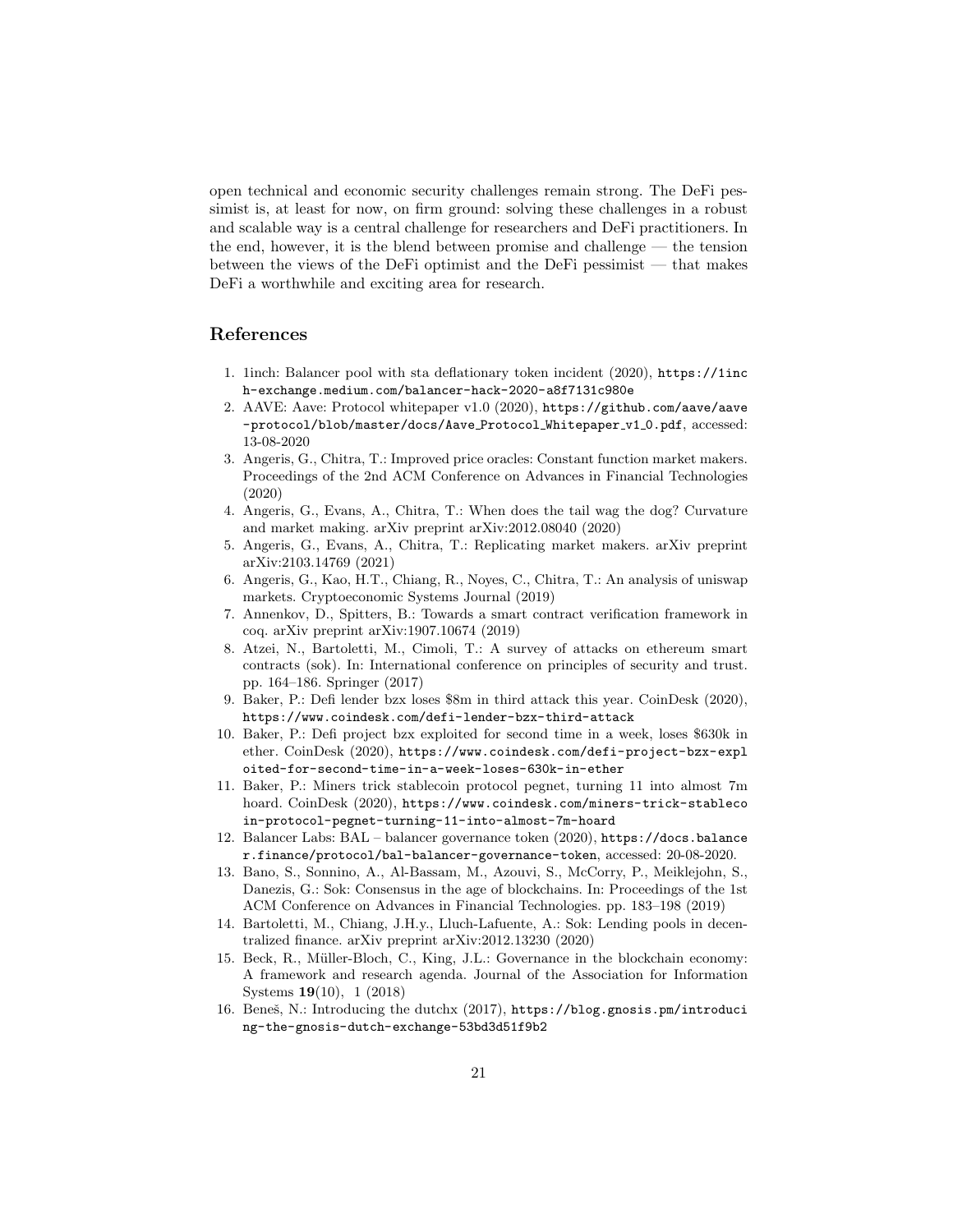- <span id="page-21-15"></span>17. Benhamouda, F., Halevi, S., Halevi, T.: Supporting private data on hyperledger fabric with secure multiparty computation. IBM Journal of Research and Development 63(2/3), 3–1 (2019)
- <span id="page-21-5"></span>18. Bitcoin, W.: Wbtc wrapped bitcoin an erc20 token backed 1:1 with bitcoin (2020), <https://wbtc.network/>
- <span id="page-21-21"></span>19. BitMEX: Bitmex perpetual contracts guide (2020), [https://www.bitmex.com/a](https://www.bitmex.com/app/perpetualContractsGuide) [pp/perpetualContractsGuide](https://www.bitmex.com/app/perpetualContractsGuide)
- <span id="page-21-10"></span>20. Blocknative: Evidence of mempool manipulation on black thursday: Hammerbots, mempool compression, and spontaneous stuck transactions (2020), [https://ww](https://www.blocknative.com/blog/mempool-forensics) [w.blocknative.com/blog/mempool-forensics](https://www.blocknative.com/blog/mempool-forensics)
- <span id="page-21-2"></span>21. Bonneau, J., Miller, A., Clark, J., Narayanan, A., Kroll, J.A., Felten, E.W.: Sok: Research perspectives and challenges for bitcoin and cryptocurrencies. In: 2015 IEEE symposium on security and privacy. pp. 104–121. IEEE (2015)
- <span id="page-21-9"></span>22. Breidenbach, L., Daian, P., Tram`er, F., Juels, A.: Enter the hydra: Towards principled bug bounties and exploit-resistant smart contracts. In: 27th {USENIX} Security Symposium ({USENIX} Security 18). pp. 1335–1352 (2018)
- <span id="page-21-22"></span>23. Buterin, V.: A next-generation smart contract and decentralized application platform. white paper  $3(37)$  (2014)
- <span id="page-21-18"></span>24. bZx Network: bZx, The most powerful open finance protocol (2020), [https:](https://bzx.network/) [//bzx.network/](https://bzx.network/)
- <span id="page-21-11"></span>25. Carlsten, M., Kalodner, H., Weinberg, S.M., Narayanan, A.: On the instability of bitcoin without the block reward. In: Proceedings of the 2016 ACM SIGSAC Conference on Computer and Communications Security. pp. 154–167 (2016)
- <span id="page-21-17"></span>26. CertiK: Yam finance smart contract bug analysis & future prevention (2020), [https://certik.io/blog/technology/yam-finance-smart-contract-bug-ana](https://certik.io/blog/technology/yam-finance-smart-contract-bug-analysis-future-prevention) [lysis-future-prevention](https://certik.io/blog/technology/yam-finance-smart-contract-bug-analysis-future-prevention)
- <span id="page-21-13"></span>27. Chen, X., Park, D., Roşu, G.: A language-independent approach to smart contract verification. In: International Symposium on Leveraging Applications of Formal Methods. pp. 405–413. Springer (2018)
- <span id="page-21-16"></span>28. Claburn, T.: Single-line software bug causes fledgling yam cryptocurrency to implode just two days after launch (2020), [https://www.theregister.com/2020/0](https://www.theregister.com/2020/08/13/yam_cryptocurrency_bug_governance/) 8/13/yam [cryptocurrency](https://www.theregister.com/2020/08/13/yam_cryptocurrency_bug_governance/) bug governance/
- <span id="page-21-20"></span>29. Clark, J.: The replicating portfolio of a constant product market. Available at SSRN 3550601 (2020)
- <span id="page-21-0"></span>30. Coinbase: Coinbase (2020), <https://www.coinbase.com/>
- <span id="page-21-3"></span>31. Compound: Compound finance (2019), <https://compound.finance/>
- <span id="page-21-19"></span>32. Compound: Open price feed (2020), <https://compound.finance/prices>, accessed: 06-12-2020.
- <span id="page-21-14"></span>33. ConsenSys: Mythril (2021), <https://github.com/ConsenSys/mythril>
- <span id="page-21-12"></span>34. Consensys: Mythx: Smart contract security service for ethereum (2021), [https:](https://mythx.io/) [//mythx.io/](https://mythx.io/)
- <span id="page-21-8"></span>35. Cooper, T.: imbtc uniswap pool drained for ∼\$300k in eth (2020), [https://defi](https://defirate.com/imbtc-uniswap-hack/) [rate.com/imbtc-uniswap-hack/](https://defirate.com/imbtc-uniswap-hack/), accessed: 20-01-2021.
- <span id="page-21-1"></span>36. Cousaert, S., Xu, J., Matsui, T.: Sok: Yield aggregators in defi. arXiv preprint arXiv:2105.13891 (2021)
- <span id="page-21-6"></span>37. Cronje, A.: yEARN (2020), <https://yearn.finance>
- <span id="page-21-7"></span>38. CryptoCompare: Cryptocompare exchange review, february 2021 (2021), [https:](https://www.cryptocompare.com/media/37746440/cryptocompare_exchange_review_2021_02.pdf) [//www.cryptocompare.com/media/37746440/cryptocompare](https://www.cryptocompare.com/media/37746440/cryptocompare_exchange_review_2021_02.pdf) exchange revie w 2021 [02.pdf](https://www.cryptocompare.com/media/37746440/cryptocompare_exchange_review_2021_02.pdf)
- <span id="page-21-4"></span>39. Curve Finance: Curve.fi (2020), <https://www.curve.fi/>, accessed: 20-08-2020.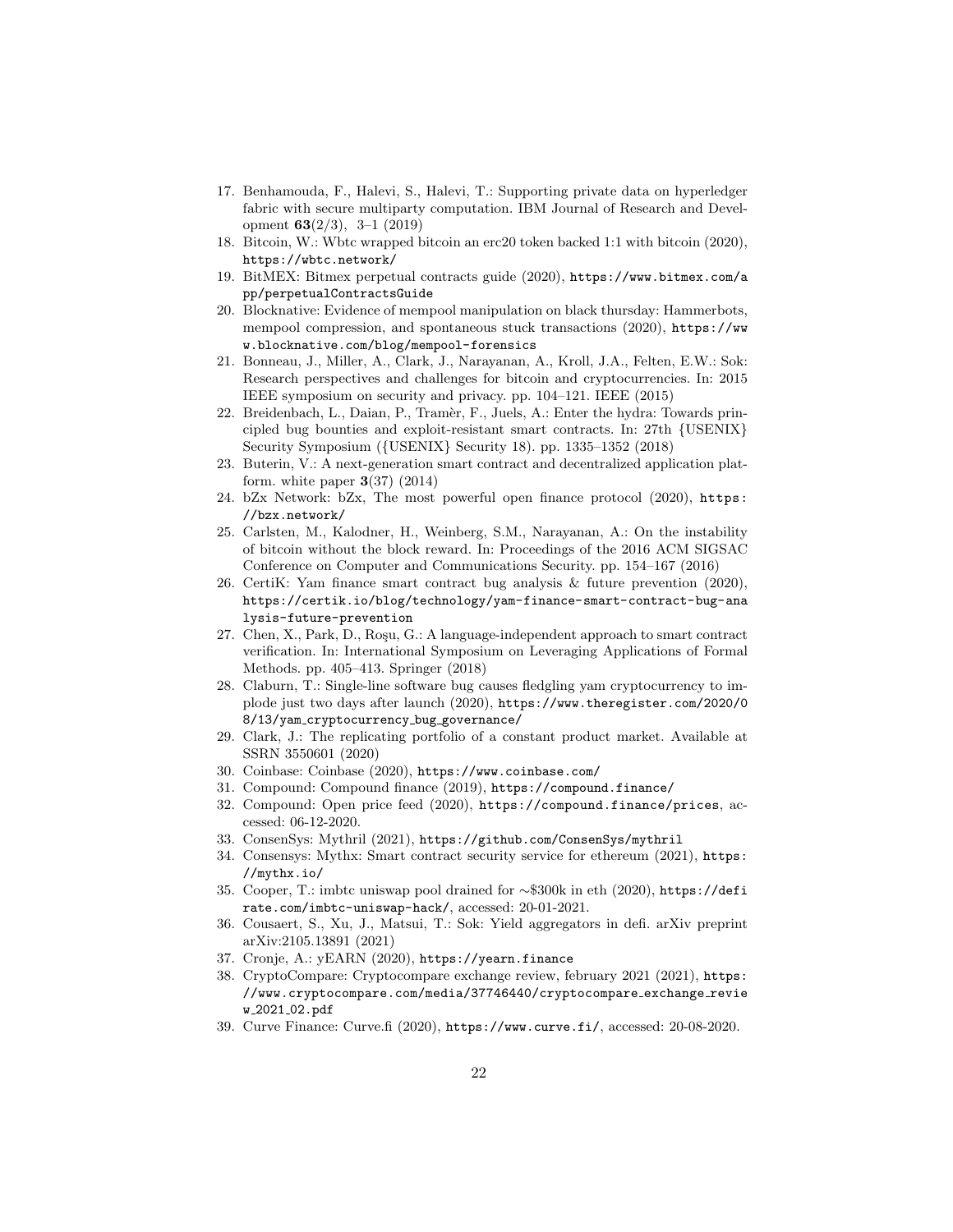- <span id="page-22-15"></span>40. Dafflon, J., Baylina, J., Shababi, T.: Eip-777: Erc777 token standard (2017), [ht](https://eips.ethereum.org/EIPS/eip-777) [tps://eips.ethereum.org/EIPS/eip-777](https://eips.ethereum.org/EIPS/eip-777)
- <span id="page-22-3"></span>41. Daian, P., Goldfeder, S., Kell, T., Li, Y., Zhao, X., Bentov, I., Breidenbach, L., Juels, A.: Flash boys 2.0: Frontrunning, transaction reordering, and consensus instability in decentralized exchanges. arXiv preprint arXiv:1904.05234 (2019)
- <span id="page-22-2"></span>42. DeFi Pulse: What is defi? (2019), <https://defipulse.com/blog/what-is-defi/>
- <span id="page-22-0"></span>43. DeFi Pulse: The decentralized finance leaderboard at defi pulse (2020), [https:](https://defipulse.com/) [//defipulse.com/](https://defipulse.com/)
- <span id="page-22-17"></span>44. Defiant, T.: Bsc's venus protocol left with bad debt after liquidations (May 20, 2021), [https://thedefiant.io/bscs-venus-protocol-left-with-bad-debt-a](https://thedefiant.io/bscs-venus-protocol-left-with-bad-debt-after-liquidations/) [fter-liquidations/](https://thedefiant.io/bscs-venus-protocol-left-with-bad-debt-after-liquidations/)
- <span id="page-22-9"></span>45. dForce: dforce (2020), <https://dforce.network/>
- <span id="page-22-4"></span>46. Dubovitskaya, A., Ackerer, D., Xu, J.: A game-theoretic analysis of cross-ledger swaps with packetized payments (2021)
- <span id="page-22-8"></span>47. dYdX: dydx (2019), <https://dydx.exchange/>
- <span id="page-22-6"></span>48. Egorov, M.: Stableswap - efficient mechanism for stablecoin liquidity (2019), [ht](https://www.curve.fi/stableswap-paper.pdf) [tps://www.curve.fi/stableswap-paper.pdf](https://www.curve.fi/stableswap-paper.pdf)
- <span id="page-22-11"></span>49. Eskandari, S., Moosavi, S., Clark, J.: Sok: Transparent dishonesty: front-running attacks on blockchain. In: International Conference on Financial Cryptography and Data Security. pp. 170–189. Springer (2019)
- <span id="page-22-16"></span>50. ETH Tx Decoder: Transaction analysis (2020), [https://ethtx.info/mainnet](https://ethtx.info/mainnet/0x9d093325272701d63fdafb0af2d89c7e23eaf18be1a51c580d9bce89987a2dc1) [/0x9d093325272701d63fdafb0af2d89c7e23eaf18be1a51c580d9bce89987a2dc1](https://ethtx.info/mainnet/0x9d093325272701d63fdafb0af2d89c7e23eaf18be1a51c580d9bce89987a2dc1), accessed: 13-01-2021.
- <span id="page-22-18"></span>51. Evans, A.: Liquidity provider returns in geometric mean markets. arXiv preprint arXiv:2006.08806 (2020)
- <span id="page-22-13"></span>52. Feist, J.: Slither – a solidity static analysis framework (2018), [https://blog.tra](https://blog.trailofbits.com/2018/10/19/slither-a-solidity-static-analysis-framework/) [ilofbits.com/2018/10/19/slither-a-solidity-static-analysis-framework](https://blog.trailofbits.com/2018/10/19/slither-a-solidity-static-analysis-framework/) [/](https://blog.trailofbits.com/2018/10/19/slither-a-solidity-static-analysis-framework/)
- <span id="page-22-7"></span>53. Feng, F., Weickmann, B.: Set: A protocol for baskets of tokenized assets (2019), [https://www.setprotocol.com/pdf/set](https://www.setprotocol.com/pdf/set_protocol_whitepaper.pdf) protocol whitepaper.pdf
- <span id="page-22-10"></span>54. Foundation, E.: Solidity v0.8.0 documentation (2020), [https://docs.solidityl](https://docs.soliditylang.org/en/v0.8.0/index.html) [ang.org/en/v0.8.0/index.html](https://docs.soliditylang.org/en/v0.8.0/index.html), accessed: 12-01-2020.
- <span id="page-22-21"></span>55. Foxley, W.: \$10.8m stolen, developers implicated in alleged smart contract 'rug pull'. CoinDesk (2020), [https://www.coindesk.com/compounder-developers-i](https://www.coindesk.com/compounder-developers-implicated-alleged-smart-contract-rug-pull) [mplicated-alleged-smart-contract-rug-pull](https://www.coindesk.com/compounder-developers-implicated-alleged-smart-contract-rug-pull)
- <span id="page-22-14"></span>56. Foxley, W., De, N.: Weekend attack drains decentralized protocol dforce of \$25m in crypto. CoinDesk (2020), [https://www.coindesk.com/attacker-drains-dec](https://www.coindesk.com/attacker-drains-decentralized-protocol-dforce-of-25m-in-weekend-attack) [entralized-protocol-dforce-of-25m-in-weekend-attack](https://www.coindesk.com/attacker-drains-decentralized-protocol-dforce-of-25m-in-weekend-attack)
- <span id="page-22-20"></span>57. Foxley, W.: Exploit during ethdenver reveals experimental nature of decentralized finance. CoinDesk (2020), [https://www.coindesk.com/exploit-during-ethden](https://www.coindesk.com/exploit-during-ethdenver-reveals-experimental-nature-of-decentralized-finance) [ver-reveals-experimental-nature-of-decentralized-finance](https://www.coindesk.com/exploit-during-ethdenver-reveals-experimental-nature-of-decentralized-finance)
- <span id="page-22-12"></span>58. Frangella, E.: Crypto black thursday: The good, the bad, and the ugly. [https:](https://medium.com/aave/crypto-black-thursday-the-good-the-bad-and-the-ugly-7f2acebf2b83) [//medium.com/aave/crypto-black-thursday-the-good-the-bad-and-the-u](https://medium.com/aave/crypto-black-thursday-the-good-the-bad-and-the-ugly-7f2acebf2b83) [gly-7f2acebf2b83](https://medium.com/aave/crypto-black-thursday-the-good-the-bad-and-the-ugly-7f2acebf2b83) (2020), accessed: 20-01-2021.
- <span id="page-22-19"></span>59. Gnosis: API3 IDO incident - post mortem (2020), [https://hackmd.io/@n6YCqow](https://hackmd.io/@n6YCqowrQduQ5u25wSoRXw/Hylnk7SjD) [rQduQ5u25wSoRXw/Hylnk7SjD](https://hackmd.io/@n6YCqowrQduQ5u25wSoRXw/Hylnk7SjD)
- <span id="page-22-5"></span>60. Gnosis: Introduction to gnosis protocol (2020), [https://docs.gnosis.io/proto](https://docs.gnosis.io/protocol/docs/introduction1/) [col/docs/introduction1/](https://docs.gnosis.io/protocol/docs/introduction1/)
- <span id="page-22-1"></span>61. Godbole, O.: Defi flippening comes to exchanges as uniswap topples coinbase in trading volume. CoinDesk (2020), [https://www.coindesk.com/defi-flippeni](https://www.coindesk.com/defi-flippening-uniswap-topples-coinbase-trading-volume) [ng-uniswap-topples-coinbase-trading-volume](https://www.coindesk.com/defi-flippening-uniswap-topples-coinbase-trading-volume)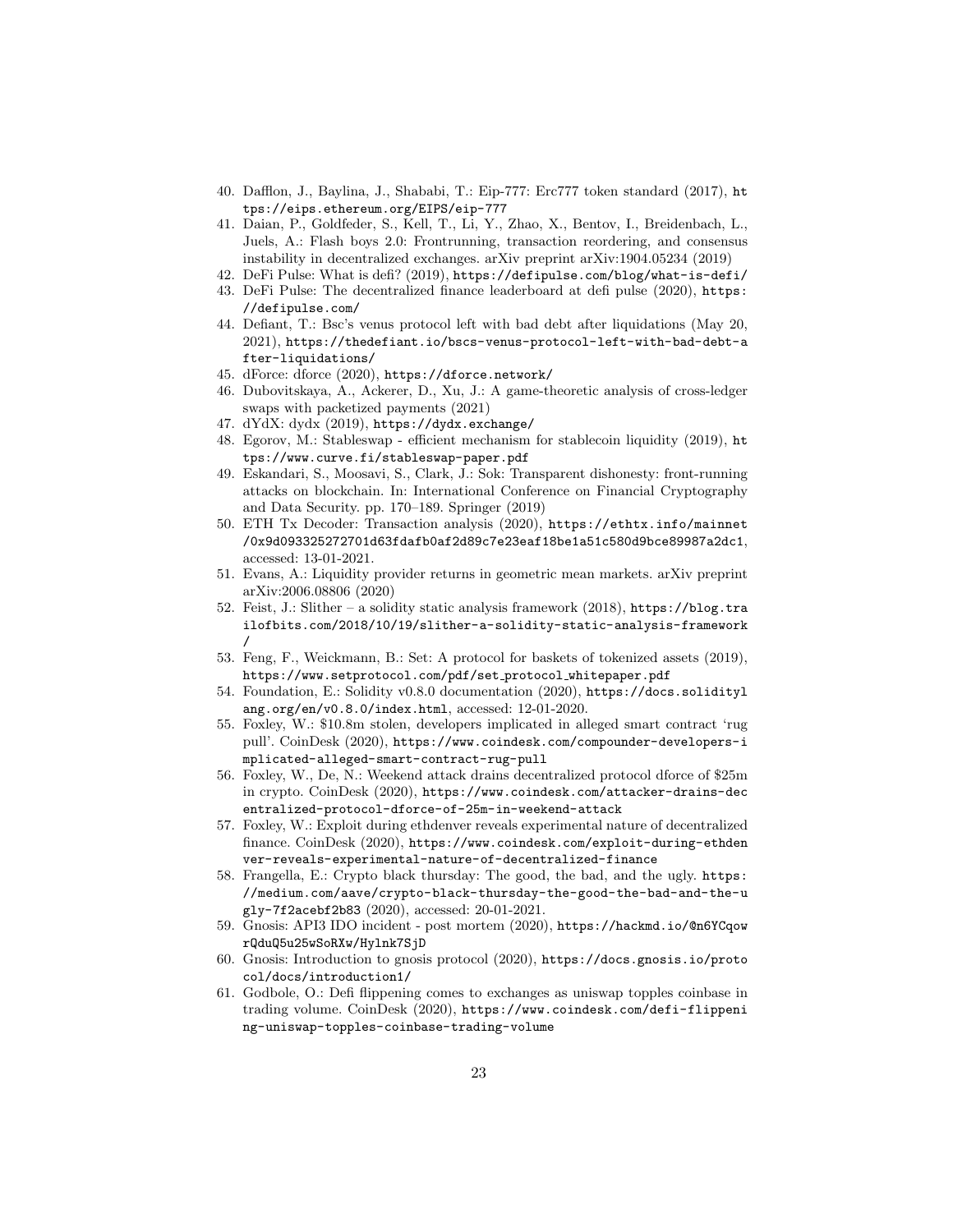- <span id="page-23-8"></span>62. Gudgeon, L., Perez, D., Harz, D., Livshits, B., Gervais, A.: The decentralized financial crisis. In: 2020 Crypto Valley Conference on Blockchain Technology (CVCBT). pp. 1–15 (2020)
- <span id="page-23-1"></span>63. Gudgeon, L., Moreno-Sanchez, P., Roos, S., McCorry, P., Gervais, A.: Sok: Off the chain transactions. IACR Cryptol. ePrint Arch. 2019, 360 (2019)
- <span id="page-23-6"></span>64. Gudgeon, L., Werner, S.M., Perez, D., Knottenbelt, W.J.: Defi protocols for loanable funds: Interest rates, liquidity and market efficiency. In: Proceedings of the 2nd ACM Conference on Advances in Financial Technologies. p. 92–112 (2020)
- <span id="page-23-5"></span>65. Hanson, R.: Combinatorial information market design. Information Systems Frontiers  $5(1)$ , 107-119 (2003)
- <span id="page-23-17"></span>66. Harper, C.: Defi degens hit hard by eminence exploit will be partially compensated. CoinDesk (2020), [https://www.coindesk.com/eminence-exploit-defi](https://www.coindesk.com/eminence-exploit-defi-compensated) [-compensated](https://www.coindesk.com/eminence-exploit-defi-compensated)
- <span id="page-23-0"></span>67. Harvest Finance: Harvest flashloan economic attack post-mortem (2020), [https:](https://medium.com/harvest-finance/harvest-flashloan-economic-attack-post-mortem-3cf900d65217) [//medium.com/harvest-finance/harvest-flashloan-economic-attack-post](https://medium.com/harvest-finance/harvest-flashloan-economic-attack-post-mortem-3cf900d65217)[mortem-3cf900d65217](https://medium.com/harvest-finance/harvest-flashloan-economic-attack-post-mortem-3cf900d65217), accessed: 29-12-2020.
- <span id="page-23-11"></span>68. Harz, D., Gudgeon, L., Gervais, A., Knottenbelt, W.J.: Balance: Dynamic adjustment of cryptocurrency deposits. In: Proceedings of the 2019 ACM SIGSAC Conference on Computer and Communications Security. pp. 1485–1502 (2019)
- <span id="page-23-15"></span>69. Harz, D., Knottenbelt, W.: Towards safer smart contracts: A survey of languages and verification methods. arXiv preprint arXiv:1809.09805 (2018)
- <span id="page-23-10"></span>70. Hull, J., et al.: Options, futures and other derivatives/John C. Hull. Upper Saddle River, NJ: Prentice Hall, (2009)
- <span id="page-23-4"></span>71. IDEX: Idex 2.0: The next generation ofnon-custodial trading. URL: https://idex.io/document/IDEX-2-0-Whitepaper-2019-10-31.pdf (2019)
- <span id="page-23-3"></span>72. Index: Index: A comprehensive list of decentralized exchanges (dex)., [https:](https://distribuyed.github.io/index/) [//distribuyed.github.io/index/](https://distribuyed.github.io/index/)
- <span id="page-23-2"></span>73. Jones, S.P., Eber, J.M., Seward, J.: Composing contracts: an adventure in financial engineering. ACM SIG-PLAN Notices 35(9), 280–292 (2000)
- <span id="page-23-13"></span>74. Judmayer, A., Stifter, N., Zamyatin, A., Tsabary, I., Eyal, I., Gazi, P., Meiklejohn, S., Weippl, E.: Pay to win: Cheap, crowdfundable, cross-chain algorithmic incentive manipulation attacks on pow cryptocurrencies. Cryptology ePrint Archive, Report 2019/775 (2019), <https://eprint.iacr.org/2019/775>
- <span id="page-23-14"></span>75. Kaleem, M., Shi, W.: Demystifying pythia: A survey of chainlink oracles usage on ethereum. arXiv preprint arXiv:2101.06781 (2021)
- <span id="page-23-9"></span>76. Kalodner, H.A., Carlsten, M., Ellenbogen, P., Bonneau, J., Narayanan, A.: An empirical study of namecoin and lessons for decentralized namespace design. In: WEIS. Citeseer (2015)
- <span id="page-23-7"></span>77. Kalra, S., Goel, S., Dhawan, M., Sharma, S.: ZEUS: analyzing safety of smart contracts. In: 25th Annual Network and Distributed System Security Symposium, NDSS 2018, San Diego, California, USA, February 18-21, 2018. The Internet Society (2018), [http://wp.internetsociety.org/ndss/wp-content/uploads/s](http://wp.internetsociety.org/ndss/wp-content/uploads/sites/25/2018/02/ndss2018_09-1_Kalra_paper.pdf) [ites/25/2018/02/ndss2018](http://wp.internetsociety.org/ndss/wp-content/uploads/sites/25/2018/02/ndss2018_09-1_Kalra_paper.pdf) 09-1 Kalra paper.pdf
- <span id="page-23-12"></span>78. Kao, H.T., Chitra, T., Chiang, R., Morrow, J.: An analysis of the market risk to participants in the compound protocol. In: Third International Symposium on Foundations and Applications of Blockchains (2020)
- <span id="page-23-16"></span>79. Khatri, Y.: Dai price increase led to a massive \$88 million worth of liquidations at defi protocol compound (2020), [https://www.theblockcrypto.com/post/85](https://www.theblockcrypto.com/post/85850/dai-compound-dydx-liquidations-defi) [850/dai-compound-dydx-liquidations-defi](https://www.theblockcrypto.com/post/85850/dai-compound-dydx-liquidations-defi), accessed: 14-01-2021.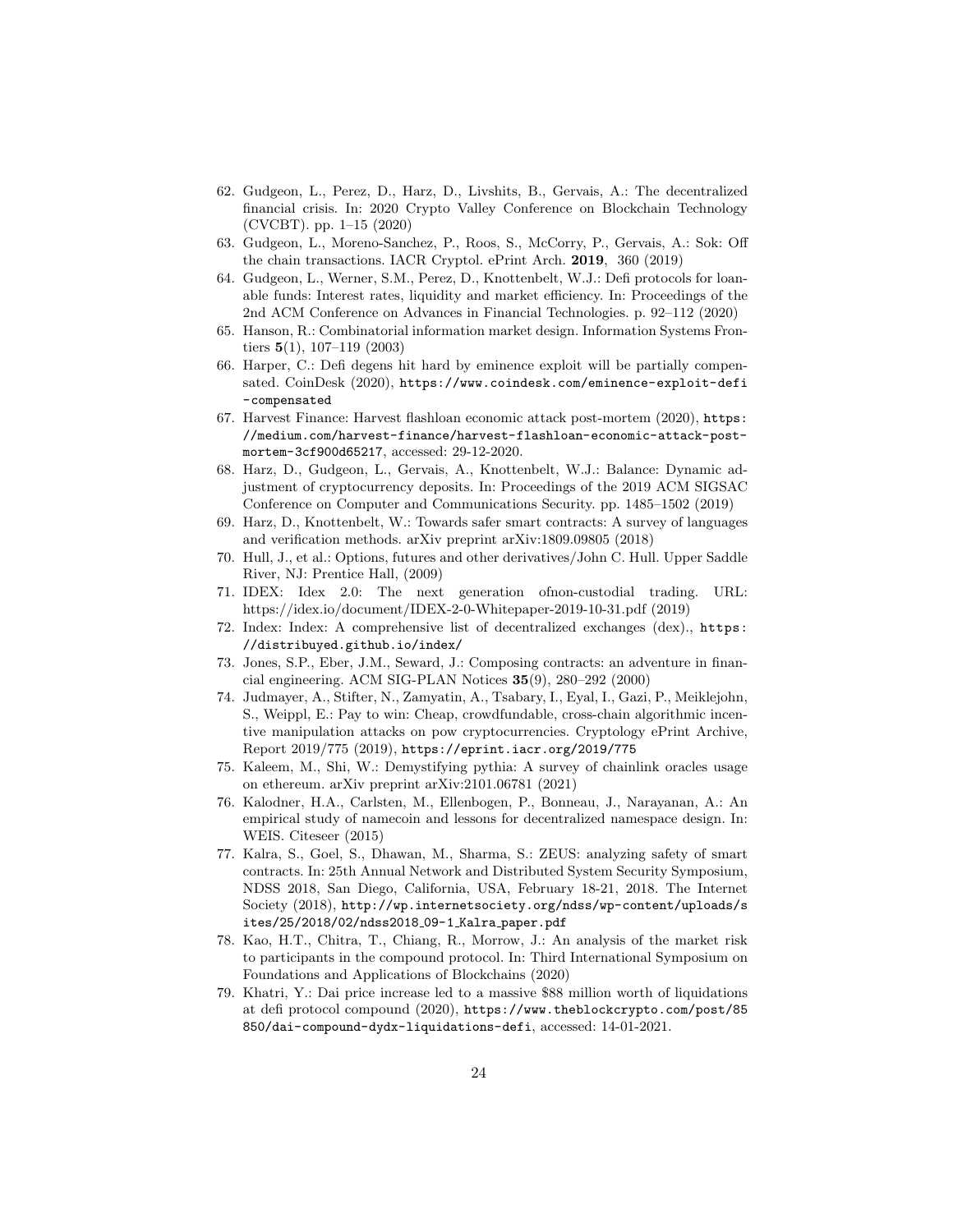- <span id="page-24-18"></span>80. Klages-Mundt, A.: Vulnerabilities in maker: oracle-governance attacks, attack daos, and (de)centralization (Nov 14, 2019), [https://link.medium.com/VZG6](https://link.medium.com/VZG64fhmr6) [4fhmr6](https://link.medium.com/VZG64fhmr6)
- <span id="page-24-6"></span>81. Klages-Mundt, A., Harz, D., Gudgeon, L., Liu, J.Y., Minca, A.: Stablecoins 2.0: Economic foundations and risk-based models. In: Proceedings of the 2nd ACM Conference on Advances in Financial Technologies. pp. 59–79 (2020)
- <span id="page-24-16"></span>82. Klages-Mundt, A., Minca, A.: (in) stability for the blockchain: Deleveraging spirals and stablecoin attacks. arXiv preprint arXiv:1906.02152 (2019)
- <span id="page-24-17"></span>83. Klages-Mundt, A., Minca, A.: While stability lasts: A stochastic model of stablecoins. arXiv preprint arXiv:2004.01304 (2020)
- <span id="page-24-21"></span>84. Koeppelmann, M.: Tweet (18 July 2020), [https://twitter.com/koeppelmann/](https://twitter.com/koeppelmann/status/1284502534208528385) [status/1284502534208528385](https://twitter.com/koeppelmann/status/1284502534208528385)
- <span id="page-24-8"></span>85. Lee, B.E., Moroz, D.J., Parkes, D.C.: The political economy of blockchain governance. Available at SSRN 3537314 (2020)
- <span id="page-24-13"></span>86. Lee, J.: Nubits (2014), <https://nubits.com/NuWhitepaper.pdf>
- <span id="page-24-19"></span>87. Lee, L., Klages-Mundt, A.: Governance extractable value (Apr 23, 2021), [https:](https://ournetwork.substack.com/p/our-network-deep-dive-2) [//ournetwork.substack.com/p/our-network-deep-dive-2](https://ournetwork.substack.com/p/our-network-deep-dive-2)
- <span id="page-24-4"></span>88. Leshner, R., Hayes, G.: Compound: The money market protocol (2019), [https:](https://compound.finance/documents/Compound.Whitepaper.pdf) [//compound.finance/documents/Compound.Whitepaper.pdf](https://compound.finance/documents/Compound.Whitepaper.pdf)
- <span id="page-24-12"></span>89. Limited, T.: Tether: Fiat currencies on the bitcoin blockchain (2016), [https:](https://tether.to/wp-content/uploads/2016/06/TetherWhitePaper.pdf) [//tether.to/wp-content/uploads/2016/06/TetherWhitePaper.pdf](https://tether.to/wp-content/uploads/2016/06/TetherWhitePaper.pdf), accessed: 08-06-2020
- <span id="page-24-10"></span>90. Lin, L.X., Budish, E., Cong, L.W., He, Z., Bergquist, J.H., Panesir, M.S., Kelly, J., Lauer, M., Prinster, R., Zhang, S., et al.: Deconstructing decentralized exchanges. Stanford Journal of Blockchain Law & Policy (2019)
- <span id="page-24-7"></span>91. Liu, B., Szalachowski, P.: A first look into defi oracles (2020)
- <span id="page-24-1"></span>92. Liu, M.: Urgent: Ousd was hacked and there has been a loss of funds (2020), [https://medium.com/originprotocol/urgent-ousd-has-hacked-and-there-h](https://medium.com/originprotocol/urgent-ousd-has-hacked-and-there-has-been-a-loss-of-funds-7b8c4a7d534c) [as-been-a-loss-of-funds-7b8c4a7d534c](https://medium.com/originprotocol/urgent-ousd-has-hacked-and-there-has-been-a-loss-of-funds-7b8c4a7d534c), accessed: 29-12-2020.
- <span id="page-24-15"></span>93. LongForWisdom: [urgent] flash loans and securing the maker protocol (2020), [https://forum.makerdao.com/t/urgent-flash-loans-and-securing-the-mak](https://forum.makerdao.com/t/urgent-flash-loans-and-securing-the-maker-protocol/490) [er-protocol/490](https://forum.makerdao.com/t/urgent-flash-loans-and-securing-the-maker-protocol/490)
- <span id="page-24-14"></span>94. Luu, L., Chu, D.H., Olickel, H., Saxena, P., Hobor, A.: Making smart contracts smarter. In: Proceedings of the 2016 ACM SIGSAC conference on computer and communications security. pp. 254–269 (2016)
- <span id="page-24-5"></span>95. Maker: The maker protocol: Makerdao's multi-collateral dai (mcd) system, [https:](https://makerdao.com/en/whitepaper/) [//makerdao.com/en/whitepaper/](https://makerdao.com/en/whitepaper/), accessed: 08-06-2020
- <span id="page-24-9"></span>96. MakerDAO: Makerdao (2019), <https://makerdao.com/en/>
- <span id="page-24-11"></span>97. Martinelli, F., Mushegian, N.: Balancer whitepaper: A non-custodial portfolio manager, liquidity provider, and price sensor. (2019), [https://balancer.finan](https://balancer.finance/whitepaper/) [ce/whitepaper/](https://balancer.finance/whitepaper/), accessed: 26-08-2020.
- <span id="page-24-3"></span>98. McCorry, P., Hicks, A., Meiklejohn, S.: Smart contracts for bribing miners. In: International Conference on Financial Cryptography and Data Security. pp. 3–18. Springer (2018)
- <span id="page-24-20"></span>99. Nadler, M., Schär, F.: Decentralized finance, centralized ownership? an iterative mapping process to measure protocol token distribution. arXiv preprint arXiv:2012.09306 (2020)
- <span id="page-24-0"></span>100. Nakamoto, S.: Bitcoin: A peer-to-peer electronic cash system (2008)
- <span id="page-24-2"></span>101. Narayanan, A., Bonneau, J., Felten, E., Miller, A., Goldfeder, S.: Bitcoin and cryptocurrency technologies: a comprehensive introduction. Princeton University Press (2016)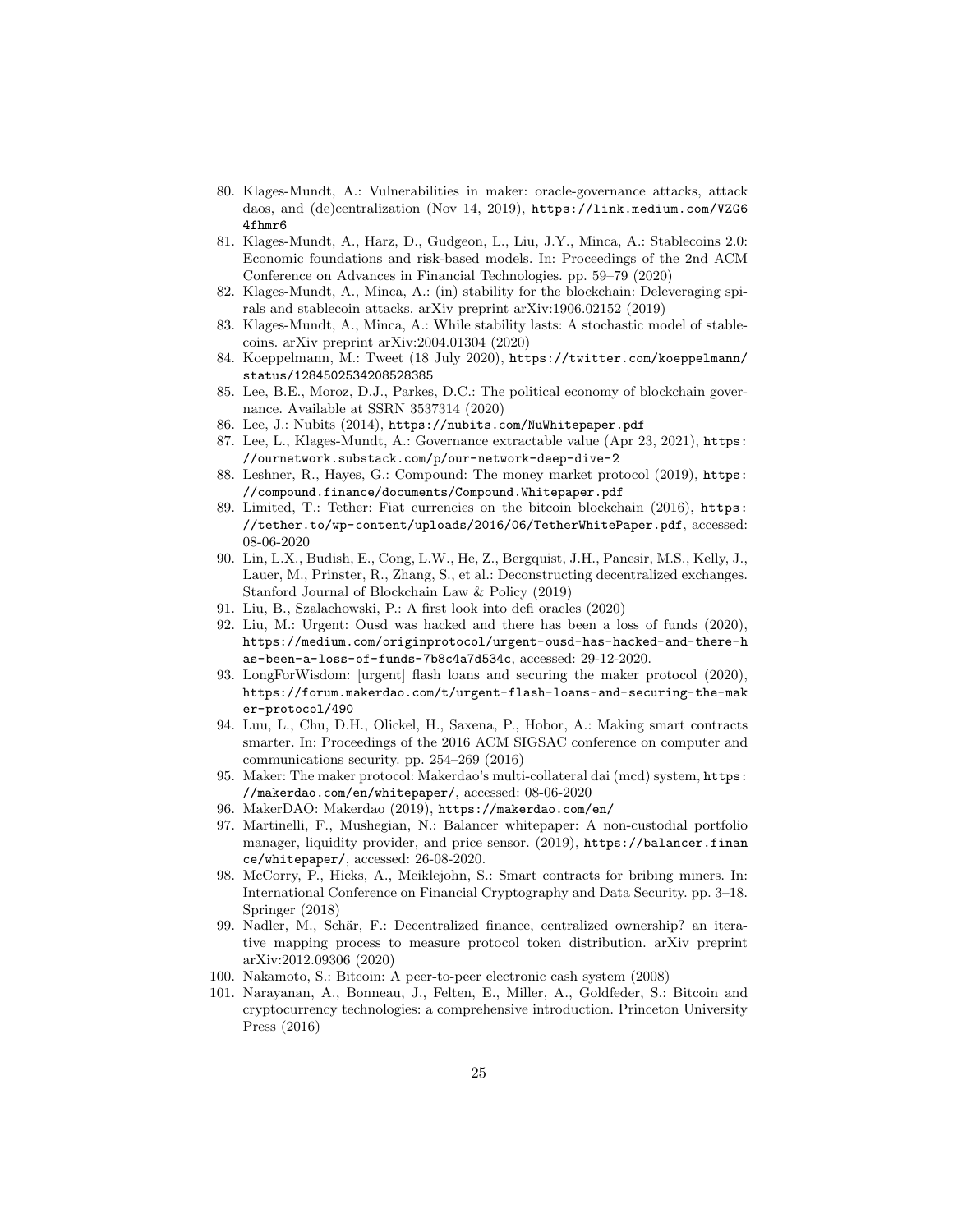- <span id="page-25-16"></span>102. Niemerg, A., Robinson, D., Livnev, L.: Yieldspace. [https://yield.is/YieldSp](https://yield.is/YieldSpace.pdf) [ace.pdf](https://yield.is/YieldSpace.pdf) (2020)
- <span id="page-25-11"></span>103. OpenCollective: cadcad (2020), <https://cadcad.org/>
- <span id="page-25-5"></span>104. Opyn: Opyn (2020), <https://opyn.co/#/>
- <span id="page-25-18"></span>105. opyn: Opyn eth put exploit (2020), [https://medium.com/opyn/opyn-eth-put-e](https://medium.com/opyn/opyn-eth-put-exploit-c5565c528ad2) [xploit-c5565c528ad2](https://medium.com/opyn/opyn-eth-put-exploit-c5565c528ad2)
- <span id="page-25-13"></span>106. Panja, S., Roy, B.K.: A secure end-to-end verifiable e-voting system using zero knowledge based blockchain. IACR Cryptol. ePrint Arch. 2018, 466 (2018)
- <span id="page-25-20"></span>107. PeckShield: 88mph incident: Root cause analysis (2020), [https://peckshield.m](https://peckshield.medium.com/88mph-incident-root-cause-analysis-ce477e00a74d) [edium.com/88mph-incident-root-cause-analysis-ce477e00a74d](https://peckshield.medium.com/88mph-incident-root-cause-analysis-ce477e00a74d)
- <span id="page-25-15"></span>108. PeckShield: bzx hack full disclosure (with detailed profit analysis) (2020), [https:](https://medium.com/@peckshield/bzx-hack-full-disclosure-with-detailed-profit-analysis-e6b1fa9b18fc) [//medium.com/@peckshield/bzx-hack-full-disclosure-with-detailed-pro](https://medium.com/@peckshield/bzx-hack-full-disclosure-with-detailed-profit-analysis-e6b1fa9b18fc) [fit-analysis-e6b1fa9b18fc](https://medium.com/@peckshield/bzx-hack-full-disclosure-with-detailed-profit-analysis-e6b1fa9b18fc)
- <span id="page-25-7"></span>109. Peckshield: Value defi incident: Root cause analysis (2020), [https://peckshie](https://peckshield.medium.com/value-defi-incident-root-cause-analysis-fbab71faf373) [ld.medium.com/value-defi-incident-root-cause-analysis-fbab71faf373](https://peckshield.medium.com/value-defi-incident-root-cause-analysis-fbab71faf373), accessed: 13-01-2021.
- <span id="page-25-19"></span>110. Percent Finance: Important announcement (2020), [https://percent-finance.](https://percent-finance.medium.com/important-announcement-d35f9a0df112) [medium.com/important-announcement-d35f9a0df112](https://percent-finance.medium.com/important-announcement-d35f9a0df112)
- <span id="page-25-6"></span>111. Perez, D., Livshits, B.: Smart contract vulnerabilities: Does anyone care? arXiv preprint arXiv:1902.06710 (2019)
- <span id="page-25-17"></span>112. Perez, D., Livshits, B.: Broken metre: Attacking resource metering in EVM. In: 27th Annual Network and Distributed System Security Symposium, NDSS 2020, San Diego, California, USA, February 23-26, 2020. The Internet Society (2020), [https://www.ndss-symposium.org/ndss-paper/broken-metre-attacking-res](https://www.ndss-symposium.org/ndss-paper/broken-metre-attacking-resource-metering-in-evm/) [ource-metering-in-evm/](https://www.ndss-symposium.org/ndss-paper/broken-metre-attacking-resource-metering-in-evm/)
- <span id="page-25-3"></span>113. Perez, D., Werner, S.M., Xu, J., Livshits, B.: Liquidations: Defi on a knife-edge. arXiv preprint arXiv:2009.13235 (2020)
- <span id="page-25-0"></span>114. Perez, D., Xu, J., Livshits, B.: Revisiting transactional statistics of high-scalability blockchains. p. 535–550. IMC '20, Association for Computing Machinery, New York, NY, USA (2020). [https://doi.org/10.1145/3419394.3423628,](https://doi.org/10.1145/3419394.3423628) [https://doi.](https://doi.org/10.1145/3419394.3423628) [org/10.1145/3419394.3423628](https://doi.org/10.1145/3419394.3423628)
- <span id="page-25-12"></span>115. Permenev, A., Dimitrov, D., Tsankov, P., Drachsler-Cohen, D., Vechev, M.: Verx: Safety verification of smart contracts. In: 2020 IEEE Symposium on Security and Privacy, SP. pp. 18–20 (2020)
- <span id="page-25-1"></span>116. Peterson, J., Krug, J.: Augur: a decentralized, open-source platform for prediction markets. arXiv preprint arXiv:1501.01042 (2015)
- <span id="page-25-10"></span>117. Pirus, B.: Cheese bank's multi-million-dollar hack explained by security firm (2020), [https://cointelegraph.com/news/cheese-bank-s-multi-million](https://cointelegraph.com/news/cheese-bank-s-multi-million-dollar-hack-explained-by-security-firm) [-dollar-hack-explained-by-security-firm](https://cointelegraph.com/news/cheese-bank-s-multi-million-dollar-hack-explained-by-security-firm), accessed: 29-12-2020.
- <span id="page-25-4"></span>118. Qin, K., Zhou, L., Livshits, B., Gervais, A.: Attacking the defi ecosystem with flash loans for fun and profit (2020)
- <span id="page-25-14"></span>119. Raman, R.K., Vaculin, R., Hind, M., Remy, S.L., Pissadaki, E.K., Bore, N.K., Daneshvar, R., Srivastava, B., Varshney, K.R.: Trusted multi-party computation and verifiable simulations: A scalable blockchain approach. arXiv preprint arXiv:1809.08438 (2018)
- <span id="page-25-9"></span>120. Rate, D.: Cream finance partially delists ftt amidst governance contention (2021), <https://defirate.com/cream-ftt-delisting/>
- <span id="page-25-2"></span>121. Reijers, W., O'Brolcháin, F., Haynes, P.: Governance in blockchain technologies  $&$  social contract theories. Ledger 1, 134–151 (2016)
- <span id="page-25-8"></span>122. Rekt: Harvest finance - rekt (2020), [https://rekt.ghost.io/harvest-financ](https://rekt.ghost.io/harvest-finance-rekt/) [e-rekt/](https://rekt.ghost.io/harvest-finance-rekt/)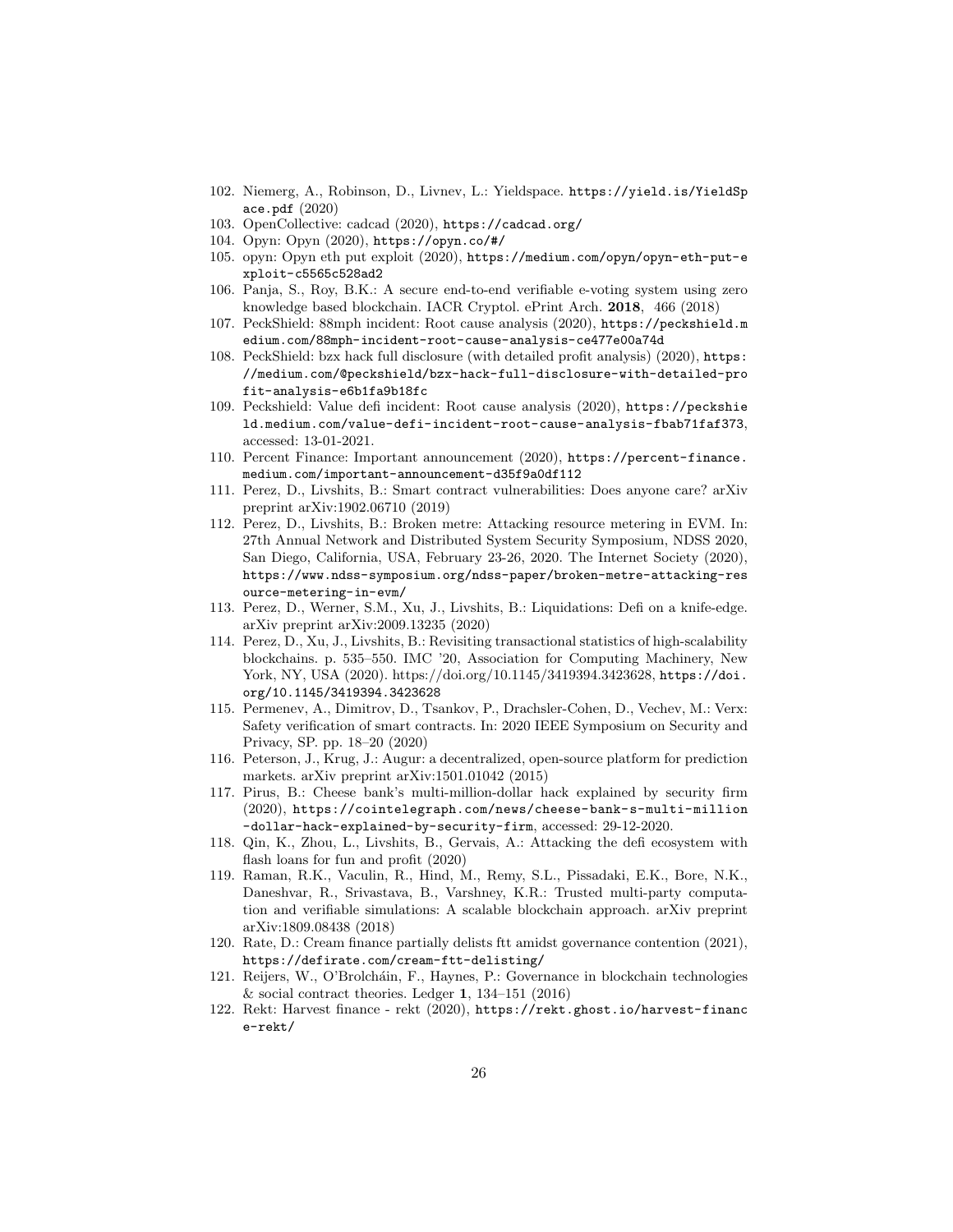- <span id="page-26-17"></span>123. Rekt: Warp finance - rekt (2020), <https://rekt.eth.link/warp-finance-rekt/>
- <span id="page-26-19"></span>124. Rekt: The big combo (growth defi - rekt) (2021), [https://rekt.eth.link/the](https://rekt.eth.link/the-big-combo/)[big-combo/](https://rekt.eth.link/the-big-combo/)
- <span id="page-26-22"></span>125. Rekt: Dodo - rekt (2021), <https://rekt.eth.link/au-dodo-rekt/>
- <span id="page-26-20"></span>126. Rekt: Meerkat finance - bsc - rekt (2021), [https://rekt.eth.link/meerkat-fi](https://rekt.eth.link/meerkat-finance-bsc-rekt/) [nance-bsc-rekt/](https://rekt.eth.link/meerkat-finance-bsc-rekt/)
- <span id="page-26-21"></span>127. Rekt: Paid network - rekt (2021), <https://rekt.eth.link/paid-rekt/>
- <span id="page-26-18"></span>128. Rekt: Yearn - rekt (2021), <https://rekt.eth.link/yearn-rekt/>
- <span id="page-26-0"></span>129. Reynolds, K., Pan, D.: Cover protocol attack perpetrated by 'white hat,' funds returned, hacker claims. CoinDesk (2020), [https://www.coindesk.com/cover-p](https://www.coindesk.com/cover-protocol-attack-perpetrated-by-white-hat-all-funds-returned-hacker-claims) [rotocol-attack-perpetrated-by-white-hat-all-funds-returned-hacker](https://www.coindesk.com/cover-protocol-attack-perpetrated-by-white-hat-all-funds-returned-hacker-claims)[claims](https://www.coindesk.com/cover-protocol-attack-perpetrated-by-white-hat-all-funds-returned-hacker-claims)
- <span id="page-26-7"></span>130. Robinson, D.: Etherum is a dark forest (2020), [https://medium.com/@danrobi](https://medium.com/@danrobinson/ethereum-is-a-dark-forest-ecc5f0505dff) [nson/ethereum-is-a-dark-forest-ecc5f0505dff](https://medium.com/@danrobinson/ethereum-is-a-dark-forest-ecc5f0505dff), accessed: 24-11-2020.
- <span id="page-26-5"></span>131. Rodler, M., Li, W., Karame, G.O., Davi, L.: Sereum: Protecting existing smart contracts against re-entrancy attacks. In: Proceedings of 26th Annual Network & Distributed System Security Symposium (NDSS) (February 2019), [http://tubi](http://tubiblio.ulb.tu-darmstadt.de/111410/) [blio.ulb.tu-darmstadt.de/111410/](http://tubiblio.ulb.tu-darmstadt.de/111410/)
- <span id="page-26-10"></span>132. Roughgarden, T.: Algorithmic game theory. Communications of the ACM 53(7), 78–86 (2010)
- <span id="page-26-11"></span>133. Roughgarden, T.: Transaction fee mechanism design for the ethereum blockchain: An economic analysis of eip-1559. arXiv preprint arXiv:2012.00854 (2020)
- <span id="page-26-8"></span>134. samczsun: Escaping the dark forest (2020), [https://samczsun.com/escaping](https://samczsun.com/escaping-the-dark-forest)[the-dark-forest](https://samczsun.com/escaping-the-dark-forest), accessed: 24-11-2020.
- <span id="page-26-1"></span>135. Schär, F.: Decentralized finance: On blockchain-and smart contract-based financial markets. FRB of St. Louis Review (2021)
- <span id="page-26-9"></span>136. Swende, M.: Blockchain frontrunning (2017), [https://swende.se/blog/Frontru](https://swende.se/blog/Frontrunning.html) [nning.html](https://swende.se/blog/Frontrunning.html)
- <span id="page-26-2"></span>137. Synthetix: Litepaper (2020), <https://docs.synthetix.io/litepaper/>, accessed: 06-12-2020
- <span id="page-26-3"></span>138. Synthetix: Synthetix — decentralised synthetic assets (2020), [https://www.synt](https://www.synthetix.io) [hetix.io](https://www.synthetix.io)
- <span id="page-26-15"></span>139. Tarasov, A.: Millions lost: The top 19 defi cryptocurrency hacks of 2020 (2020), [https://cryptobriefing.com/50-million-lost-the-top-19-defi-cryptocur](https://cryptobriefing.com/50-million-lost-the-top-19-defi-cryptocurrency-hacks-2020/) [rency-hacks-2020/](https://cryptobriefing.com/50-million-lost-the-top-19-defi-cryptocurrency-hacks-2020/)
- <span id="page-26-16"></span>140. Thompson, P.: Defi project pickle finance exploited for \$20 million (2020), [https:](https://coingeek.com/defi-project-pickle-finance-exploited-for-20-million/) [//coingeek.com/defi-project-pickle-finance-exploited-for-20-million/](https://coingeek.com/defi-project-pickle-finance-exploited-for-20-million/)
- <span id="page-26-12"></span>141. Thurman, A.: Value defi protocol suffers \$6 million flash loan exploit (2020), [https://cointelegraph.com/news/value-defi-protocol-suffers-6-million](https://cointelegraph.com/news/value-defi-protocol-suffers-6-million-flash-loan-exploit) [-flash-loan-exploit](https://cointelegraph.com/news/value-defi-protocol-suffers-6-million-flash-loan-exploit), accessed: 29-12-2020.
- <span id="page-26-14"></span>142. Tokenlon: imbtc (2020), <https://tokenlon.im/imBTC#/>
- <span id="page-26-13"></span>143. Tolmach, P., Li, Y., Lin, S.W., Liu, Y.: Formal analysis of composable defi protocols. arXiv preprint arXiv:2103.00540 (2021)
- <span id="page-26-4"></span>144. Tornado: Tornado (2021), <https://tornado.cash/>
- <span id="page-26-6"></span>145. Torres, C.F., Schütte, J., State, R.: Osiris: Hunting for integer bugs in ethereum smart contracts. In: Proceedings of the 34th Annual Computer Security Applications Conference. p. 664–676. ACSAC '18, Association for Computing Machinery, New York, NY, USA (2018). [https://doi.org/10.1145/3274694.3274737,](https://doi.org/10.1145/3274694.3274737) <https://doi.org/10.1145/3274694.3274737>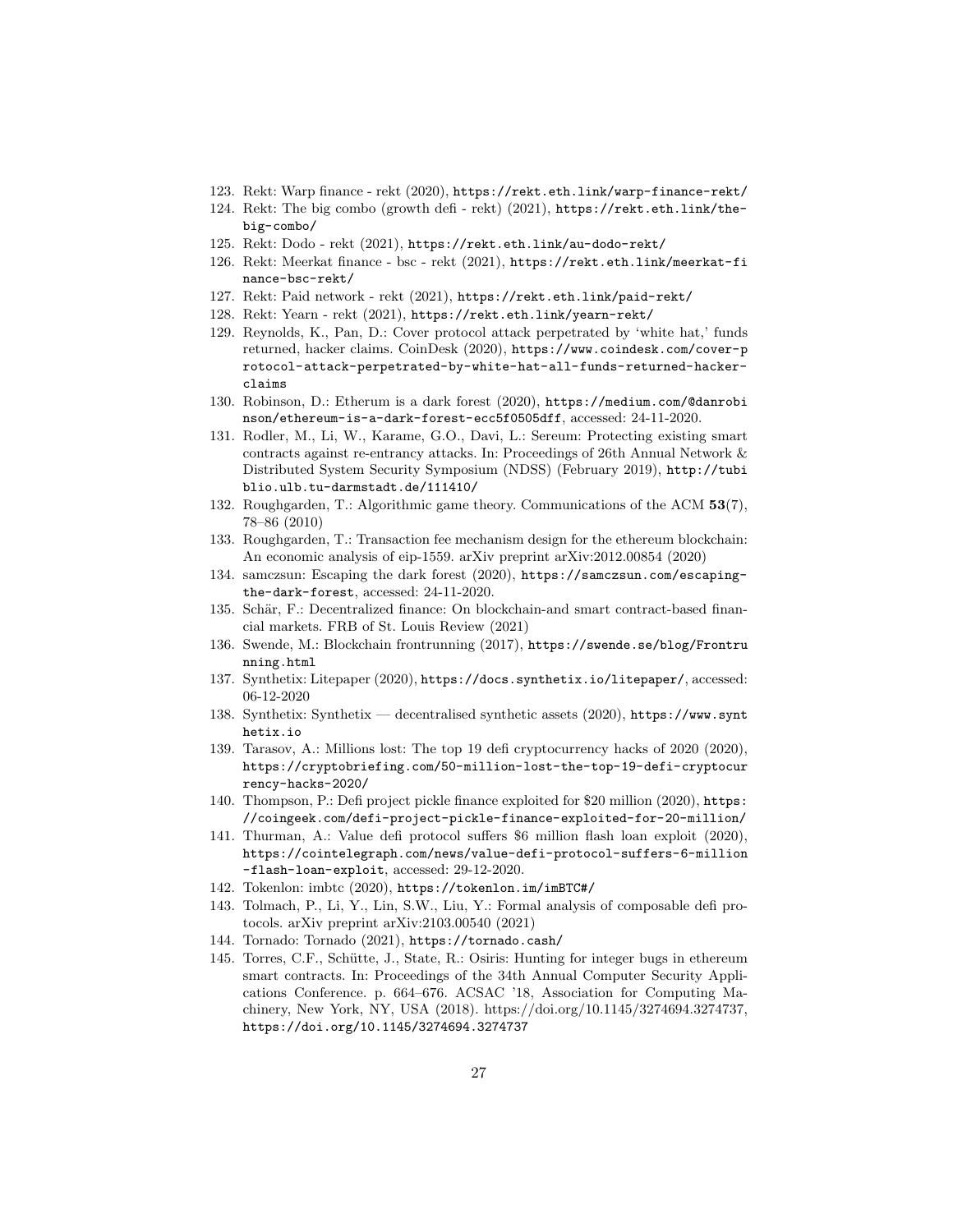- <span id="page-27-15"></span>146. Tsankov, P., Dan, A., Drachsler-Cohen, D., Gervais, A., Buenzli, F., Vechev, M.: Securify: Practical security analysis of smart contracts. In: Proceedings of the 2018 ACM SIGSAC Conference on Computer and Communications Security. pp. 67–82 (2018)
- <span id="page-27-0"></span>147. Uniswap: Uniswap (2020), <https://app.uniswap.org/#/swap>
- <span id="page-27-9"></span>148. Uniswap: Uniswap whitepaper (2020), [https://hackmd.io/@HaydenAdams/HJ9](https://hackmd.io/@HaydenAdams/HJ9jLsfTz#%F0%9F%A6%84-Uniswap-Whitepaper) [jLsfTz#%F0%9F%A6%84-Uniswap-Whitepaper](https://hackmd.io/@HaydenAdams/HJ9jLsfTz#%F0%9F%A6%84-Uniswap-Whitepaper), accessed: 26-08-2020.
- <span id="page-27-17"></span>149. von Wachter, V., Jensen, J.R., Ross, O.: Measuring asset composability as a proxy for ecosystem integration. arXiv preprint arXiv:2102.04227 (2021)
- <span id="page-27-13"></span>150. Wallet, W.: Wasabi wallet (2021), <https://wasabiwallet.io/>
- <span id="page-27-18"></span>151. Wang, Y., Kogan, A.: Designing confidentiality-preserving blockchain-based transaction processing systems. International Journal of Accounting Information Systems 30, 1–18 (2018)
- <span id="page-27-8"></span>152. Warren, W., Bandeali, A.: 0x: An open protocol for decentralized exchange on the ethereum blockchain. URL: https://github.com/0xProject/whitepaper (2017)
- <span id="page-27-21"></span>153. Werner, S.M., Pritz, P.J., Perez, D.: Step on the gas? A better approach for recommending the ethereum gas price. arXiv preprint arXiv:2003.03479 (2020)
- <span id="page-27-12"></span>154. Wintermute, M.: Hegic: On-chain options trading protocol on ethereum powered by hedge contracts and liquidity pools (2020), [https://ipfs.io/ipfs/QmWy8x6](https://ipfs.io/ipfs/QmWy8x6vEunH4gD2gWT4Bt4bBwWX2KAEUov46tCLvMRcME) [vEunH4gD2gWT4Bt4bBwWX2KAEUov46tCLvMRcME](https://ipfs.io/ipfs/QmWy8x6vEunH4gD2gWT4Bt4bBwWX2KAEUov46tCLvMRcME), accessed: 13-11-2020.
- <span id="page-27-5"></span>155. Winzer, F., Herd, B., Faust, S.: Temporary censorship attacks in the presence of rational miners. In: 2019 IEEE European Symposium on Security and Privacy Workshops (EuroS&PW). pp. 357–366. IEEE (2019)
- <span id="page-27-4"></span>156. Wood, G., et al.: Ethereum: A secure decentralised generalised transaction ledger. Ethereum project yellow paper  $151(2014)$ , 1–32 (2014)
- <span id="page-27-1"></span>157. Wright, T.: Akropolis defi protocol 'paused' as hackers get away with \$2m in dai (2020), [https://cointelegraph.com/news/akropolis-defi-protocol-pause](https://cointelegraph.com/news/akropolis-defi-protocol-paused-as-hackers-get-away-with-2m-in-dai) [d-as-hackers-get-away-with-2m-in-dai](https://cointelegraph.com/news/akropolis-defi-protocol-paused-as-hackers-get-away-with-2m-in-dai), accessed: 29-12-2020.
- <span id="page-27-7"></span>158. Xu, J., Ackerer, D., Dubovitskaya, A.: A game-theoretic analysis of cross-chain atomic swaps with htlcs (2020)
- <span id="page-27-19"></span>159. YAM: Yam finance (2020), <https://yam.finance/>
- <span id="page-27-20"></span>160. YAM Finance: Yam post-rescue attempt update (2020), [https://medium.com/@y](https://medium.com/@yamfinance/yam-post-rescue-attempt-update-c9c90c05953f) [amfinance/yam-post-rescue-attempt-update-c9c90c05953f](https://medium.com/@yamfinance/yam-post-rescue-attempt-update-c9c90c05953f)
- <span id="page-27-2"></span>161. Zamyatin, A., Al-Bassam, M., Zindros, D., Kokoris-Kogias, E., Moreno-Sanchez, P., Kiayias, A., Knottenbelt, W.J.: Sok: communication across distributed ledgers. IACR Cryptol. ePrint Arch. (2020)
- <span id="page-27-6"></span>162. Zamyatin, A., Harz, D., Lind, J., Panayiotou, P., Gervais, A., Knottenbelt, W.: Xclaim: Trustless, interoperable, cryptocurrency-backed assets. In: 2019 IEEE Symposium on Security and Privacy (SP). pp. 193–210. IEEE (2019)
- <span id="page-27-14"></span>163. Zcash: Zcash (2021), <https://z.cash/>
- <span id="page-27-16"></span>164. Zhang, F., Cecchetti, E., Croman, K., Juels, A., Shi, E.: Town crier: An authenticated data feed for smart contracts. In: Proceedings of the 2016 aCM sIGSAC conference on computer and communications security. pp. 270–282 (2016)
- <span id="page-27-3"></span>165. Zhang, R., Xue, R., Liu, L.: Security and privacy on blockchain. ACM Computing Surveys (CSUR) 52(3), 1–34 (2019)
- <span id="page-27-10"></span>166. Zhang, Y., Chen, X., Park, D.: Formal specification of constant product (xy= k) market maker model and implementation (2018), [https://github.com/runtime](https://github.com/runtimeverification/verified-smart-contracts/blob/uniswap/uniswap/x-y-k.pdf) [verification/verified-smart-contracts/blob/uniswap/uniswap/x-y-k.pdf](https://github.com/runtimeverification/verified-smart-contracts/blob/uniswap/uniswap/x-y-k.pdf)
- <span id="page-27-11"></span>167. Zhao, W., Li, H., Yuan, Y.: Understand volatility of algorithmic stablecoin: Modeling, verification and empirical analysis. arXiv preprint arXiv:2101.08423 (2021)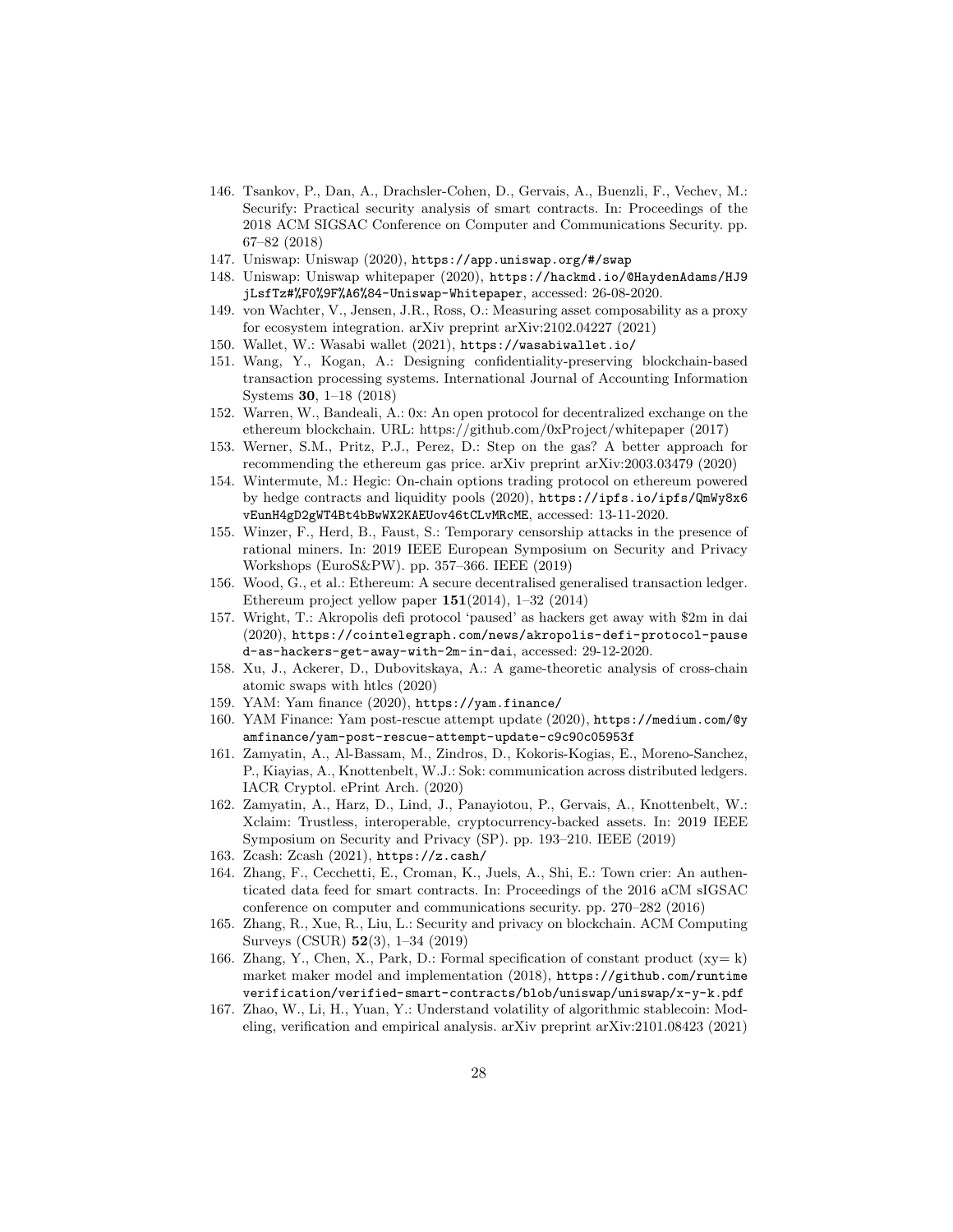- <span id="page-28-2"></span>168. Zhou, L., Qin, K., Cully, A., Livshits, B., Gervais, A.: On the just-in-time discovery of profit-generating transactions in defi protocols. arXiv preprint arXiv:2103.02228 (2021)
- <span id="page-28-1"></span>169. Zhou, L., Qin, K., Torres, C.F., Le, D.V., Gervais, A.: High-frequency trading on decentralized on-chain exchanges. arXiv preprint arXiv:2009.14021 (2020)

# <span id="page-28-0"></span>A DeFi Protocols



Fig. 1: A conceptual overview of the different constructs within the DeFi ecosystem.

# <span id="page-28-3"></span>B Empirical Exploits

There have been a range of exploits in DeFi applications. This is a non-exhaustive list of some of the exploits and vulnerabilities referenced in Sections [4](#page-7-0) and [5.](#page-11-0) Reentrancy Exploits.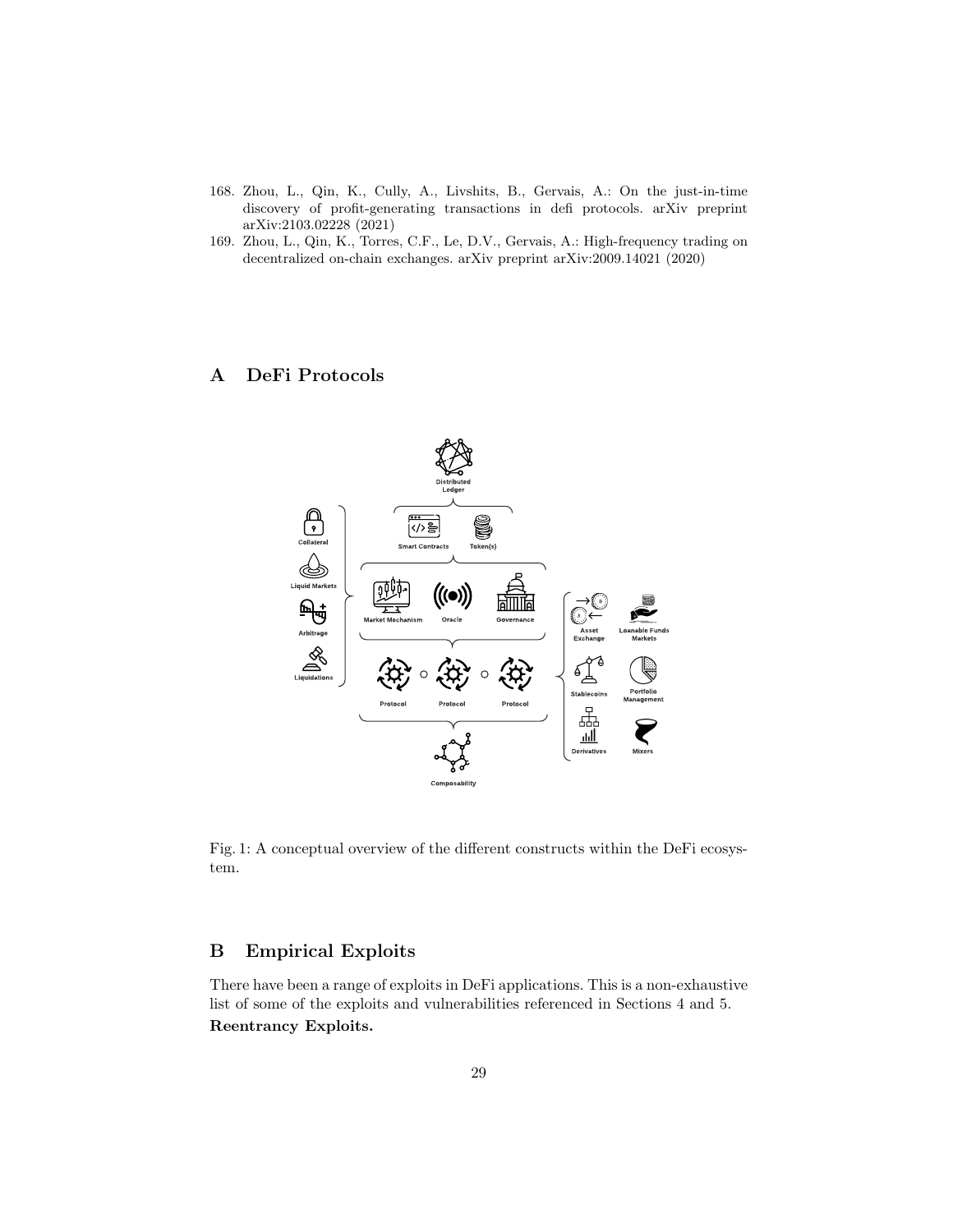- $-$  dForce: One of the most prominent examples of this exploit was against the dForce protocol [\[45\]](#page-22-9), which features a PLF, in April 2020 to drain around 25 million USD worth of funds [\[56\]](#page-22-14).The attacker used imBTC [\[142\]](#page-26-14), which is an ERC-777 token [\[40\]](#page-22-15), to perform the attack. A particularity of ERC-777 tokens, as opposed to ERC-20 tokens, is that they have a hook calling the receiver when the receiver receives funds. This means that any ERC-777 tokens will indirectly result in the receiver having control of the execution. In the dForce attack, the attacker used this reentrancy pattern to repeatedly increase their ability to borrow without enough collateral to back up their borrow position, effectively draining the protocol's funds.
- imBTC Uniswap Pool: Despite the fact that Uniswap does not support ERC-777 tokens [\[148\]](#page-27-9), an imBTC Uniswap [\[147\]](#page-27-0) pool worth roughly 300 000 USD was drained using the reentrancy attack.

#### Integer Manipulation Exploits.

– YAM: In August 2020, the YAM protocol [\[159\]](#page-27-19), which had locked almost 500 million USD worth of tokens in a very short period of time, realized that there was an arithmetic-related bug.Two integers scaled to their base unit were multiplied and the result not scaled back, making the result orders of magnitude too large [\[28,](#page-21-16)[26\]](#page-21-17).This prevented the governance to reach quorum and locked all the funds in the protocol's treasury contract, effectively locking over 750 000 USD worth of tokens [\[160\]](#page-27-20) indefinitely.

#### Logical Bug Exploits.

 $-$  bZx: In September 2020, the bZx protocol [\[24\]](#page-21-18), a lending protocol, suffered a loss of over 8 million USD due to a trivial logic error [\[108\]](#page-25-15), despite having been through two independent audits. The bZx protocol uses its own ERC-20 tokens, which are minted by locking collateral and repaid to redeem the locked collateral. As other ERC-20 tokens, bZx tokens allow users to transfer the tokens. However, due to a logical bug, when a user transferred tokens to themselves, the amount transferred would effectively only be added to their balance, and not correctly subtract from it, allowing a user to double his amount of tokens at will. The tokens created could then be used to withdraw funds that the attacker never owned or locked.

#### Single Transaction Sandwich Attacks.

 $-$  *Harvest:* The most prominent single transaction sandwich attack in terms of seized funds was performed against the Harvest protocol [\[50\]](#page-22-16). The attacker took out a \$50m USDT flash loan from Uniswap and used part of the funds to create an imbalance in the liquidity reserves of USDC and USDT on Curve [\[39\]](#page-21-4) (an AMM) to increase the AMM's virtual price of USDT. As the price of USDT on Curve was used as an on-chain oracle by the Harvest protocol, the attacker was able to mint Harvest LP tokens (i.e., tokens a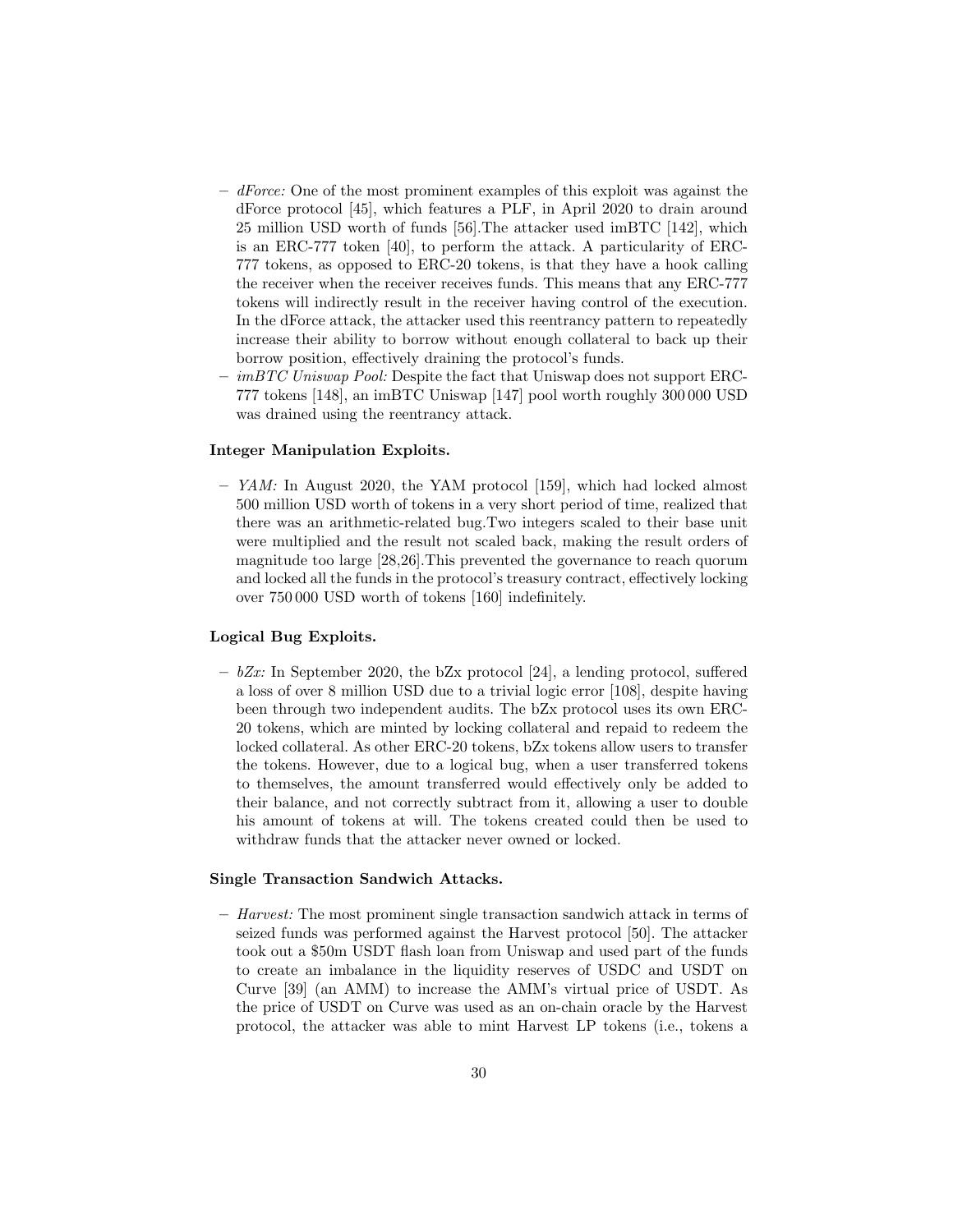liquidity provider receives in exchange for depositing funds into a protocol) by depositing 60.6m USDT, before reversing the imbalance on Curve and withdrawing 61.1m USDT from Harvest. The attacker was able to withdraw more USDT than deposited, as at the time of the withdrawal, the USDT price given by Curve was less than the deposit price, and therefore one Harvest LP token was worth more USDT during withdrawal. The attacker repeated this attack 32 times, draining a total of \$33.8m of the protocol's funds.

#### Market Manipulation.

- $-$  Compound: To illustrate the potential of market manipulation attacks, the stablecoin DAI, which historically has thin liquidity, traded at a temporary price of \$1.30 over a course of about 20 minutes on Coinbase Pro, a major centralized cryptoasset exchange, before returning to its intended \$1 peg [\[79\]](#page-23-16). As a result, the Compound Open Price Feed [\[32\]](#page-21-19), a cryptoasset price oracle which is in part based on prices signed by Coinbase, reported a DAI price of \$1.23 to Compound for a short period of time. This incident triggered (arguably wrongful) liquidations on collateral worth approximately \$89m, costing the liquidated Compound borrowers 23% (from the imbalanced DAI price) plus an additional 5% (the Compound liquidation incentive, i.e., the discount at which collateral is sold at during a liquidation) on their liquidated assets. While the incident was not clearly an exploit, market structure could be exploited in this way to profit from the triggered liquidations.
- Venus: Since pre-printing this paper, a clear exploit that manipulated this market structure was performed on the Venus protocol [\[44\]](#page-22-17). In this exploit, the attacker manipulated the thinly traded XVS market and borrowed large amounts of BTC against XVS collateral at the manipulated high prices. This led to \$100m of bad debt (effectively, the profit for the attacker) in the protocol when the XVS market equilibrated to normal pricing.

## <span id="page-30-0"></span>C Derivatives

This section provides a more thorough overview of the role and adoption of different types of derivatives in DeFi.[5](#page-30-1)

1. Synthetic assets. In DeFi, synthetic assets typically replicate off-chain assets on-chain (e.g., the USD in protocols like Maker and Synthetix [\[138\]](#page-26-3)). Though less used at present, another mechanism for constructing synthetic assets is to use AMMs that enact dynamic portfolio rebalancing strategies to replicate derivative payoffs. These bear a resemblance to synthetic portfolio insurance (see Ch. 13 in [\[70\]](#page-23-10)) in traditional finance and have been explored more specifically using constant product market makers in [\[29,](#page-21-20)[51\]](#page-22-18).

<span id="page-30-1"></span> $5$  For an introduction to derivatives, we refer to reader to  $[70]$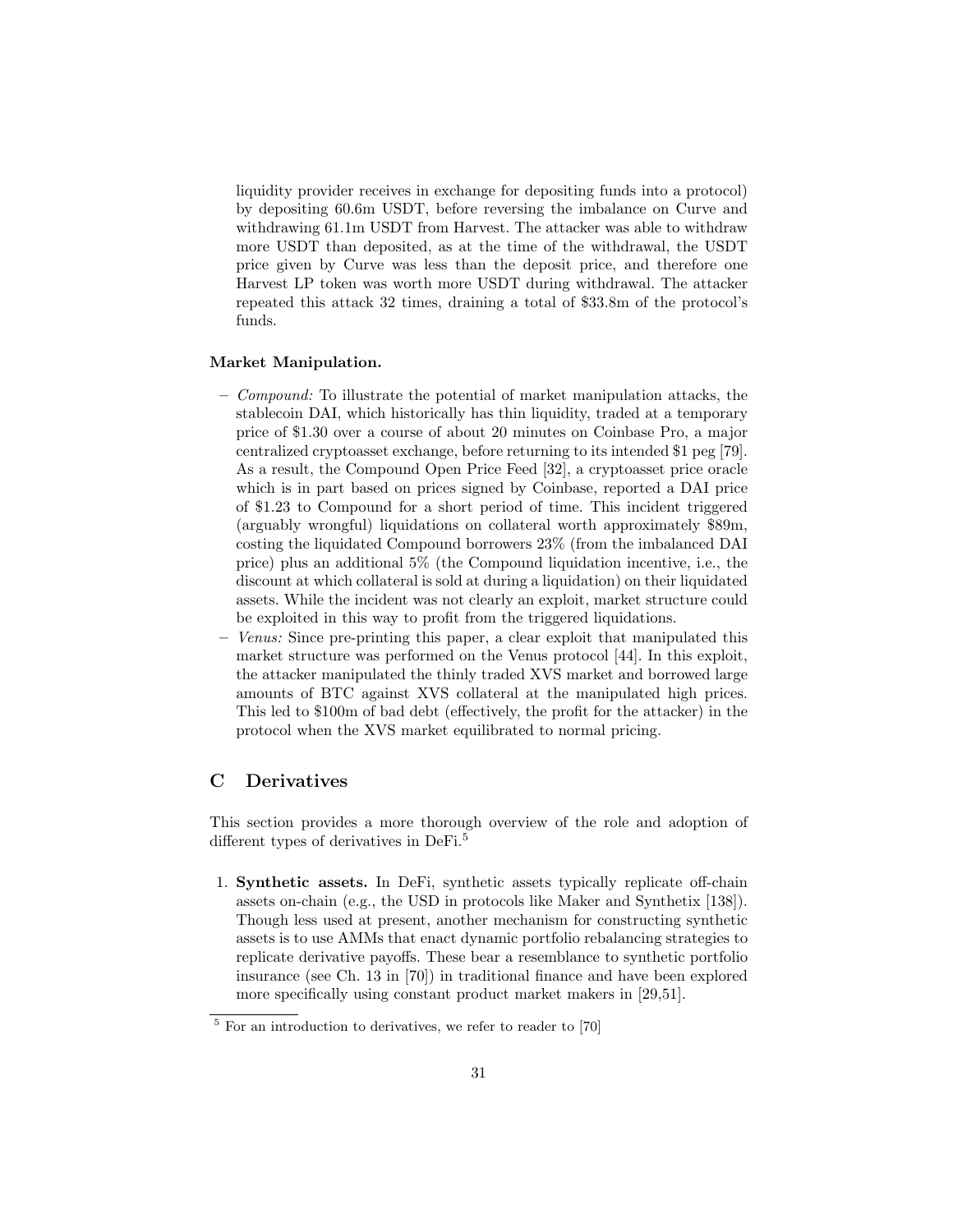- 2. Futures. Futures have seen little adoption in DeFi yet. Likely this is caused by the high volatility of the underlying cryptoassets making it hard to determine the risk taken by traders writing the futures.
- 3. Perpetual Swaps. These are similar to futures, however, they have no set expiry date or settlement and were specifically created and popularized for cryptoasset markets [\[19\]](#page-21-21). Perpetuals allow traders to decide (typically on a daily basis, e.g., [\[47\]](#page-22-8)) to keep the position by providing a funding transaction in case their position is underfunded. Due to the frequent price discovery, the price of perpetuals trades typically closer to the underlying in comparison to futures. Moreover, perpetuals are more capital efficient than trading the underlying itself since platforms require less than 100% collateral be posted by traders.
- 4. Options. Currently, the DeFi market for options is very early with basic call and put options (e.g., [\[104,](#page-25-5)[154\]](#page-27-12)). The cause for the limited adoption of options is three-fold. First, current option platforms are at least 100% collateralized. In comparison to their centralized counter-parts, this represents large capital inefficiency. Second, derivatives with set expiry dates like futures and options are hard to price on AMMs. Most AMM platforms (e.g., Uniswap [\[147\]](#page-27-0)) do not account for a time dimension in the asset. This causes an issue specifically with option trading since the value of the option is subject to time decay. Possible remedies are more nuanced AMM designs like [\[102\]](#page-25-16) that aim to incorporate such a time dimension. Also, complex value functions in the AMM like Balancer [\[12\]](#page-20-5) allow replicating strategies that combine the underlying and a derivative into a single asset [\[51\]](#page-22-18). Third, options require a liquid market for efficient price discovery. Adoption will require solving the above problems to bootstrap the required liquidity that allows efficient pricing of those options.

### <span id="page-31-0"></span>D Batch Settlement Systems

In Gnosis exchange [\[60\]](#page-22-5), trades are matched algorithmically in periodic batches maintained by decentralized keepers. Keepers compete to solve a complicated matching problem. They submit solutions on-chain, from which the protocol executes the best solution, by some metric. If this keeper market is competitive, trades should be settled at fair prices, though issues can arise when the keeper market is not competitive [\[84\]](#page-24-21) or if the method for choosing the best keeper solution can be gamed [\[59\]](#page-22-19).

## E Expanding on GEV

The capital structure-like models developed in [\[81\]](#page-24-6) can be applied more generally to DeFi protocols to model governance security and incentive compatibility around these issues. As can be understood in those models, these issues essentially arise because there may not be outside recourse (e.g., legal) in the pseudoanonymous setting to disincentivize attacks and manipulations compared to the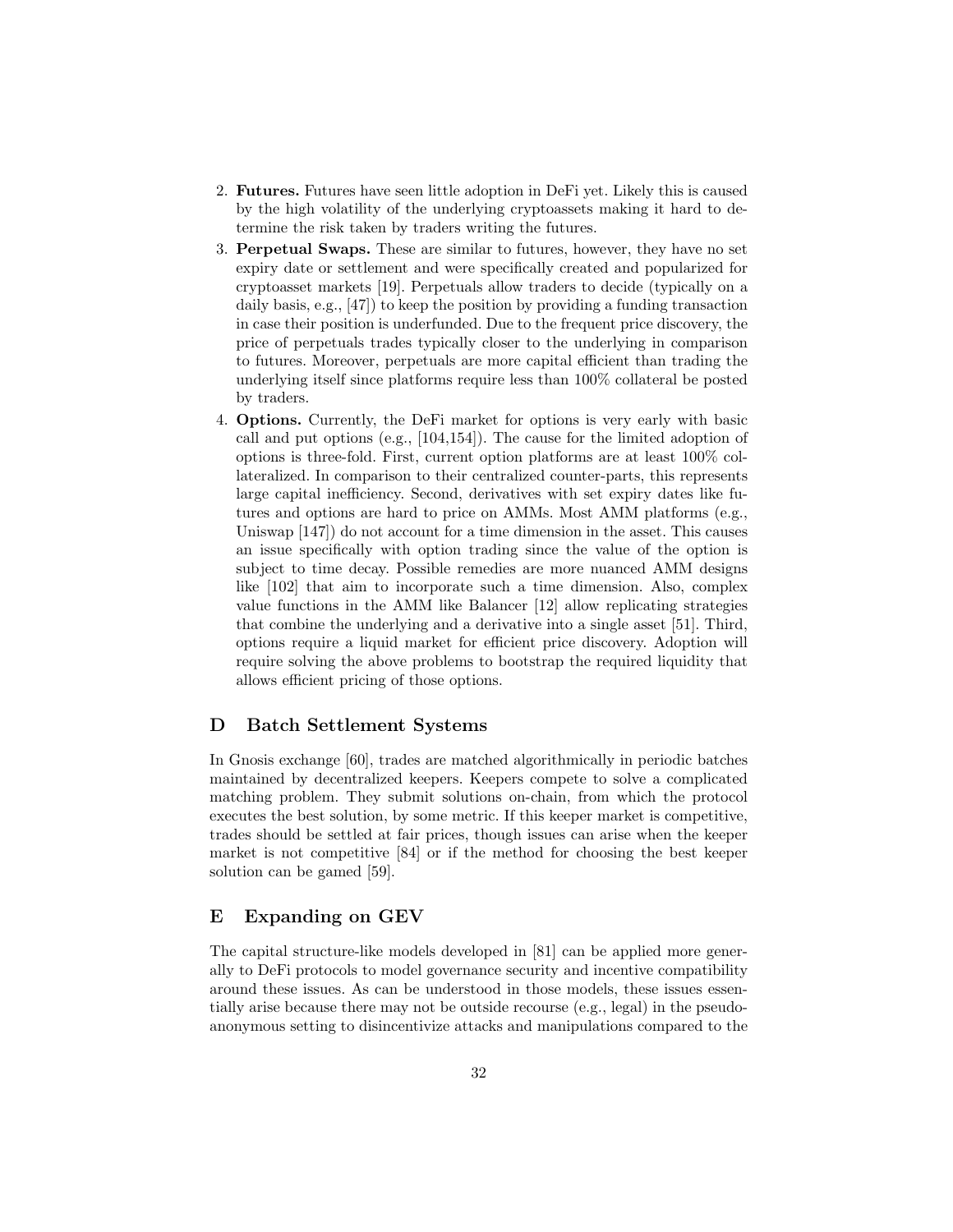(idealized) traditional finance setup. Further, [\[81\]](#page-24-6) conjectures that in the case of a fully decentralized stablecoin with multiple classes of interested parties and with a high degree of flexibility for governance design, there exists no long-term incentive compatible equilibrium. Intuitively, there are resulting costs of anarchy in such systems, which can be too much to bear. In such a case, rational agents would choose not to participate. However, they also conjecture that other DeFi systems, such as DEXs, may have wider incentive compatibility in similar situations due to the different structure of such systems.

## F AMM Considerations

There are additional features of AMMs that should be taken into account. If the liquidity is thin in an AMM, a single trade can cause a significant fluctuation in asset prices relative to the overall market, and arbitrageurs can profit by closing the spread. Arbitrage refers to the process of buying or selling the same asset in different markets to profit from differences in price. Parties who undertake this process are arbitrageurs, and play a critical role in DeFi protocols. Arbitrage is used to ensure that the price for an asset on an AMM is at parity with the price on the open market. Note that as the reserve ratios for a pool's assets change as liquidity is added and withdrawn, a liquidity provider may receive a different token ratio upon withdrawing his liquidity share compared to the ratio he initially deposited.

# <span id="page-32-0"></span>G Smart Contracts

Smart contracts rely on blockchains that are transaction-based state machines, whereby an agent can interact with smart contracts via transactions. Once a transaction is confirmed, the contract code is run by all nodes in the network and the state is updated. The underlying cost to state updates comes in the form of transaction fees charged to the sender. For instance, the Ethereum Virtual Machine on the Ethereum [\[23\]](#page-21-22) blockchain is a stack machine which uses a specific set of instructions for task execution. The EVM maintains a fixed mapping of how much gas, an Ethereum-specific unit that denominates computational cost, is consumed per instruction. The total amount of gas consumed by a transaction is then paid for by the sender [\[112,](#page-25-17)[153\]](#page-27-21).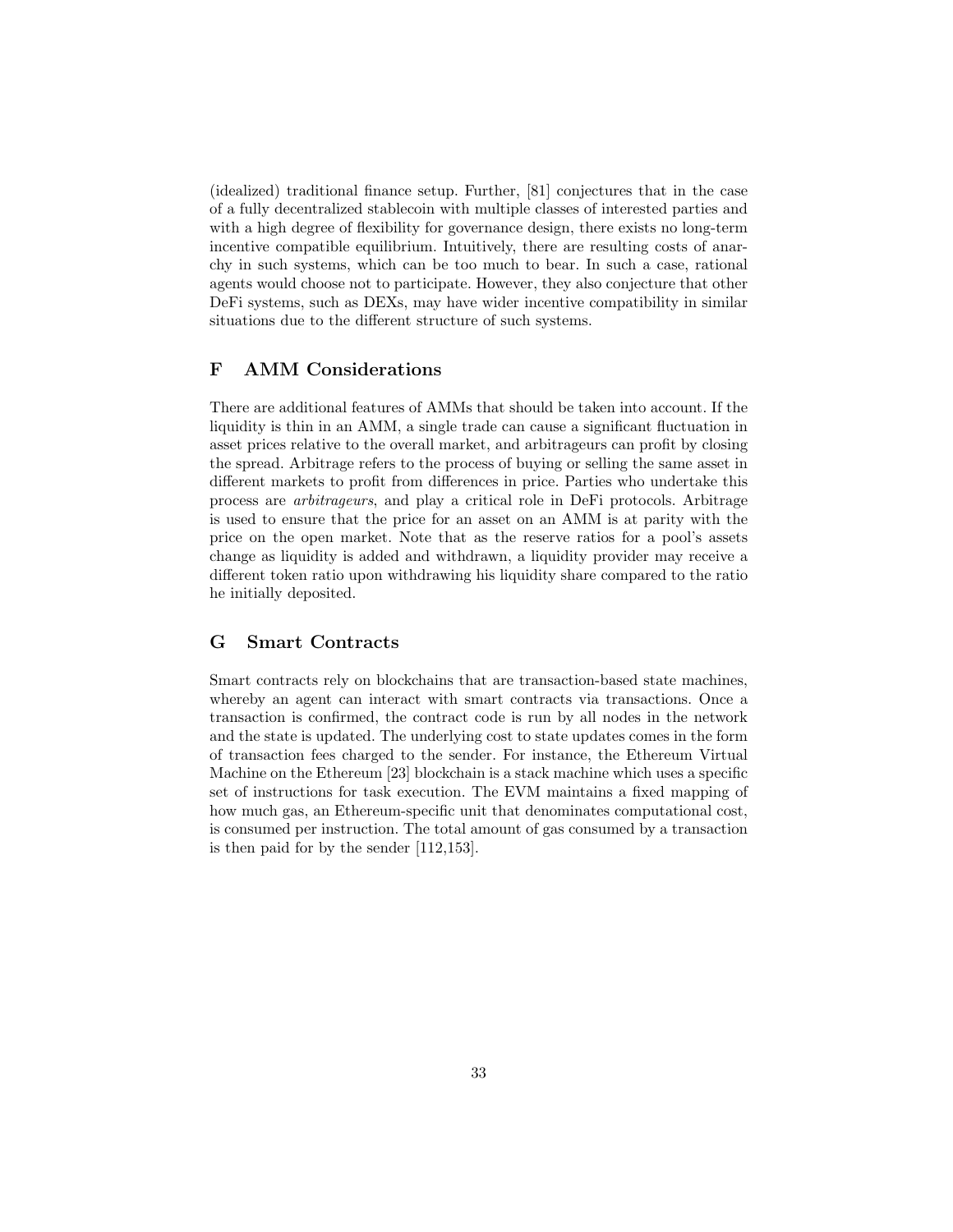<span id="page-33-0"></span>

| Protocol        | Loss               | Audit | Attack      | Date          | Ref.             |
|-----------------|--------------------|-------|-------------|---------------|------------------|
| hZx             | 0.35m              | ✓     | TX sandwich | Feb-15-2020   | $\vert 57 \vert$ |
| bZx             | 0.63 <sub>m</sub>  | ✓     | TX sandwich | Feb-18-2020   | $[10]$           |
| Uniswap         | 0.30 <sub>m</sub>  | ✓     | Reentrancy  | Apr-18-2020   | [35]             |
| dForce          | 25.00 <sub>m</sub> | х     | Reentrancy  | Apr-19-2020   | [56]             |
| Hegic           | 0.05 <sub>m</sub>  | Х     | Logical bug | Apr-25-2020   | $[139]$          |
| Balancer        | 0.50 <sub>m</sub>  | ✓     | TX sandwich | Jun-28-2020   | $[1]$            |
| Opyn            | 0.37m              | ✓     | Logical bug | Aug-04-2020   | [105]            |
| Yam             | 0.75m              | Х     | Logical bug | Aug-12-2020   | [28]             |
| bZx             | 8.10 <sub>m</sub>  | ✓     | Logical bug | Sep-14-2020   | [9]              |
| Eminence        | 15.00 <sub>m</sub> | Х     | TX sandwich | Sep-29-2020   | [66]             |
| MakerDAO        |                    | ✓     | Governance  | Oct-26-2020   | [93]             |
| Harvest         | 33.80 <sub>m</sub> | ✓     | TX sandwich | Oct-26-2020   | [67]             |
| Percent         | 0.97 <sub>m</sub>  | ✓     | Logical bug | Nov-04-2020   | [110]            |
| Cheese Bank     | 3.3 <sub>m</sub>   | ✓     | TX sandwich | Nov-06-2020   | $[117]$          |
| Akropolis       | 2.00 <sub>m</sub>  | ✓     | Reentrancy  | Nov-12-2020   | $[157]$          |
| Value DeFi      | 7.00 <sub>m</sub>  | х     | TX sandwich | Nov-14-2020   | $[109]$          |
| Origin          | 7.00 <sub>m</sub>  | ✓     | Reentrancy  | Nov-17-2020   | [92]             |
| 88mph           | 0.01 <sub>m</sub>  | ✓     | Logical bug | Nov-17-2020   | $[107]$          |
| Pickle          | 19.70 <sub>m</sub> | Х     | Logical bug | Nov-21-2020   | [140]            |
| Compounder      | 10.80 <sub>m</sub> | ✓     | Logical bug | $Dec-02-2020$ | [55]             |
| Warp Finance    | 7.80 <sub>m</sub>  | ✓     | TX sandwich | Dec-18-2020   | $[123]$          |
| Cover           | 9.40 <sub>m</sub>  | ✓     | Logical bug | Dec-28-2020   | $[129]$          |
| Yearn           | 11.00 <sub>m</sub> | х     | TX sandwich | Feb-05-2021   | $[128]$          |
| Growth DeFi     | 1.30 <sub>m</sub>  | ✓     | Logical bug | Feb-09-2021   | [124]            |
| Meerkat Finance | 32.00 <sub>m</sub> | х     | Logical bug | Mar-04-2021   | $[126]$          |
| Paid Network    | 27.00 <sub>m</sub> | х     | Logical bug | $Mar-05-2021$ | $[127]$          |
| <b>DODO</b>     | 2.00 <sub>m</sub>  | х     | Logical bug | Mar-09-2021   | $[125]$          |

Table 1: An overview of empirical technical security exploits in DeFi protocols for the period February 2020 to March 2021. The included exploits are explicitly limited to technical exploits and exclude any deliberate protocol scams that may have occurred. Note that the amount of funds seized per exploit is denominated in USD as of the time of the exploit and does not account for any losses that may have been recovered.